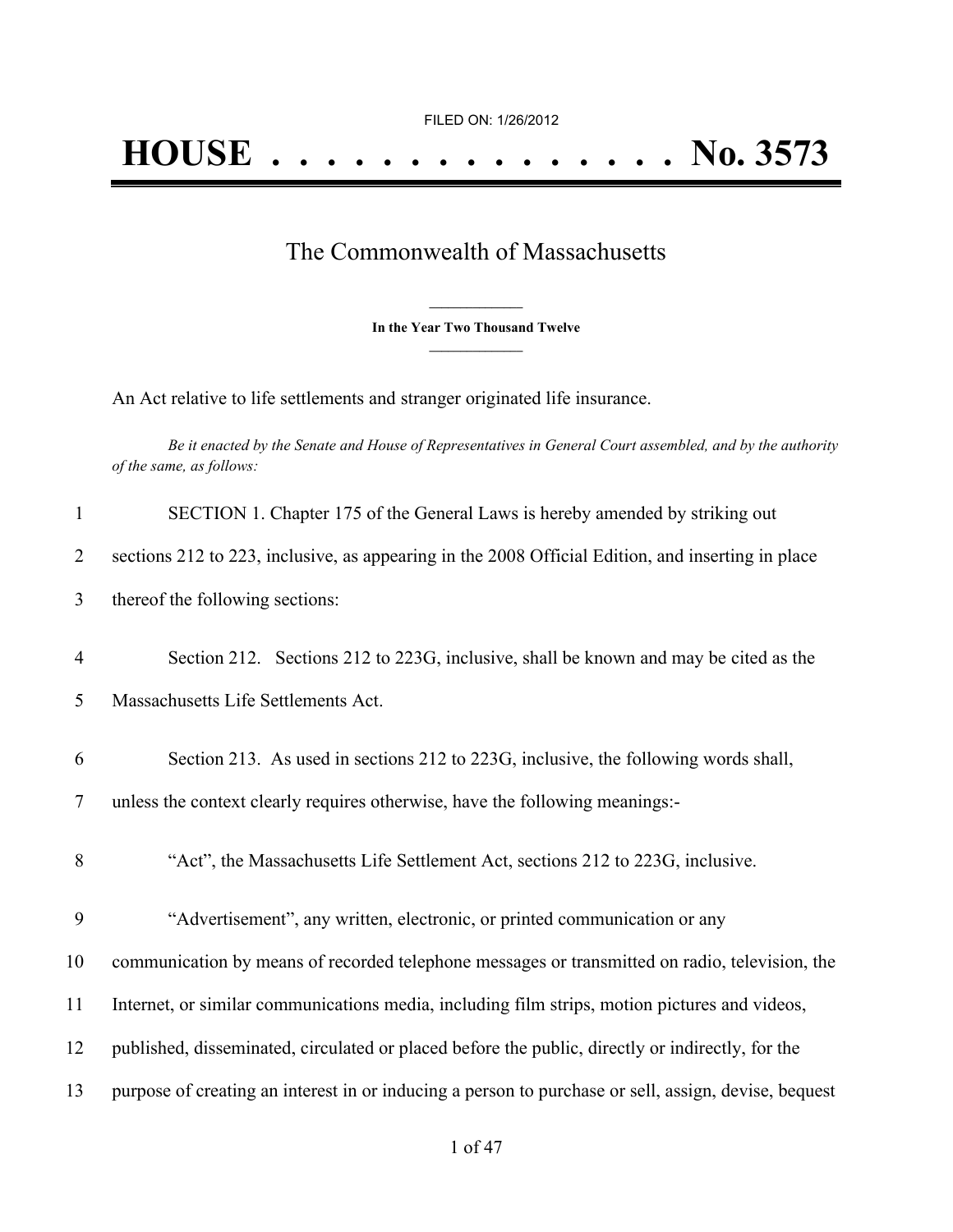or transfer the death benefit or ownership of a life insurance policy or an interest in a life insurance policy pursuant to a life settlement contract.

 "Business of life settlements", an activity involved in, but not limited to, offering to enter into, soliciting, negotiating, procuring, effectuating, monitoring or tracking of life settlement contracts.

 "Chronically ill", an individual: (1) unable to perform at least 2 activities of daily living; (2) requiring substantial supervision to protect the individual from threats to health and safety due to severe cognitive impairment; or (3) having a level of disability similar to that described in clause (1) as determined by federal regulations promulgated pursuant to 26 U.S.C. section 7702B.

 "Financing entity", an underwriter, placement agent, lender, purchaser of securities, purchaser of a policy or certificate from a life settlement provider, credit enhancer or any entity that has a direct ownership in a policy or certificate that is the subject of a life settlement contract, whose principal activity related to the transaction is providing funds to effect the life settlement contract or purchase of 1 or more policies and who has an agreement in writing with 1 or more life settlement providers to finance the acquisition of life settlement contracts. A financing entity shall not include a non-accredited investor or purchaser.

 "Financing transaction", a transaction in which a licensed life settlement provider obtains financing from a financing entity including, but not limited to, secured or unsecured financing, a securitization transaction or a securities offering which either is registered or exempt from registration under federal and state securities law.

"Fraudulent life settlement act", an act described in section 223B.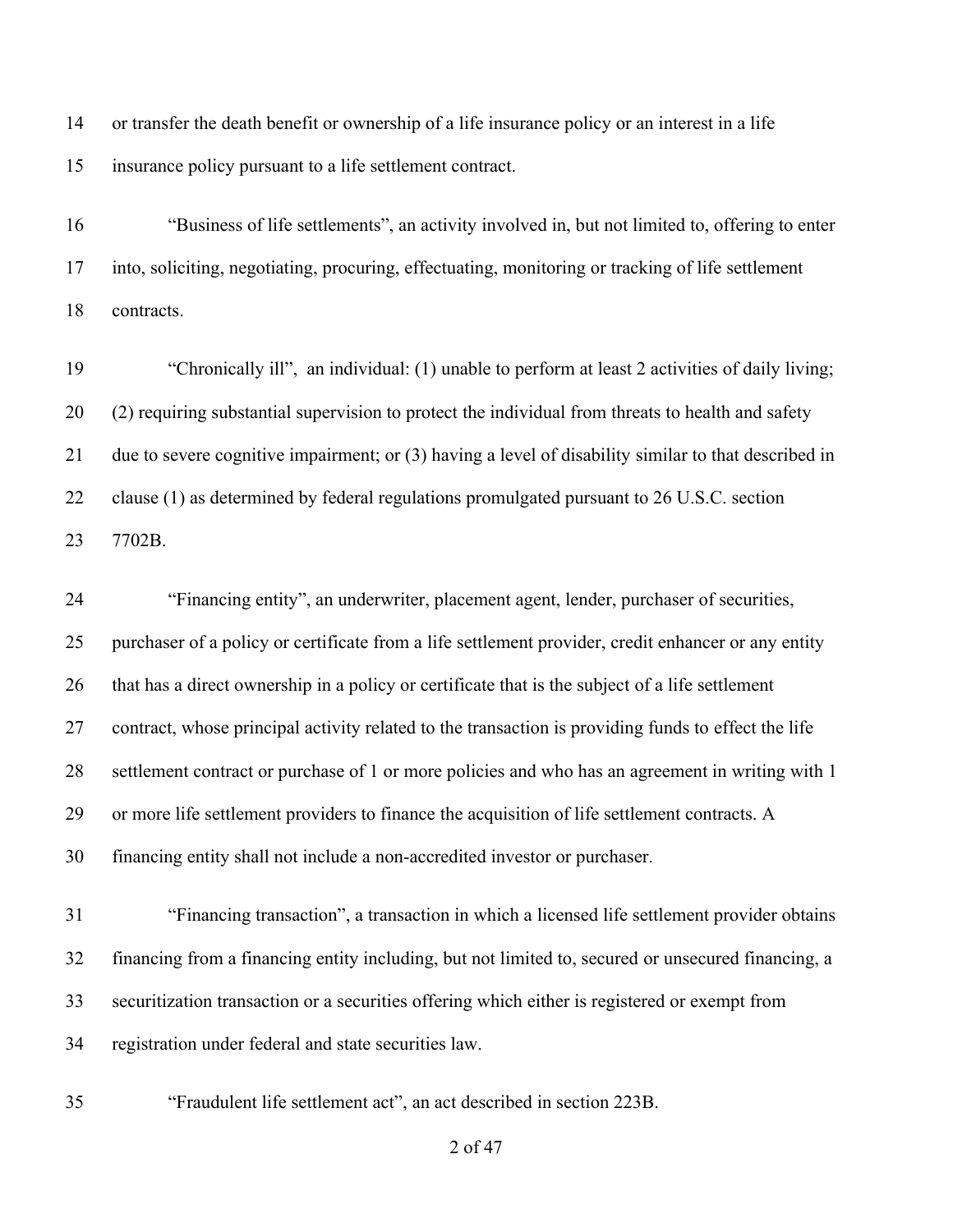"Insured", the person covered under the policy being considered for sale in a life settlement contract.

 "Licensee", a person or entity licensed as a life settlement provider by the commission of insurance.

 "Life insurance producer", any person licensed as a resident or nonresident insurance producer who has received qualification or authority for life insurance coverage or a life line of coverage pursuant to this life settlement act.

 "Life settlement broker", a person who, on behalf of an owner and for a fee, commission or other valuable consideration, offers or attempts to negotiate life settlement contracts between an owner and life settlement providers . A life settlement broker represents only the owner and owes a fiduciary duty to the owner to act according to the owner's instructions, and in the best interest of the owner, notwithstanding the manner in which the life settlement broker is compensated. A life settlement broker does not include an attorney, certified public accountant or financial planner retained in the type of practice customarily performed in their professional capacity to represent the owner and whose compensation is not paid directly or indirectly by the life settlement provider or any other person, except the owner.

 "Life settlement contract", (a) (1) a written agreement entered into between a life settlement provider and an owner, establishing the terms under which compensation or anything of value will be paid, which compensation or thing of value is less than the expected death benefit of the insurance policy or certificate, in return for the owner's assignment, transfer, sale, devise or bequest of the death benefit or any portion of an insurance policy or certificate of insurance for compensation; provided, however, that the minimum value for a life settlement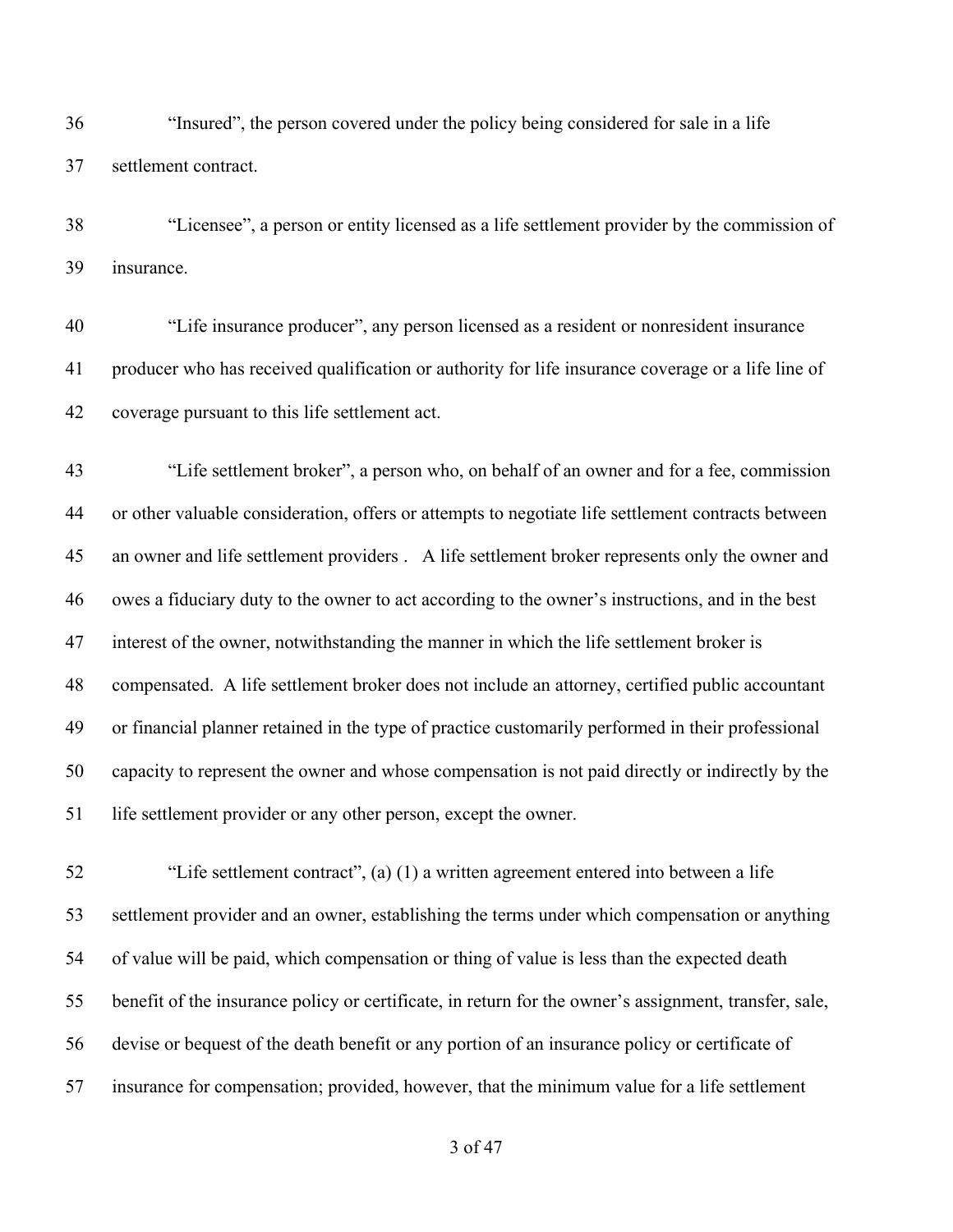contract shall be greater than a cash surrender value or accelerated death benefit available at the time of an application for a life settlement contract;

 (2) the transfer for compensation or value of ownership or beneficial interest in a trust or other entity that owns such policy if the trust or other entity was formed or availed of for the principal purpose of acquiring one or more life insurance contracts, which life insurance contract insures the life of a person residing in the commonwealth; or

 (3) a premium finance loan made for a policy on or before the date of issuance of the policy where: (i) the loan proceeds are not used solely to pay premiums for the policy and any costs or expenses incurred by the lender or the borrower in connection with the financing; (ii) on the date of the premium finance loan, the owner receives a guarantee of the future life settlement value of the policy; or (iii) the owner agrees on the date of the premium finance loan to sell the policy or a portion of its death benefit on any date following the issuance of the policy.

(b) A life settlement contract shall not include:

 (i) a policy loan by a life insurance company pursuant to the terms of the life insurance policy or accelerated death provisions contained in the life insurance policy, whether issued with the original policy or as a rider;

 (ii) a premium finance loan or a loan made by a bank or other licensed financial institution; provided that neither a default on such loan nor the transfer of a policy in connection with such default is pursuant to an agreement or understanding with another person for the purpose of evading regulation under this act;

(iii) a collateral assignment of a life insurance policy by an owner;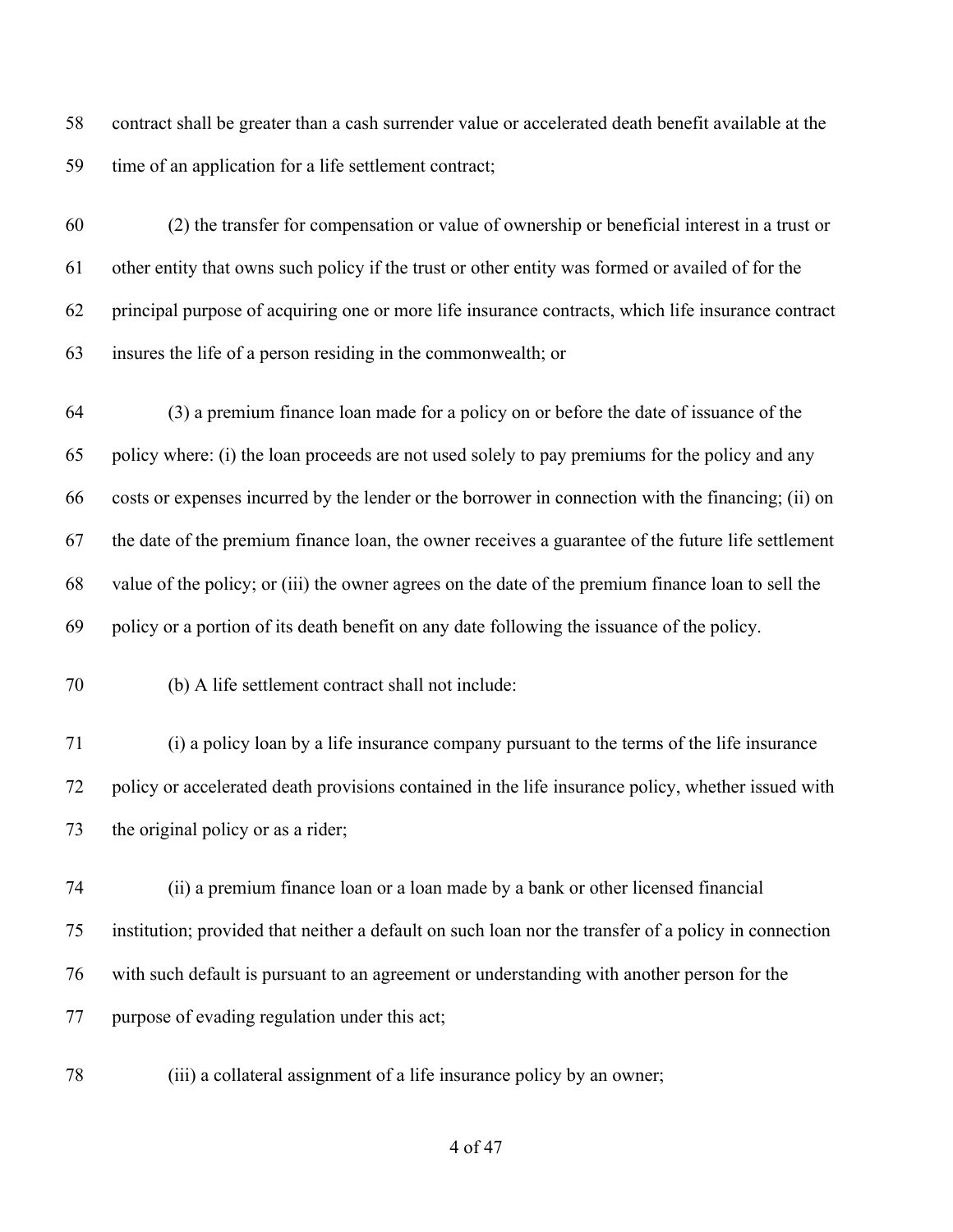| 79 | (iv) a loan made by a lender that does not violate chapter 255C; provided such loan is not          |
|----|-----------------------------------------------------------------------------------------------------|
| 80 | described in paragraph (3) and is not otherwise within the definition of life settlement contract;  |
| 81 | (v) an agreement where all parties (A) are closely related to the insured by blood or law;          |
| 82 | or (B) have a lawful substantial economic interest in the continued life, heath and bodily safety   |
| 83 | of the person insured, or are trusts established primarily for the benefit of such parties;         |
| 84 | (vi) a designation, consent or agreement by an insured who is an employee of an                     |
| 85 | employer in connection with the purchase by the employer or trust established by the employer,      |
| 86 | of life insurance on the life of the employee;                                                      |
| 87 | (vii) A bona fide business succession planning arrangement: (A) between 1 or more                   |
| 88 | shareholders in a corporation or between a corporation and 1 or more of its shareholders or 1 or    |
| 89 | more trusts established by its shareholders; (B) between 1 or more partners in a partnership or     |
| 90 | between a partnership and 1 or more of its partners or 1 or more trust established by its partners; |
| 91 | or (C) between 1 or more members in a limited liability company or between a limited liability      |
| 92 | company and 1 or more of its members or 1 or more trust established by its members;                 |
| 93 | (viii) an agreement entered into by a service recipient or a trust established by the service       |
| 94 | recipient and a service provider, or a trust established by the service provider that performs      |
| 95 | significant services for the service recipient's trade or business; or                              |
| 96 | (ix) any other contract, transaction or arrangement from the definition of life settlement          |
| 97 | contract that the commissioner determines is not of the type intended to be regulated by this act.  |
| 98 | "Life settlement provider", a person, other than an owner, who enters into a life                   |
| 99 | settlement contract with an owner. A life settlement provider shall not include:                    |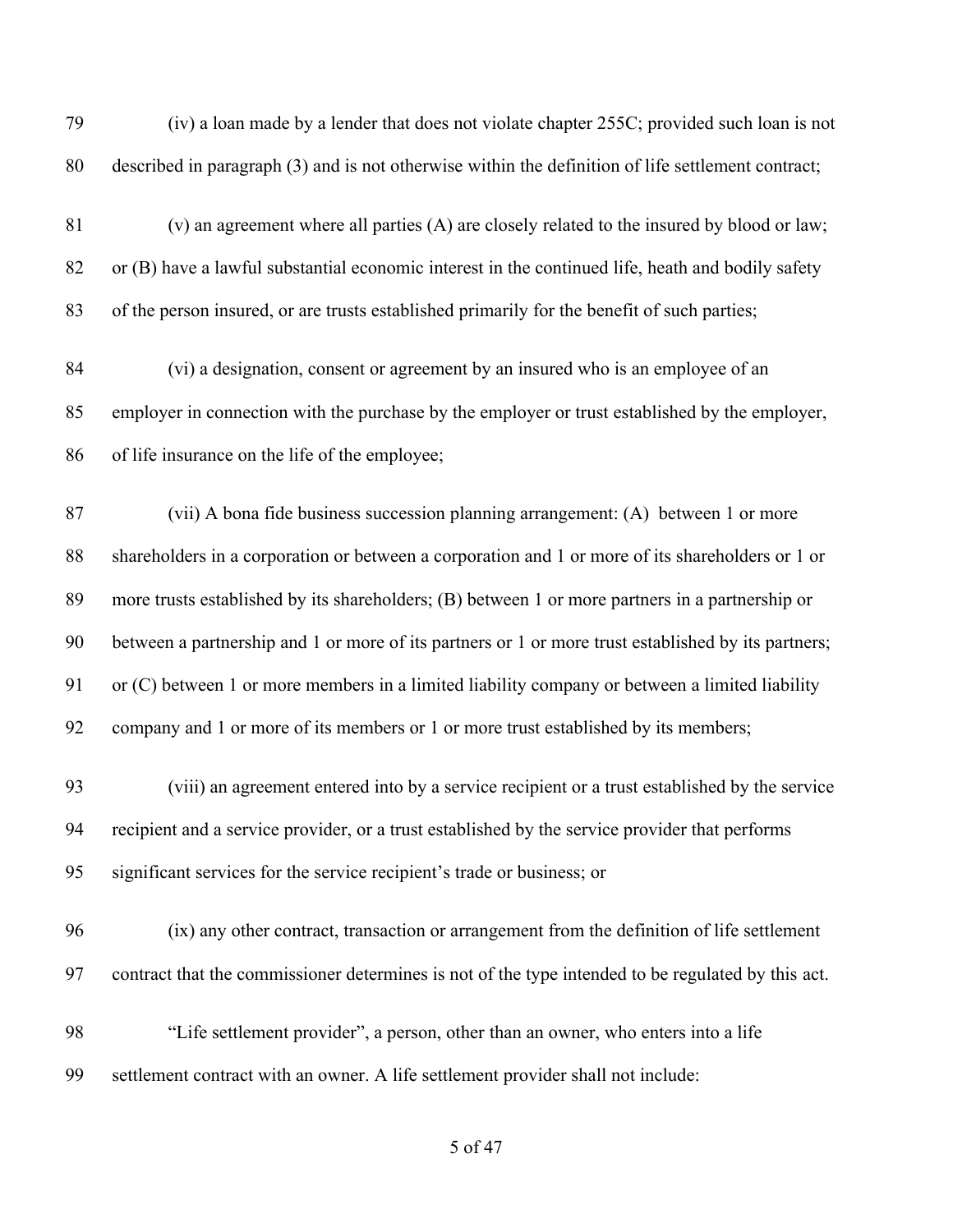(1) a bank, savings bank, savings and loan association or credit union;

 (2) a licensed lending institution or creditor or secured party pursuant to a premium finance loan agreement which takes an assignment of a life insurance policy or certificate issued pursuant to a group life insurance policy as collateral for a loan; (3) the issuer of a life insurance policy or rider which provides accelerated death benefits pursuant to the contract or cash surrender value; (4) a natural person who enters into or effectuates not more than 1 agreement in a calendar year for the transfer of a life insurance policy or certificate issued pursuant to a group life insurance policy, for compensation or anything of value less than the expected death benefit payable under the policy; 110 (5) a financing entity; 111 (6) a purchaser; (7) an authorized or eligible insurer that provides stop loss coverage to a life settlement provider, purchaser, financing entity, special purpose entity or related provider trust; (8) a related provider trust; (9) a special purpose entity; (10) a life settlement broker; or (11) an accredited investor or qualified institutional buyer as defined in regulation D, rule 501 or rule 144A of the federal Securities Act of 1933, as amended, who purchases a life settlement policy from a life settlement provider.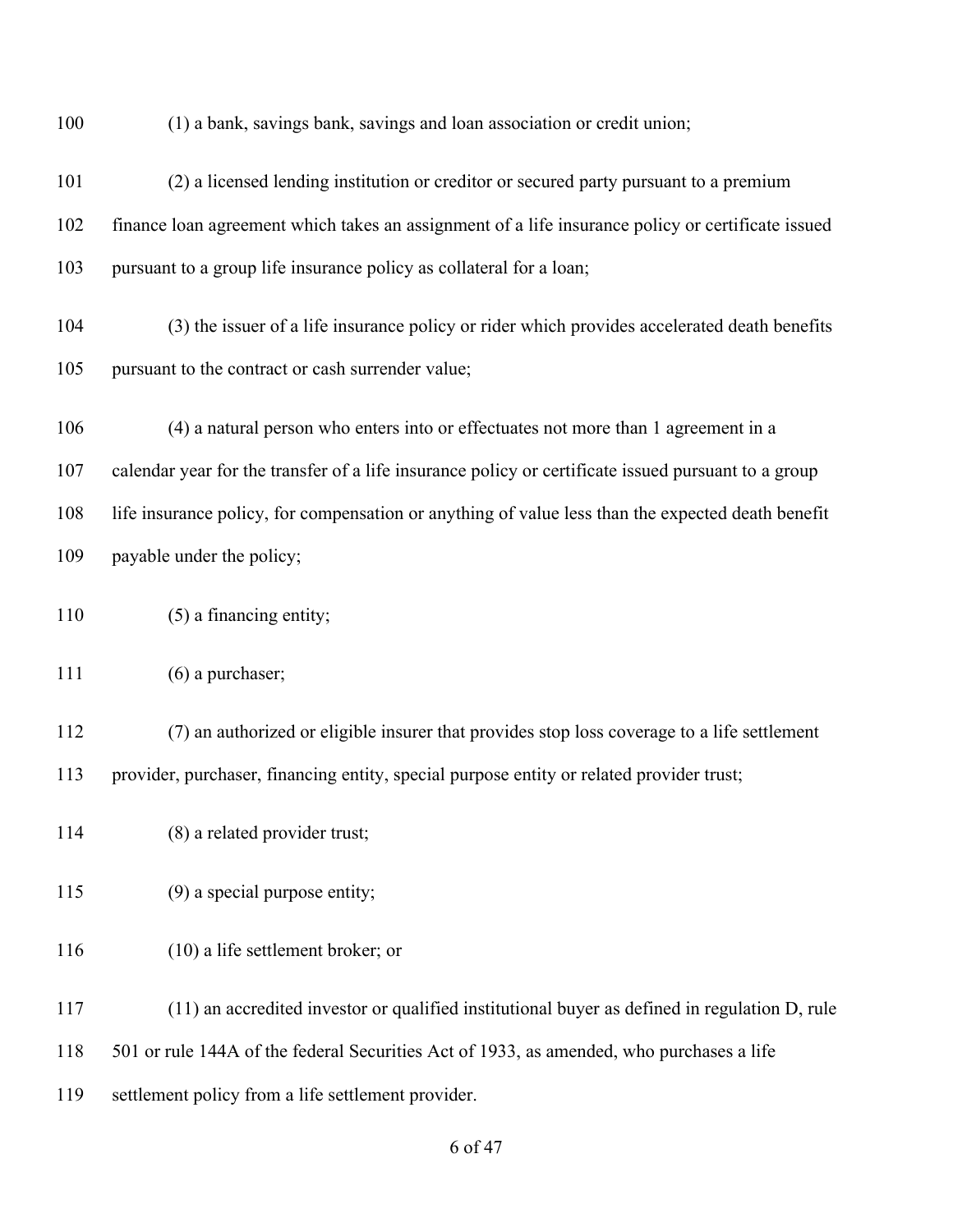"Net death benefit", the amount of the life insurance policy or certificate to be settled less any outstanding debts or liens.

| 122 | "Owner", the owner of a life insurance policy or a certificate holder under a group policy            |
|-----|-------------------------------------------------------------------------------------------------------|
| 123 | who enters or seeks to enter into a life settlement contract. For the purposes of this act, an owner  |
| 124 | shall not be limited to an owner of a life insurance policy or a certificate holder under a group     |
| 125 | policy that insures the life of an individual with a terminal illness or chronic illness or condition |
| 126 | except where specifically addressed. The term "owner" shall not include:                              |
| 127 | (1) a life settlement provider or broker under this act;                                              |
| 128 | (2) a qualified institutional buyer as defined in rule 144A of the federal Securities Act of          |
| 129 | 1933, as amended;                                                                                     |
| 130 | (3) a financing entity;                                                                               |
| 131 | $(4)$ a special purpose entity; or                                                                    |
| 132 | (5) a related provider trust.                                                                         |
| 133 | "Patient identifying information", an insured's address, telephone number, facsimile                  |
| 134 | number, electronic mail address, photograph or likeness, employer, employment status, social          |
| 135 | security number or any other information that is likely to lead to the identification of the insured. |
| 136 | "Person", a natural person or legal entity, including but not limited to, a partnership,              |
| 137 | limited liability company, association, trust or corporation.                                         |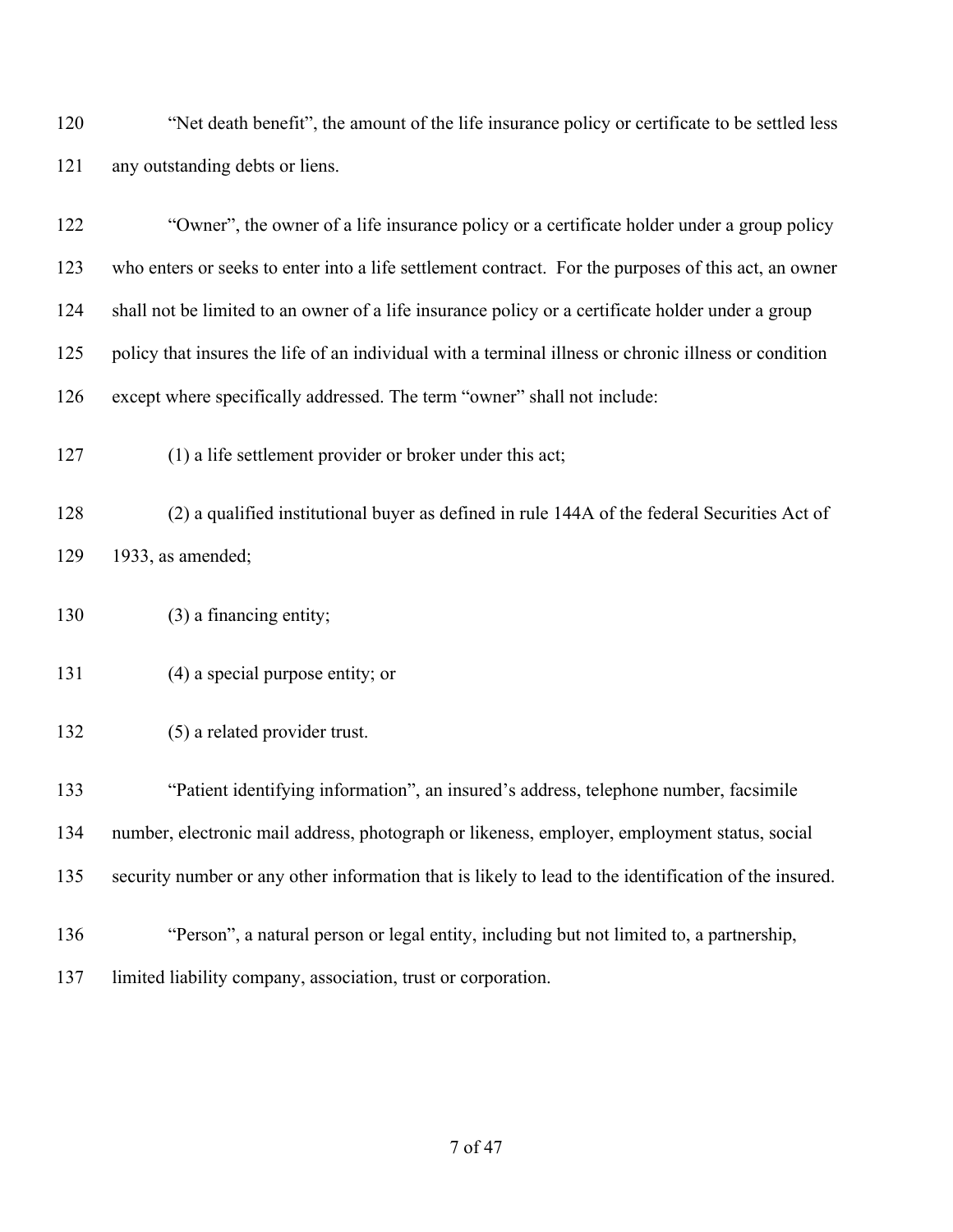"Policy", an individual or group policy, group certificate, contract or arrangement of life insurance owned by a resident of the commonwealth, regardless of whether delivered or issued 140 for delivery in the commonwealth.

 "Premium finance loan", a loan made primarily for the purpose of making premium payments on a life insurance policy, which loan is secured by an interest in such life insurance policy.

 "Purchaser", a person who pays compensation or anything of value as consideration for a beneficial interest in a trust which is vested with, or for the assignment, transfer or sale of, an ownership or other interest in a life insurance policy or a certificate issued pursuant to a group life insurance policy that has been the subject of a life settlement contract.

 "Related provider trust", a titling trust or other trust established by a licensed life settlement provider or a financing entity for the sole purpose of holding the ownership or beneficial interest in purchased policies in connection with a financing transaction. In order to qualify as a related provider trust, the trust must have a written agreement with the licensed life settlement provider under which the licensed life settlement provider is responsible for ensuring compliance with all statutory and regulatory requirements and under which the trust agrees to make all records and files relating to life settlement transactions available to the commissioner as if those records and files were maintained directly by the licensed life settlement provider.

 "Settled policy", a life insurance policy or certificate that has been acquired by a provider pursuant to a life settlement contract.

 "Special purpose entity", a corporation, partnership, trust, limited liability company or other legal entity formed solely to provide, either directly or indirectly, access to institutional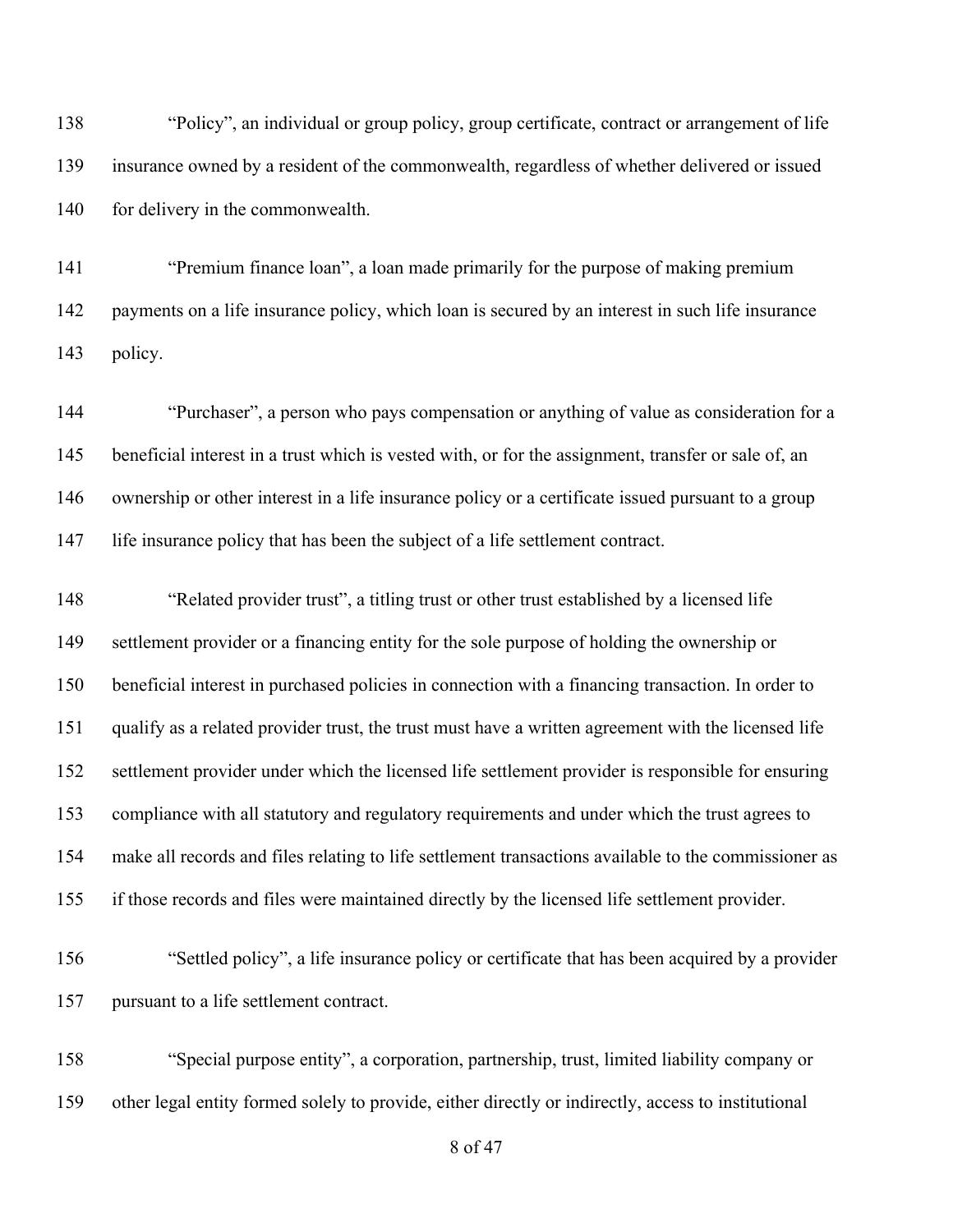capital markets: (i) for a financing entity or life settlement provider; or (ii) in connection with a transaction in which the securities in the special purpose entity are acquired by the owner or by a qualified institutional buyer as defined in Rule 144 promulgated under the federal Securities Act of 1933, as amended, or the securities pay a fixed rate of return commensurate with established asset-backed institutional capital markets.

 "Stranger-originated life insurance", an act, practice or arrangement to initiate the issuance of a life insurance policy for the benefit of a third-party investor who, at the time of policy origination, has no insurable interest in the life of the insured. Such acts, practices or arrangements include, but are not limited to, cases in which life insurance is purchased with resources or guarantees from or through a person, who, at the time of policy inception, could not lawfully initiate the policy himself and where, at the time of inception, there is an arrangement or agreement, whether verbal or written, to directly or indirectly transfer the ownership of the policy or the policy benefits to a third party. Trusts that are created to give the appearance of insurable interest and that are used to initiate policies for investors violate insurable interest laws and the prohibition against wagering on life. Stranger-originated life insurance arrangements do not include lawful life settlement contracts as permitted by this act or those practices set forth in subsection (b) of the definition of life settlement contract , provided that such life settlement contracts or practices are not part of a transaction otherwise prohibited by this act.

 "Terminally ill", having an illness or sickness that can reasonably be expected to result in death in 24 months or less.

 Section 214. (a) No person, wherever located, shall act as a life settlement provider or, except as provided for in subdivisions (C) and (D) of this subsection, a life settlement broker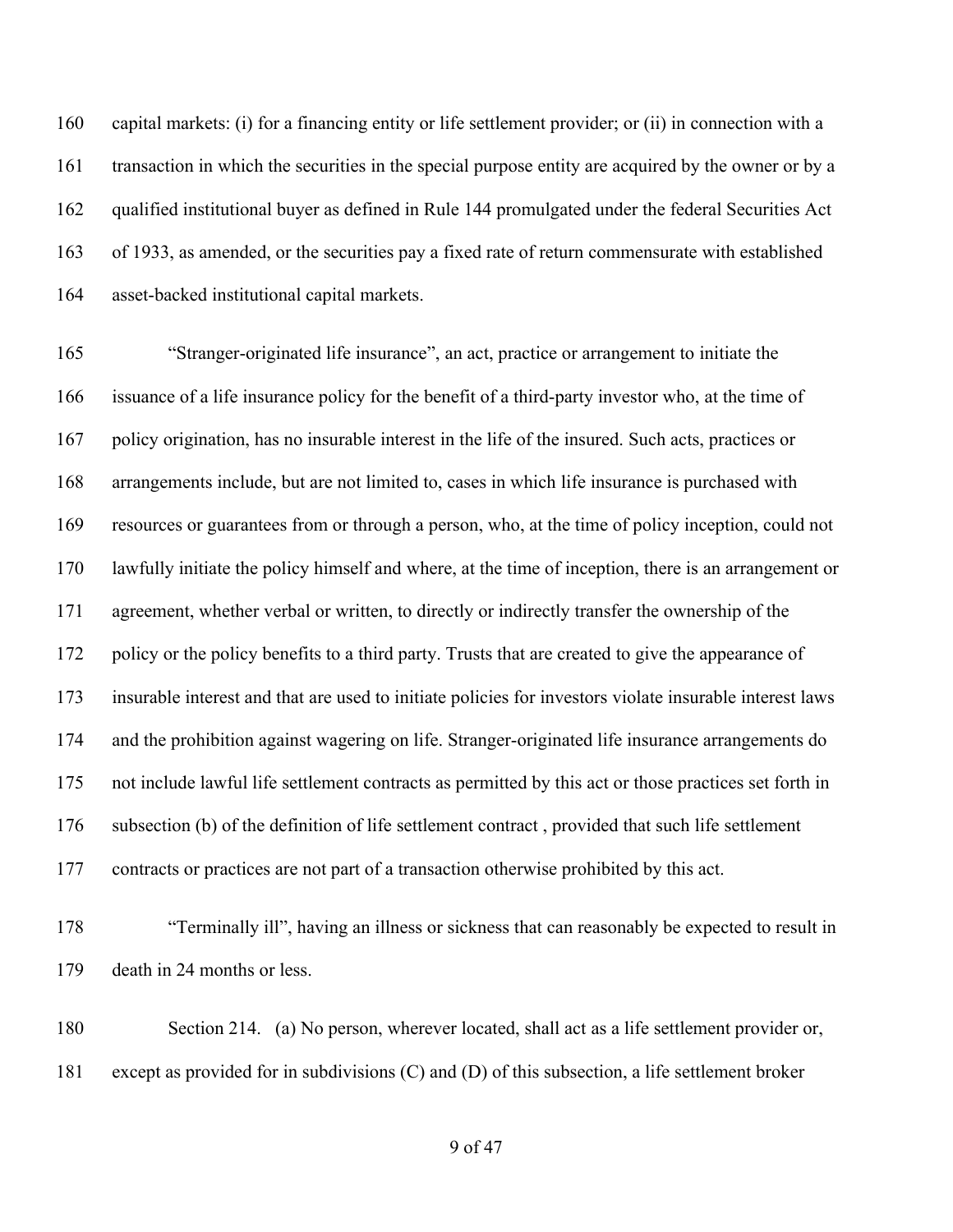with an owner or multiple owners who is a resident of the commonwealth, without first having obtained a license from the commissioner.

 (b) (i) A life insurance producer who has been duly licensed as a resident insurance producer with a life line of authority in the commonwealth, or in his home state, for at least 1 year and is licensed as nonresident producer shall be deemed to meet the licensing requirements of this section and shall be permitted to operate as a life settlement broker.

 (ii) Not later than 30 days from the first day of operating as a life settlement broker, the life insurance producer shall notify the commissioner that he is acting as a life settlement broker, on a form prescribed by the commissioner, and shall pay a reasonable fee as determined by the secretary of administration and finance pursuant to section 3B of chapter 7. Notification shall include an acknowledgment by the life insurance producer that he will operate as a life settlement broker in accordance with this act.

 (iii) The insurer that issued the policy that is the subject of a life settlement contract shall not be responsible for any act or omission of a life settlement broker, life settlement provider or purchaser arising out of, or in connection with, the life settlement transaction, unless the insurer receives compensation for the placement of the life settlement contract from the life settlement provider, life settlement broker or purchaser.

 (c) A person licensed as an attorney, certified public accountant or financial planner accredited by a nationally recognized accreditation agency, who is retained to represent the owner and whose compensation is not paid directly or indirectly by the life settlement provider or purchaser, may negotiate life settlement contracts on behalf of the owner without having to obtain a license as a life settlement broker.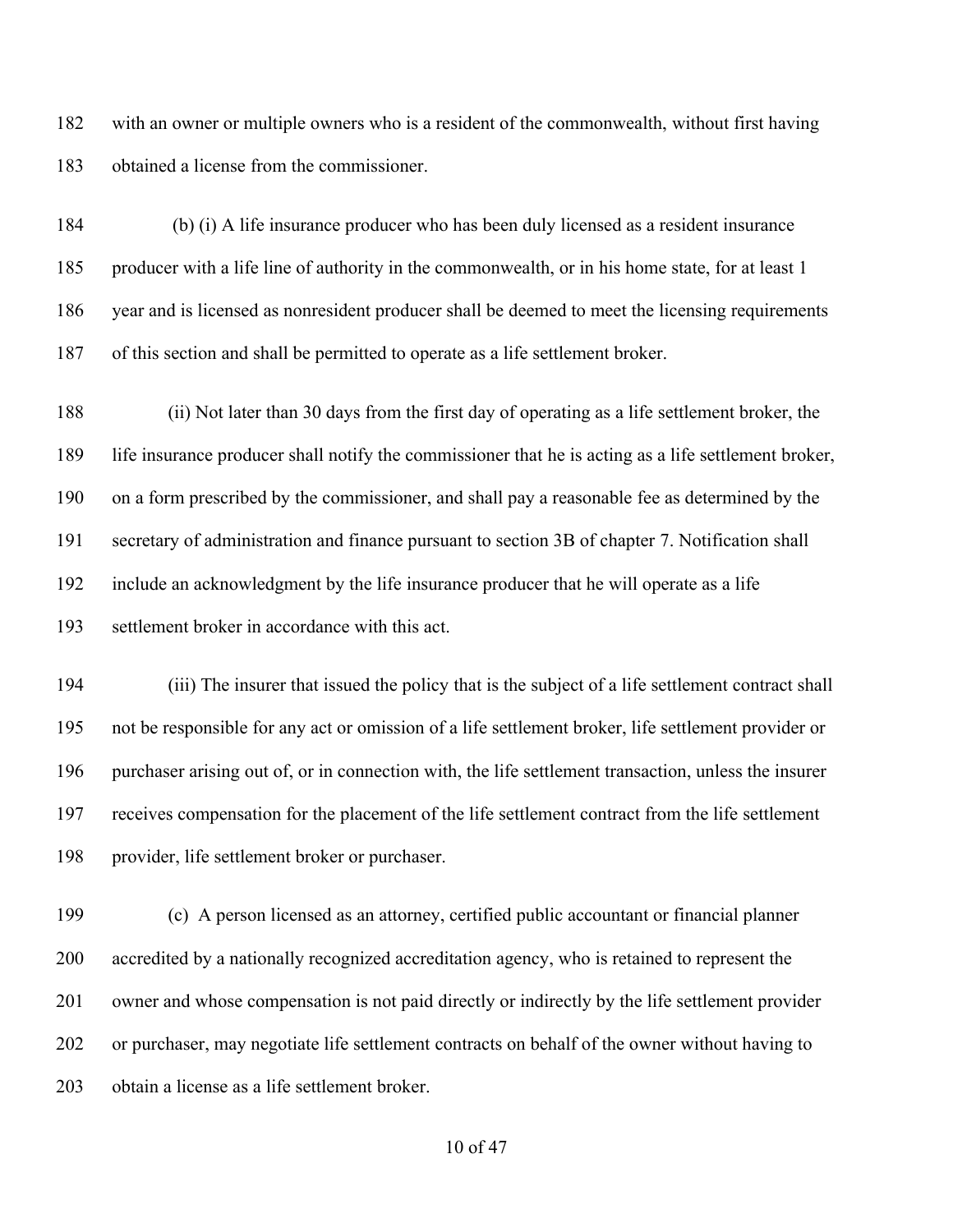(d) The term and fees for a life settlement provider license shall be equal to that of a foreign stock life insurance company and the term and fees of a life settlement broker license shall be equal to that of an insurance producer license. Licenses may be renewed on their anniversary date upon payment of a renewal fee as determined by the secretary of administration and finance. Failure to pay the fees on or before the renewal date shall result in expiration of the license.

 (e) An applicant for a license under this section shall provide such information as the commissioner may require on forms prepared by the commissioner. The commissioner may require such applicant to fully disclose the identity of its stockholders owning 10 per cent or more of the shares of an applicant whose shares are publicly traded, partners, officers and employees. The commissioner may, in his sole discretion, refuse to issue a license to a qualified applicant if the commissioner determines that an officer, employee, stockholder or partner thereof, who may materially influence the applicant's conduct, does not meet the standards of 217 this act.

 (f) A license issued to a partnership, corporation or other entity authorizes all members, officers and designated employees to act as a licensee under the license, if those persons are named in the application and any supplements to the application.

 (i) Upon the filing of an application for initial licenseure and the payment of the application fee, the commissioner shall examine each applicant and may issue a license if the commissioner finds that the applicant:

(i) if the applicant is a life settlement provider, has provided a detailed plan of operation;

(ii) is competent and trustworthy and intends to transact its business in good faith;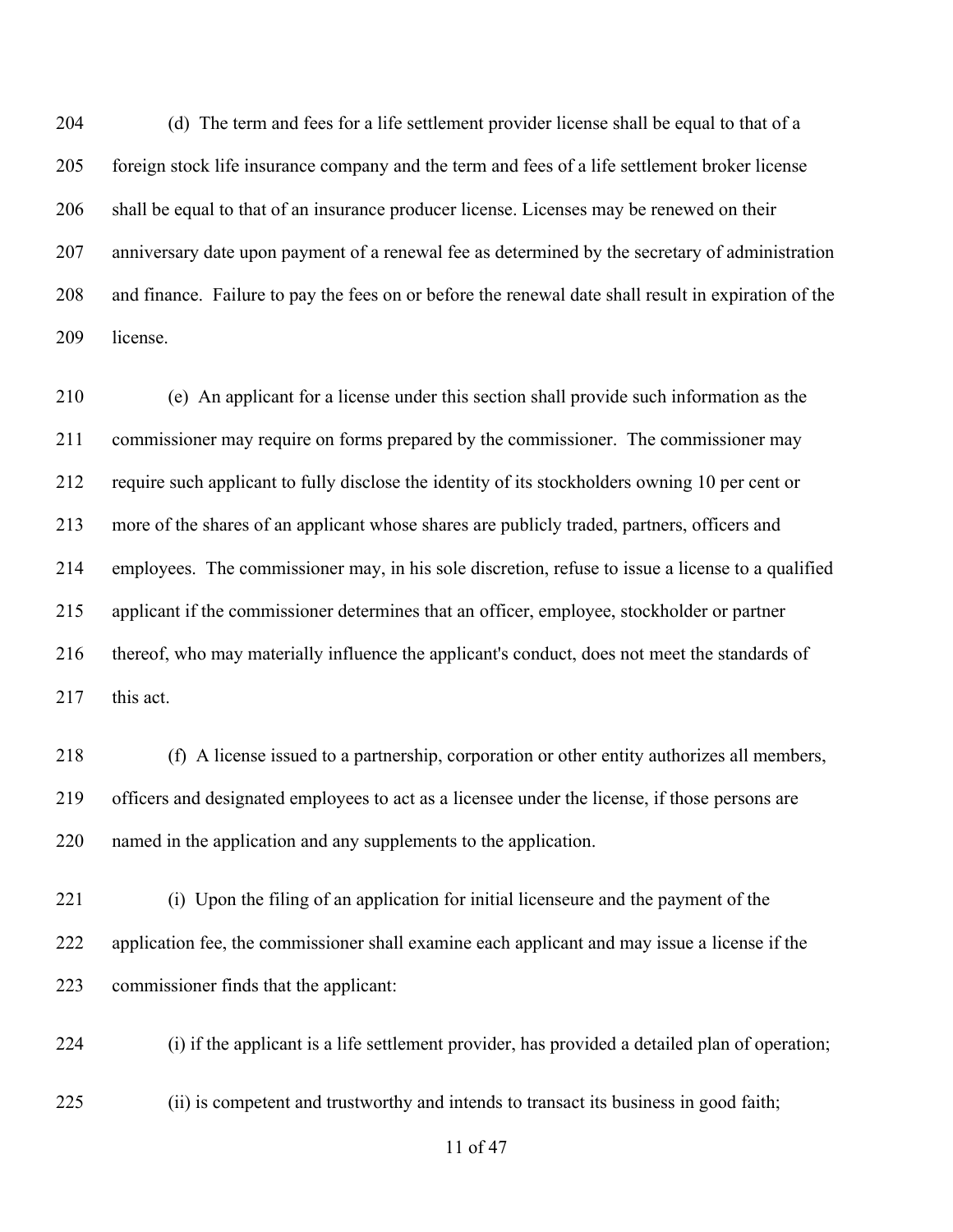(iii) has a good business reputation and has experience, training or education so as to be 227 qualified in the business for which the license is applied;

 (iv) if the applicant is a legal entity, is formed or organized pursuant to the laws of this state or is a foreign legal entity authorized to transact business in this state, or provides a 230 certificate of good standing from the state of its domicile; and

 (v) if the applicant is a life settlement provider, has provided to the commissioner an anti-fraud plan that meets the requirements in subsection (g) of section 223D.

 (g) The commissioner shall not issue a license to a nonresident applicant, unless a written designation of an agent for service of process is filed and maintained with the commissioner or unless the applicant has filed with the commissioner the applicant's written irrevocable consent that any action against the applicant may be commenced against the applicant by service of process on the commissioner.

 (h) A life settlement provider shall not use any person to perform the functions of a life settlement broker unless the person holds a current, valid license as a broker.

 (i) A life settlement broker shall not use any person to perform the functions of a life settlement provider unless such person holds a current, valid license as a life settlement provider.

 (j) All licensees under this section shall provide to the commissioner new or revised information about officers, 10 per cent or more stockholders, partners, directors, members or designated employees within 30 days of a change.

 (k) An individual licensed as a life settlement broker shall complete, on a biennial basis, 15 hours of training related to the business of life settlements and life settlement transactions as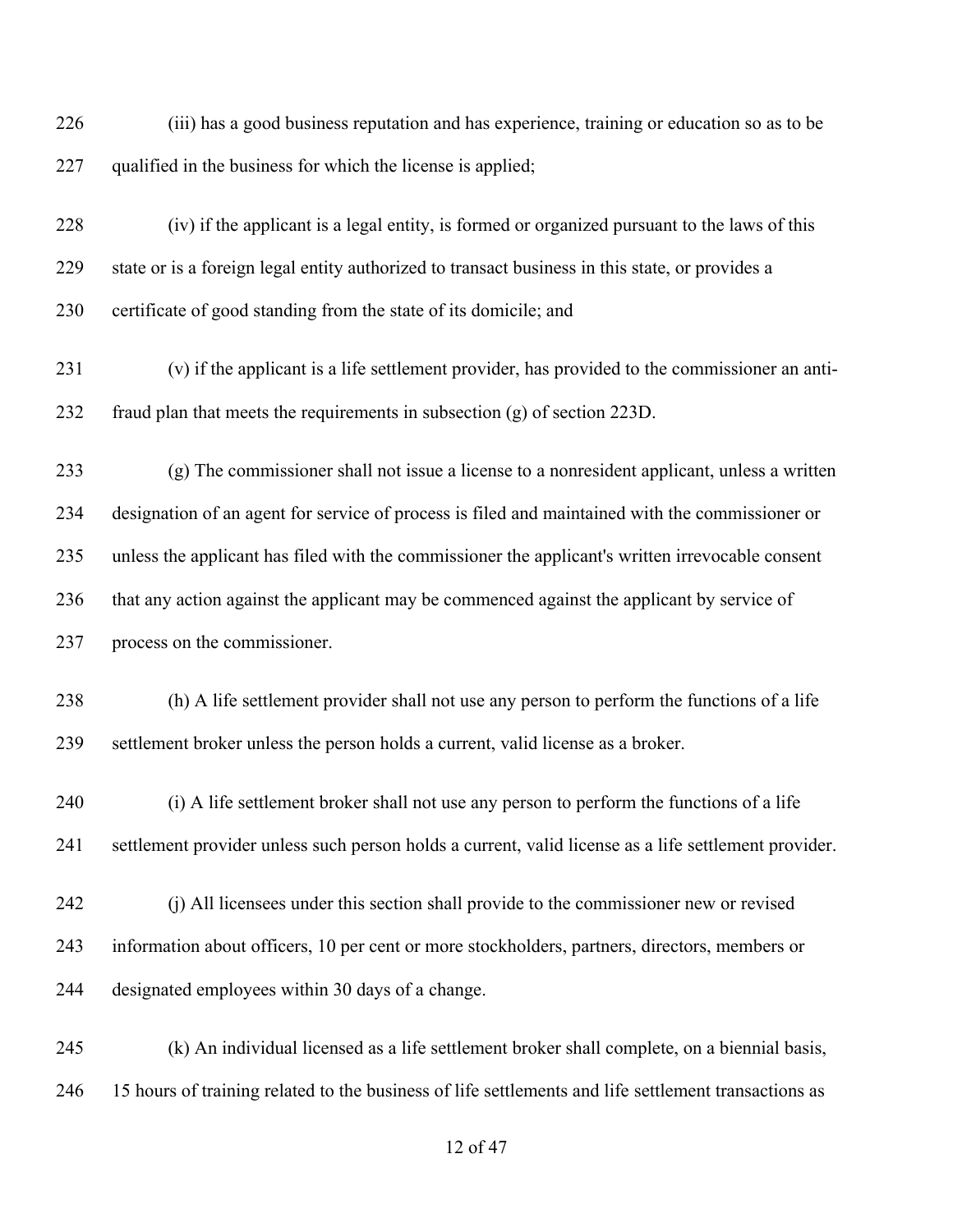| 247 | required by the commissioner; provided, however, that a life insurance producer who is              |
|-----|-----------------------------------------------------------------------------------------------------|
| 248 | operating as a life settlement broker shall not be subject to the requirements of this subsection.  |
| 249 | An individual failing to meet the requirements of this subsection shall be subject to the penalties |
| 250 | imposed by the commissioner.                                                                        |
| 251 | Section 215. (a) The commissioner may suspend, revoke or refuse to renew the license                |
| 252 | of a licensee if the commissioner finds that:                                                       |
| 253 | (i) there was a material misrepresentation in the application for the license;                      |
| 254 | (ii) the licensee or any officer, partner, member or director has been convicted or                 |
| 255 | determined by a regulator to have committed a fraudulent or dishonest practices, is subject to a    |
| 256 | final administrative action or is otherwise shown to be untrustworthy or incompetent to act as a    |
| 257 | licensee;                                                                                           |
| 258 | (iii) if a life settlement provider, the licensee demonstrates a pattern of unreasonably            |
| 259 | withholding payments to policy owners;                                                              |
| 260 | (iv) the licensee no longer meets the requirements for initial licensure;                           |
| 261 | (v) the licensee or any officer, partner, member or director has been convicted of a felony         |
| 262 | or a misdemeanor of which criminal fraud is an element; or the licensee has pleaded guilty or       |
| 263 | nolo contendere with respect to a felony or a misdemeanor of which criminal fraud or moral          |
| 264 | turpitude is an element, regardless of whether a judgment of conviction has been entered by the     |
| 265 | court;                                                                                              |
| 266 | (vi) the life settlement provider has entered into a life settlement contract using a form          |
| 267 | that has not been approved pursuant to this act;                                                    |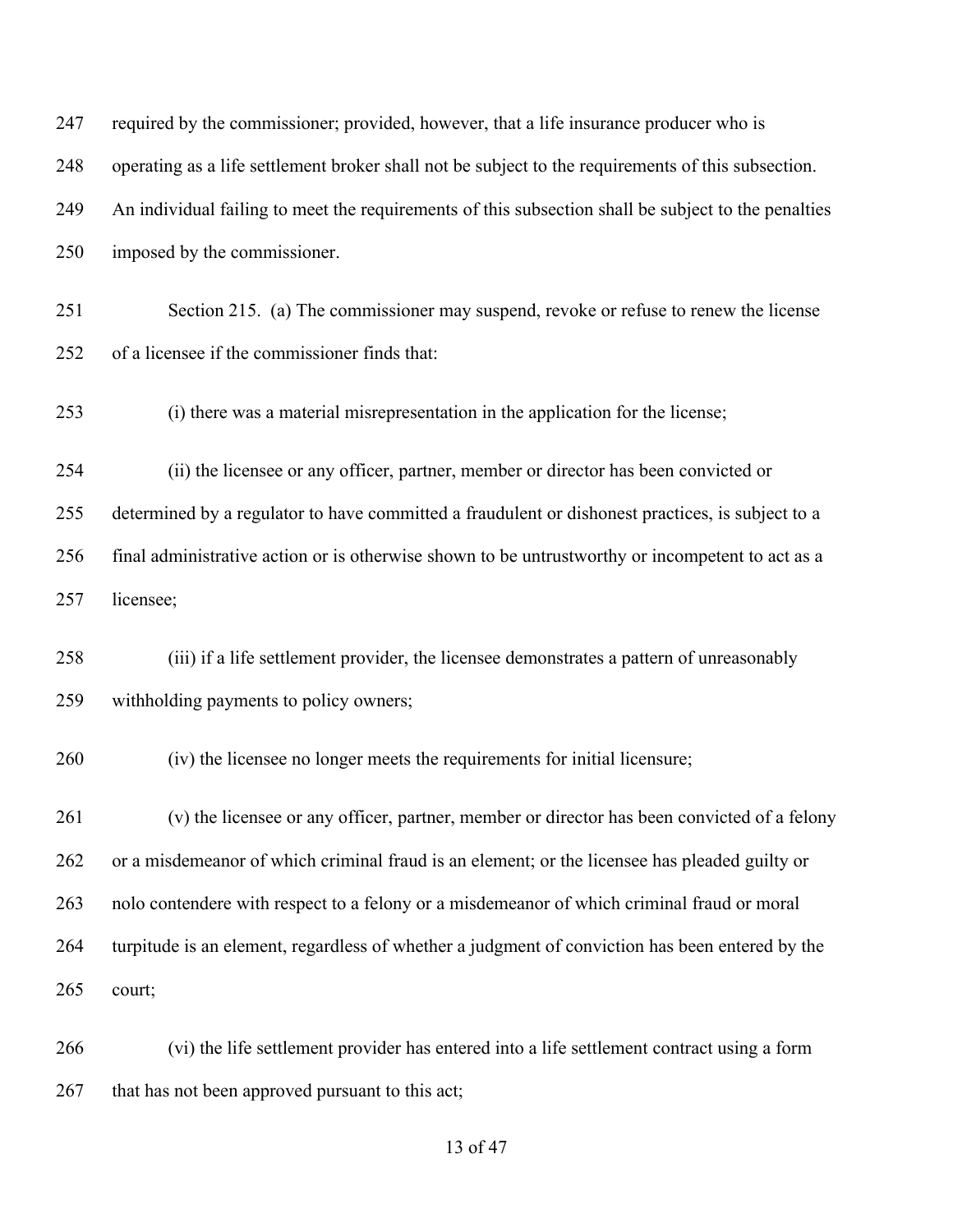(vii) the life settlement provider has failed to honor contractual obligations set out in a life settlement contract;

 (viii) the life settlement provider has assigned, transferred or pledged a settled policy to a person other than a life settlement provider licensed in the commonwealth, a purchaser, an accredited investor or qualified institutional buyer as defined respectively in Regulation D, Rule 501 or Rule 144A of the Federal Securities Act of 1933, as amended, financing entity, special purpose entity or related provider trust; or

 (ix) the licensee or any officer, partner, member or key management personnel has violated any of the provisions of this act.

 (b) Before the commissioner denies a license application or suspends, revokes or refuses to renew the license of a licensee under this act, the commissioner shall conduct a hearing in accordance with chapter 30A.

 Section 216. (a) No person shall use any form of life settlement contract unless it has been filed with and approved by the commissioner. or provide to an owner a disclosure statement form unless first filed with and approved by the commissioner. The commissioner shall disapprove a life settlement contract form or disclosure statement form if, in the commissioner's opinion, the contract or provisions contained therein fail to meet the requirements of sections 220, 221, 223, and subsection (b) of section 223D or are unreasonable, contrary to the interests of the public or otherwise misleading or unfair to the owner.

 (b) No insurer may, as a condition of responding to a request for verification of coverage or in connection with the transfer of a policy pursuant to a life settlement contract, require that the owner, insured, life settlement provider or life settlement broker sign any form, disclosure,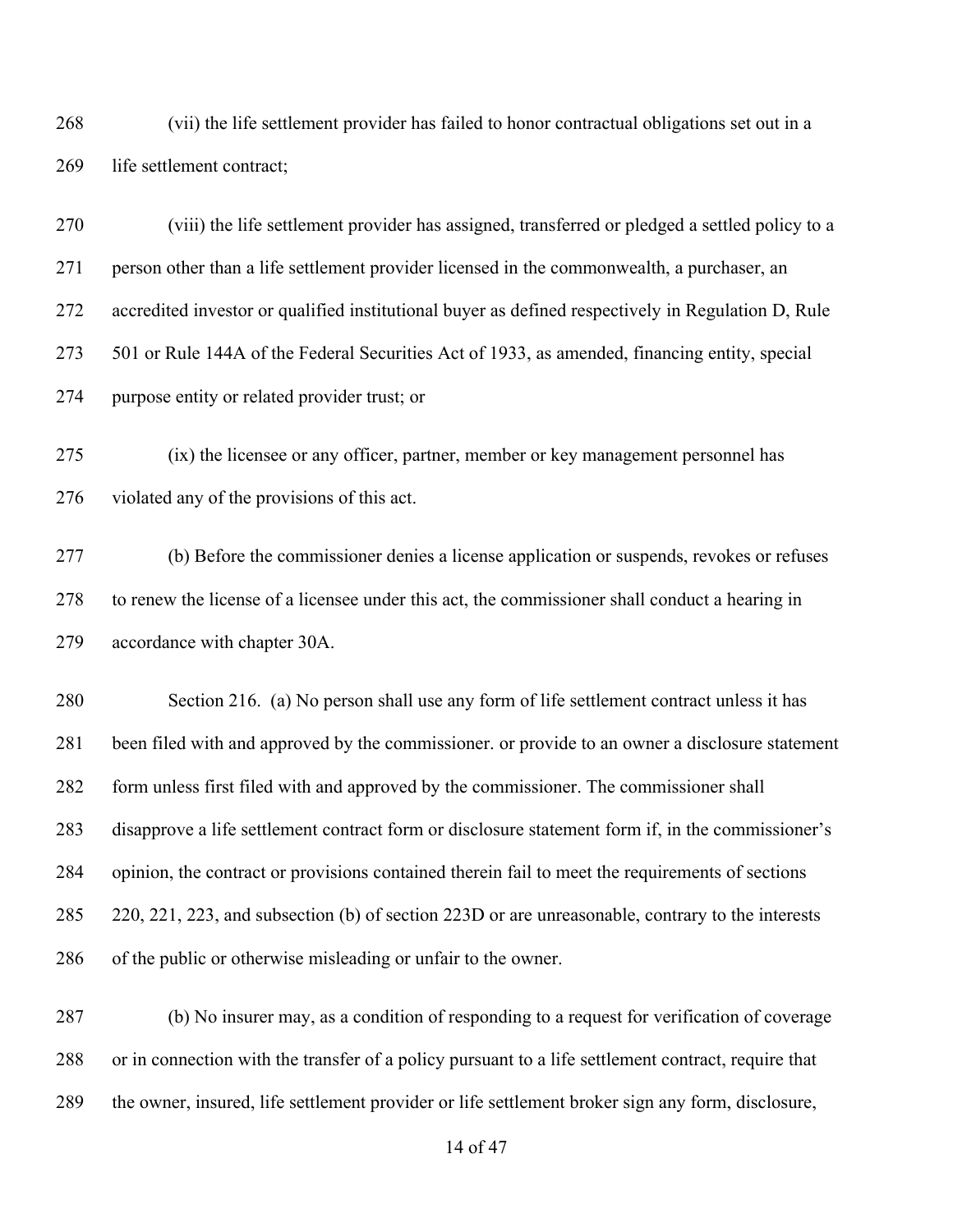consent, waiver or acknowledgment that has not been expressly approved by the commissioner 291 for use in connection with a life settlement contract.

 Section 217. Each life settlement provider shall file with the commissioner annually on or before March 1, an annual statement containing such information as the commissioner may prescribe by regulation. In addition to any other requirements, the annual statement shall: (i) specify the total number, aggregate face amount and life settlement proceeds of policies settled during the immediately preceding calendar year, together with a breakdown of the information by policy issue year for each carrier; (ii) include the names of the insurance companies whose policies have been settled; and (iii) include only those transactions where the owner is a resident of this state and shall not include individual transaction data regarding the business of life settlements or information that there is a reasonable basis to believe could be used to identify the owner or the insured.

 A life settlement provider that willfully fails to file an annual statement or willfully fails to reply within 30 days to a written inquiry by the commissioner in connection therewith, shall, in addition to other penalties provided in this act, be subject, upon due notice and opportunity to be heard, to a penalty of up to \$250 per day of delay, not to exceed \$25,000 in the aggregate, for each such failure.

 Section 218. (a) Except as otherwise allowed or required by law, a life settlement provider, life settlement broker, insurance company, life insurance producer, information bureau, rating agency or company, or any other person with actual knowledge of an insured's identity, shall not disclose the identity of an insured or information that there is a reasonable basis to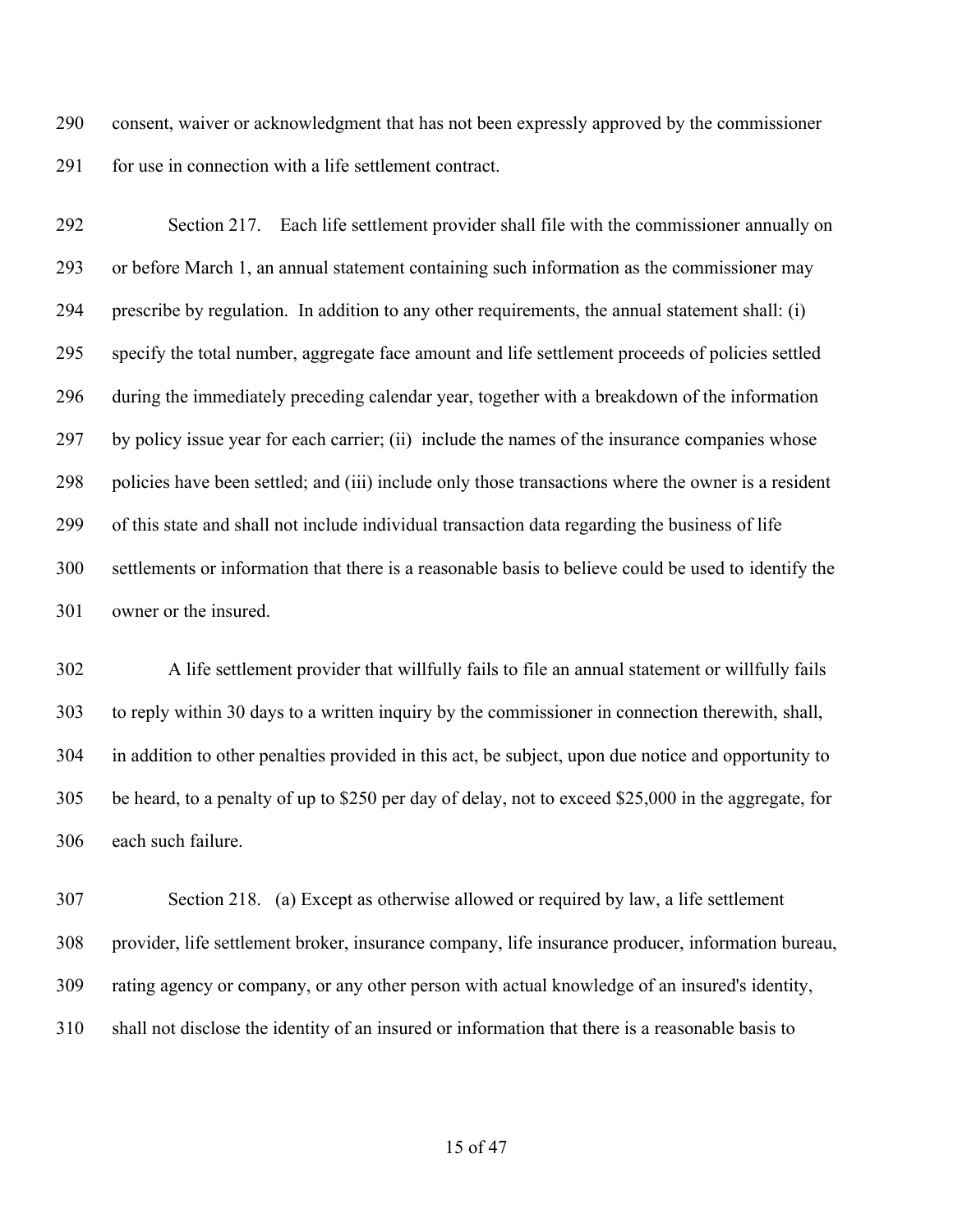believe could be used to identify the insured or the insured's financial or medical information to any other person unless the disclosure:

 (1) is necessary to effect a life settlement contract between the owner and a life settlement provider and the owner and insured have provided prior written consent to the disclosure;

 (2) is necessary to effectuate the sale of a life settlement contract, or interests therein, as investments; provided the sale is conducted in accordance with applicable state and federal securities law; and provided further that the owner and the insured have both provided prior written consent to the disclosure;

 (3) is provided in response to an investigation or examination by the commissioner or any other governmental officer or agency;

 (4) is a term or condition to the transfer of a policy by 1 life settlement provider to another life settlement provider;

 (5) is necessary to allow the life settlement provider or life settlement broker, or an authorized representative to make contacts for the purpose of determining health status. For the purposes of this section, the term "authorized representative" shall not include any person who has or may have any financial interest in the life settlement contract other than a licensed life settlement provider, licensed life settlement broker, financing entity, related provider trust or special purpose entity; provided further that a life settlement provider or life settlement broker shall require its authorized representative to agree in writing to adhere to the privacy provisions of this act; or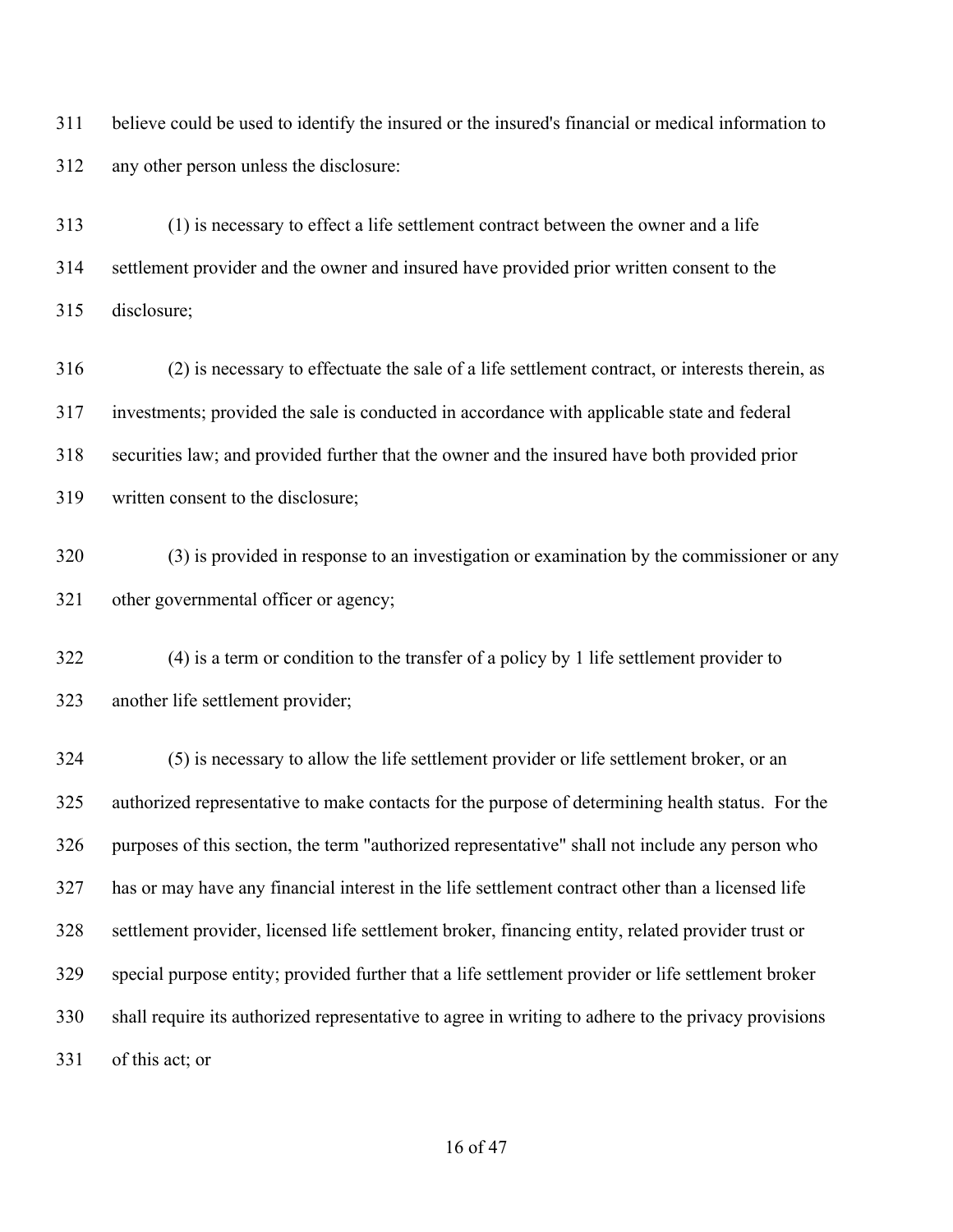(6) is required to purchase stop loss coverage.

 (b) Non-public personal information solicited or obtained in connection with a proposed or actual life settlement contract shall be subject to the provisions applicable to financial institutions under the Gramm Leach Bliley Act, P.L. 106-102 (1999), and all other state and federal laws relating to confidentiality of non-public personal information.

 Section 219. (a) The commissioner may, when the commissioner deems it reasonably necessary to protect the interests of the public, examine the business and affairs of any licensee or applicant for a license. The commissioner may order a licensee or applicant to produce records, books, files or other information reasonably necessary to ascertain whether such licensee or applicant is acting or has acted in violation of the law or otherwise contrary to the interests of the public. The expenses incurred in conducting an examination shall be paid by the licensee or applicant.

 (b) For a foreign or alien licensee, the commissioner may, at the commissioner's discretion, accept an examination report on the licensee as prepared by the commissioner for the licensee's state of domicile or port-of-entry state.

 (c) Names and individual identification data for all owners, purchasers and insured shall be considered private and confidential information and shall not be disclosed by the commissioner unless the disclosure is required by law or is disclosed to the National Association of Insurance Commissioners, to the insurance department of any other state or country or to law enforcement officials of the commonwealth or any other state or agency of the federal government at any time, so long as the agency or office receiving the information agrees in writing to hold such material confidential.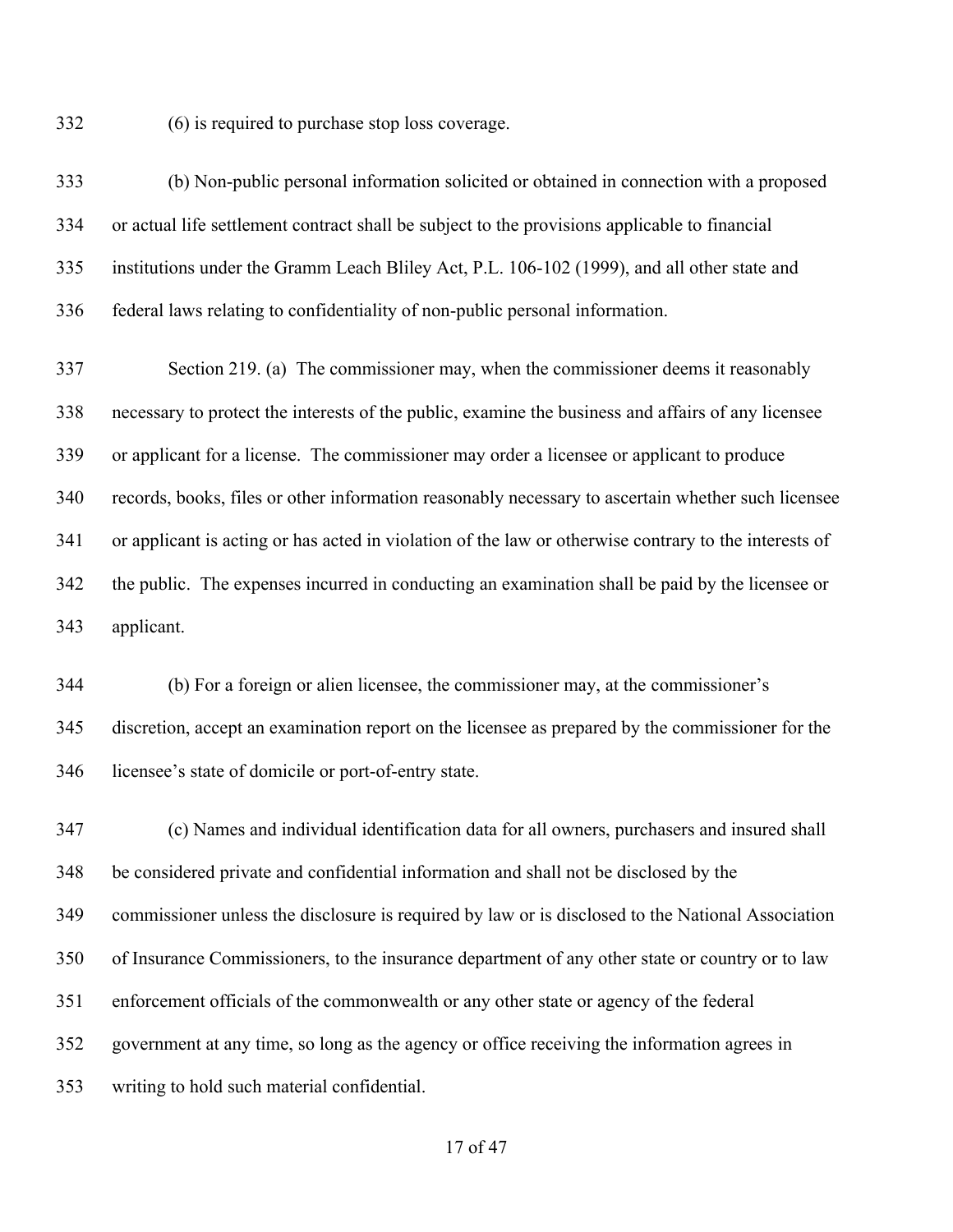(d) Records of all completed transactions and life settlement contracts shall be maintained by the life settlement provider for 3 years after the death of the insured and shall be available to the commissioner for inspection during reasonable business hours.

 (e) (1) In conducting an examination, the examiner shall use methods common to the examination of licensees and should use those guidelines and procedures set forth in the examiners' handbook adopted by the by the National Association of Insurance Commissioners.

 (2) Every licensee or person from whom information is sought, its officers, directors and agents shall provide to the examiners timely, convenient and free access at its offices to all books, records, accounts, papers, documents, assets and computer or other recordings relating to the property, assets, business and affairs of the licensee being examined. The officers, directors, employees and agents of the licensee or person shall facilitate the examination and aid in the examination so far as it is in their power to do so. The refusal of a licensee, by its officers, directors, employees or agents, to submit to examination or to comply with any reasonable written request of the commissioner shall be grounds for suspension, refusal or nonrenewal of a license or authority held by the licensee to engage in the life settlement business or other business subject to the commissioner's jurisdiction. All proceedings for suspension, revocation or refusal of a license or authority shall be conducted pursuant to chapter 30A.

 (3) The commissioner shall have the power to issue subpoenas, to administer oaths and to examine under oath any person as to any matter pertinent to the examination. Upon the failure or refusal of a person to obey a subpoena, the commissioner may petition a court of competent jurisdiction, and upon proper showing, the court may enter an order compelling the witness to appear and testify or produce documentary evidence.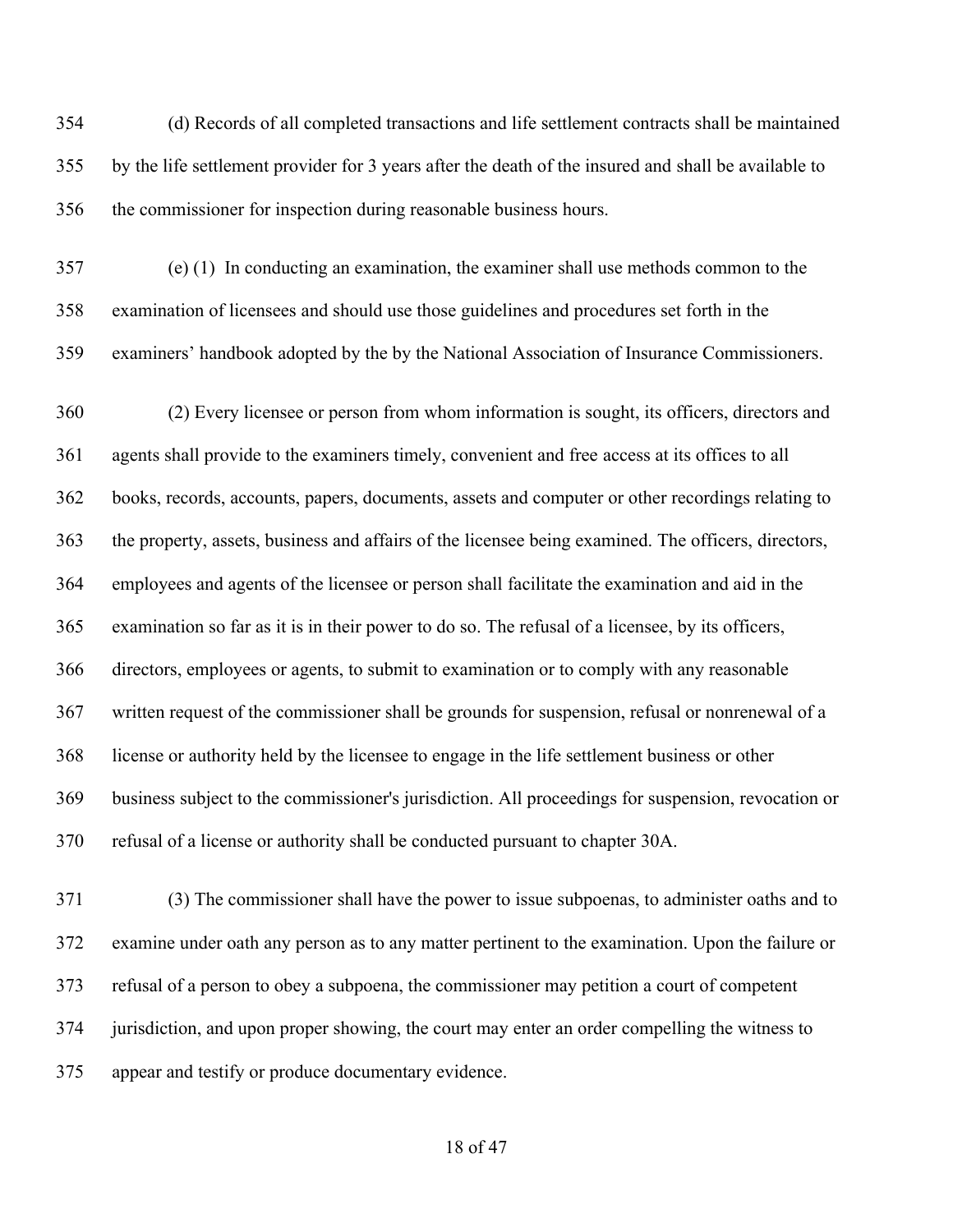(4) When making an examination the commissioner may retain attorneys, appraisers, independent actuaries, independent certified public accountants or other professionals and specialists as examiners, the reasonable cost of which shall be borne by the licensee that is the subject of the examination.

 (5) Nothing contained in this act shall be construed to limit the commissioner's authority to terminate or suspend an examination in order to pursue other legal or regulatory action pursuant to the insurance laws of the commonwealth. Findings of fact and conclusions made pursuant to an examination shall be prima facie evidence in a legal or regulatory action.

 (6) Nothing contained in this act shall be construed to limit the commissioner's authority to use and, if the commissioner deems appropriate, to make public any final or preliminary examination report, any examiner or licensee work papers or other documents or any other information discovered or developed during the course of an examination in the furtherance of a legal or regulatory action.

 (f) (1) Examination reports shall be comprised of only facts appearing upon the books, from the testimony of its officers or agents or other persons examined concerning its affairs and such conclusions and recommendations as the examiners find reasonably warranted from the facts.

 (2) No later than 60 days following completion of the examination, the examiner in charge shall file with the commissioner a verified written report of examination under oath. Upon receipt of the verified report, the commissioner shall transmit the report to the licensee examined, together with a notice that shall afford the licensee examined a reasonable opportunity of not more than 30 days to make a written submission or rebuttal with respect to any matters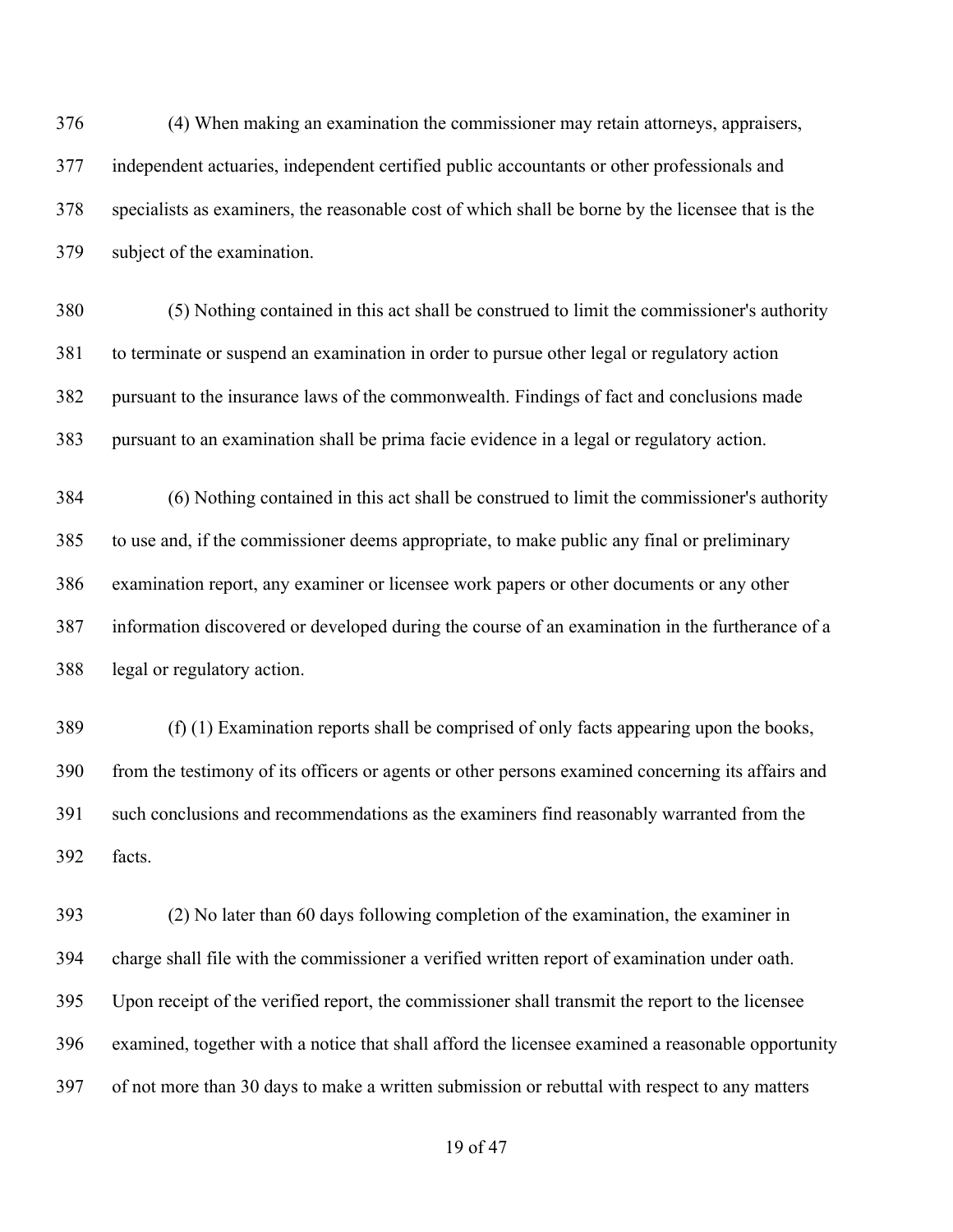contained in the examination report, which shall become part of the report, or to request a hearing on any matter in dispute.

 (g) Except as otherwise provided, all examination reports, working papers, recorded information, documents and copies thereof produced by, obtained by or disclosed to the commissioner or any other person in the course of an examination, or in the course of analysis or investigation by the commissioner of the financial condition or market conduct of a licensee shall be confidential by law and privileged, shall not be subject to chapter 66 and clause 26 of section 7 of chapter 4, shall not be subject to subpoena and shall not be subject to discovery or admissible in evidence in any private civil action. The commissioner is authorized to use the documents, materials or other information in the furtherance of any regulatory or legal action brought as part of the commissioner's official duties. The licensee being examined may have access to all documents used to make the report.

 (h) (1) An examiner shall not be appointed by the commissioner if the examiner, either directly or indirectly, has a conflict of interest or is affiliated with the management of or owns a pecuniary interest in any person subject to examination; provided, however, that an examiner may be: (i) an owner; (ii) an insured in a life settlement contract or insurance policy; or (iii) a beneficiary in an insurance policy that is proposed for a life settlement contract.

 (2) Notwithstanding the requirements of this subsection, the commissioner may retain from time to time, on an individual basis, qualified actuaries, certified public accountants or other similar individuals who are independently practicing their professions, even though these persons may from time to time be similarly employed or retained by persons subject to examination under this life settlement act.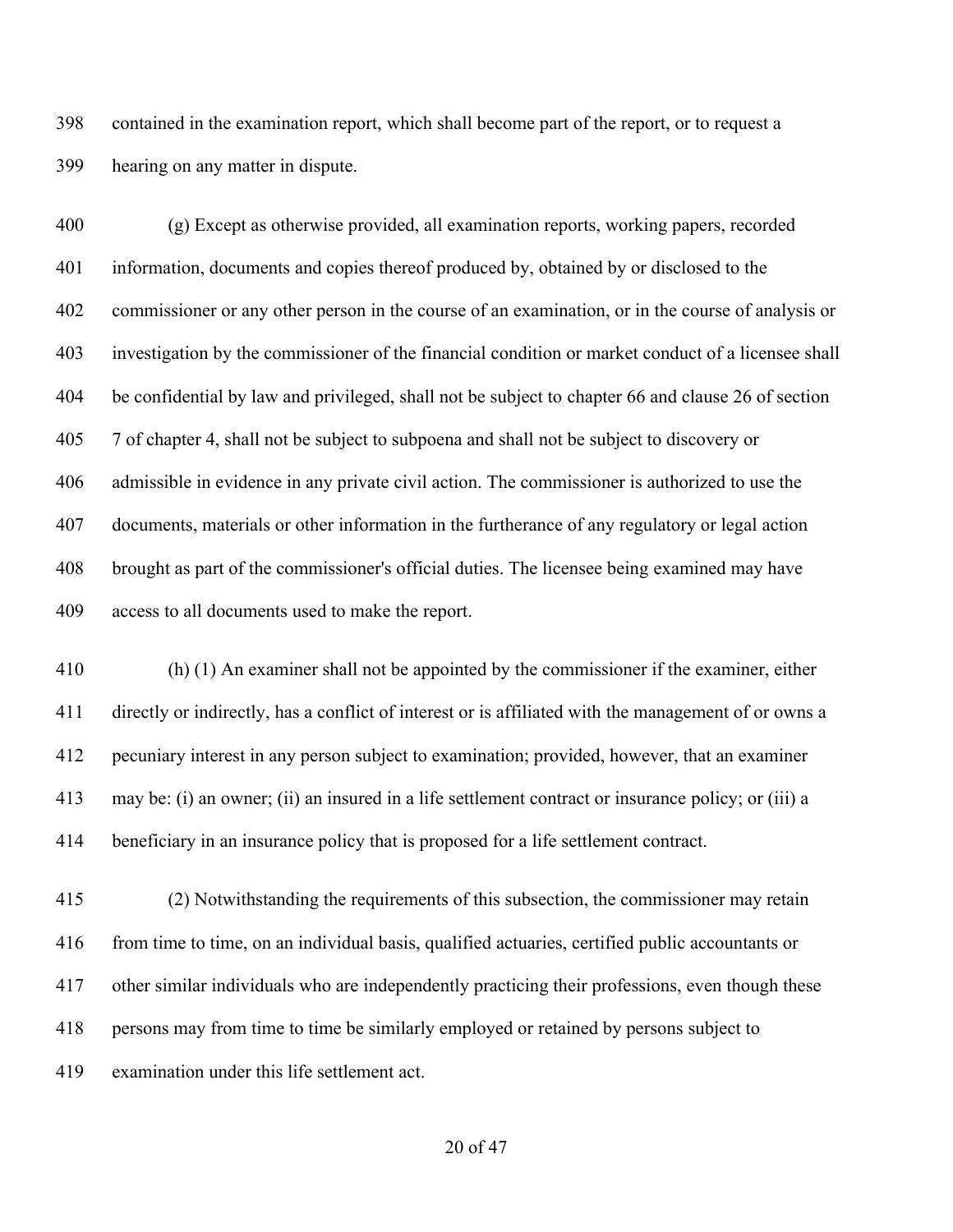(i) (1) No cause of action shall arise, nor shall any liability be imposed against the commissioner, the commissioner's authorized representatives or any examiner appointed by the commissioner for statements made or conduct performed in good faith while carrying out the provisions of this act.

 (2) No cause of action shall arise, nor shall any liability be imposed against a person for the act of communicating or delivering information or data to the commissioner, the commissioner's authorized representative or an examiner related to an examination if the act of communication or delivery was performed in good faith and without fraudulent intent or the intent to deceive. This paragraph does not abrogate or modify any common law or statutory privilege or immunity enjoyed by any person identified in paragraph (1).

 (3) A person identified in paragraph (1) or (2) shall be entitled to an award of attorney's fees and costs if that person is the prevailing party in a civil cause of action for libel, slander or any other relevant tort arising out of activities in carrying out the provisions of this act and the party bringing the action was not substantially justified in doing so. For purposes of this section a proceeding is "substantially justified" if it had a reasonable basis in law or fact at the time that it was initiated.

436 (j) The charge for each such examination shall be determined annually by the secretary of administration and finance under the provision of section 3B of chapter 7 and shall be paid by each licensee within 30 days after notice from the commissioner of such charge. Such charge shall include an amount equal to the cost of fringe benefits as established by the secretary of administration and finance pursuant to section 6B of chapter 29. If in the course of an examination of a domestic or foreign licensee that maintains a branch office outside the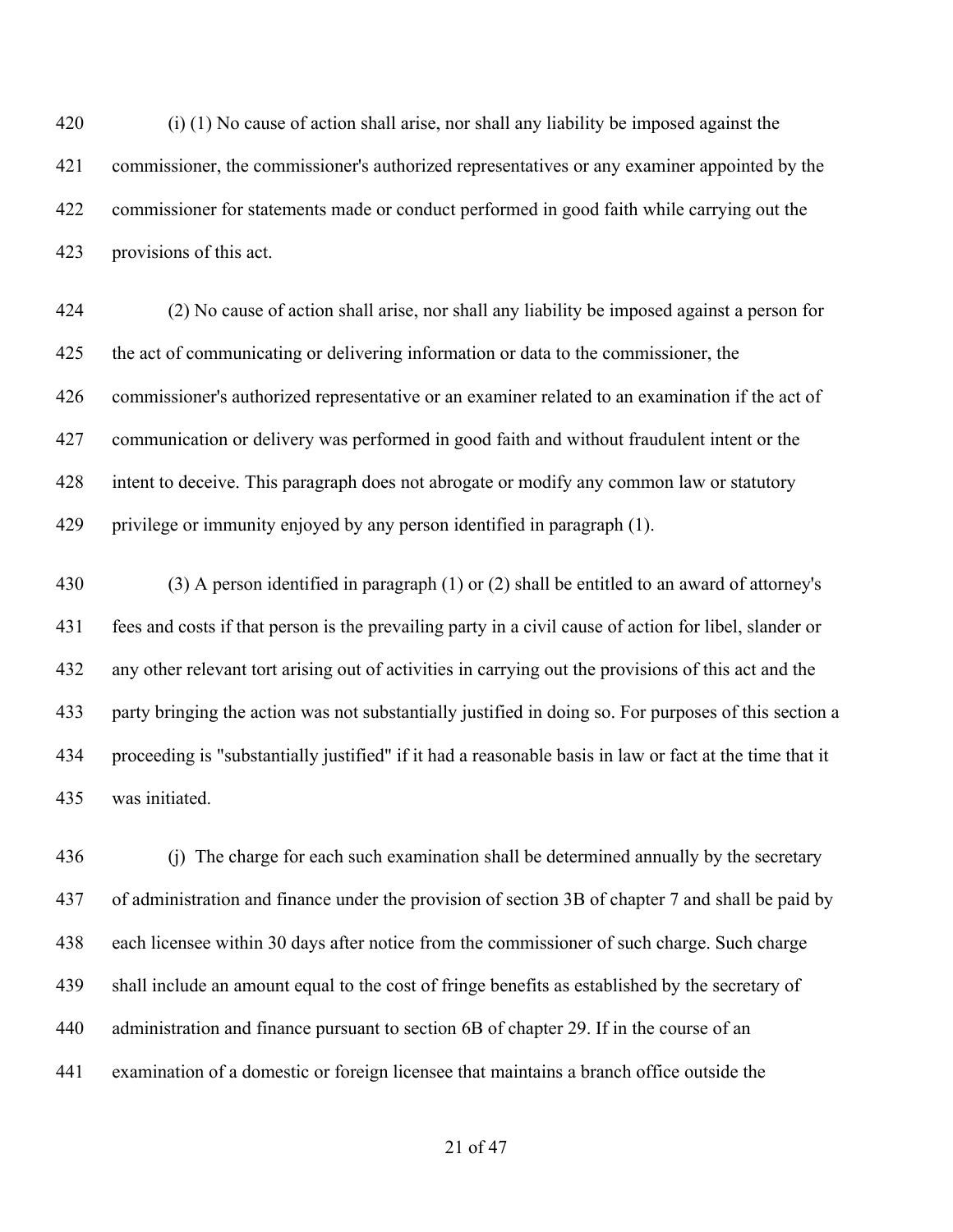commonwealth, it becomes necessary or expedient for the commissioner or any deputies or examiners to travel outside the commonwealth, such licensee shall pay the proper expenses of the commissioner or any deputies or examiners incurred. Whenever the commissioner deems it advisable, the commissioner shall cause a complete audit of the books of the licensee to be made by a disinterested expert accountant, and such licensee shall pay the proper expenses of such audit.

 Section 220. (a) A licensed life settlement broker or life settlement provider may conduct or participate in advertisements. Such advertisements shall comply with all advertising laws or rules and regulations promulgated by the commissioner that are applicable to insurers, life insurance producers, brokers and providers.

 (b) Advertisements shall be accurate, truthful and not misleading in fact or by implication.

(c) No person in the business of insurance or the business of life settlements shall:

 (1) directly or indirectly market, advertise or solicit the purchase of a new policy for the purpose of or with a significant emphasis on settling the policy; or

 (2) use the words "free", "no cost" or words of similar import in the marketing, advertising, soliciting or otherwise promoting of the purchase of a policy.

 (3) with respect to a life settlement provider, enter into a life settlement contract unless the related advertisements, as may be prescribed by regulation, have been filed with the commissioner;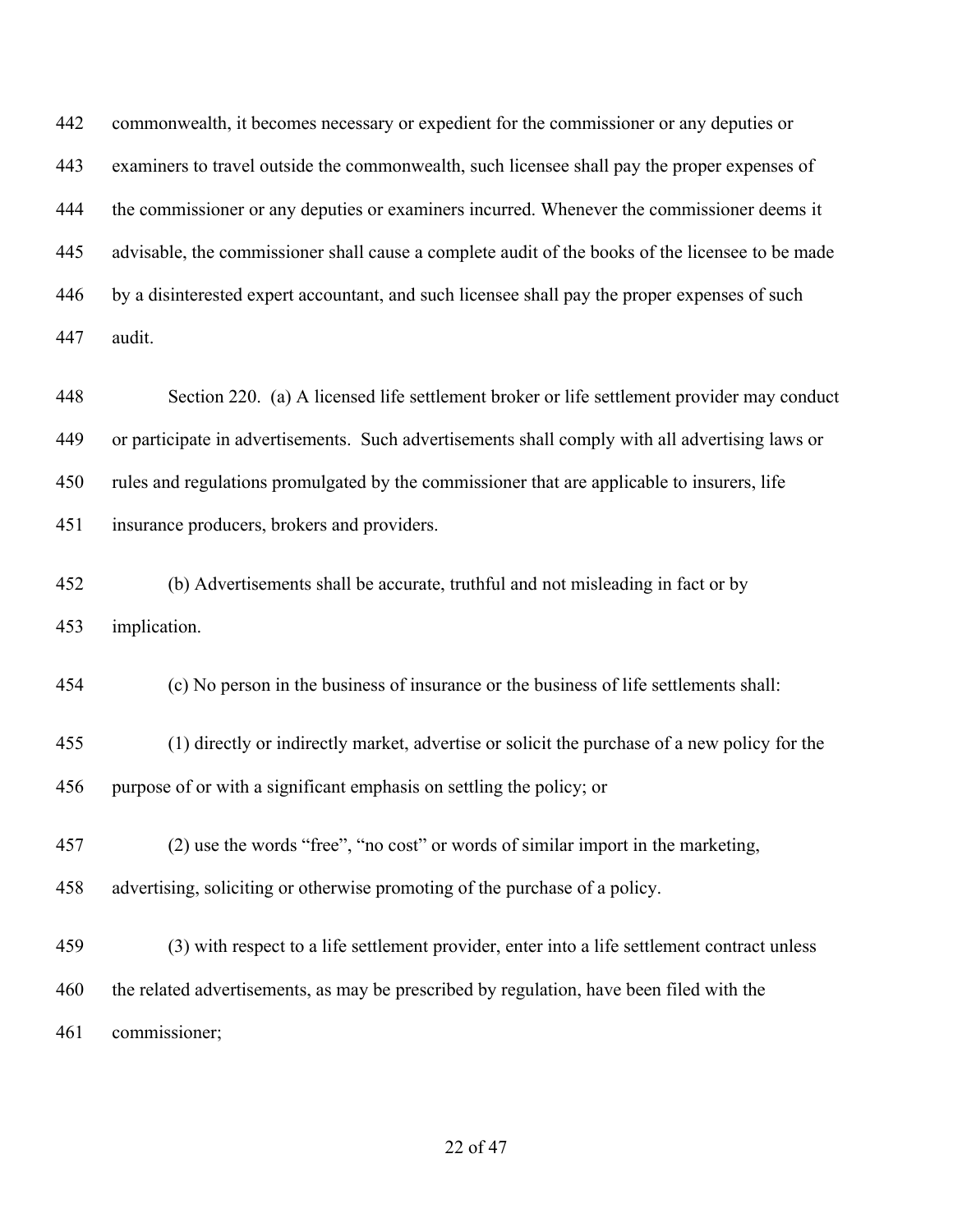(d) At the commissioner's discretion, the commissioner may require the submission of advertising material.

 (e) The commissioner shall require delivery of a buyer's guide or a similar consumer advisory package in the form prescribed by the commissioner to owners during the solicitation process.

 Section 221. (a) The life settlement provider shall provide to the owner in writing, in a separate document signed by the owner, the following information no later than the date of application for a life settlement contract:

 (i) that possible alternatives to life settlement contracts exist, including, but not limited to, accelerated benefits offered by the issuer of the life insurance policy;

 (ii) that some or all of the proceeds of a life settlement contract may be taxable and that assistance should be sought from a professional tax advisor;

 (iii) that the proceeds from a life settlement contract may be subject to the claims of creditors;

 (iv) that receipt of proceeds from a life settlement contract may adversely affect the recipients' eligibility for public assistance or other government benefits or entitlements and that advice should be obtained from the appropriate agencies;

 (v) that the owner has a right to terminate a life settlement contract within 15 days of the date it is executed by all parties; that the owner has received the disclosures required by this section; and that the following statement regarding rescission is included: "Rescission, if exercised by the owner, is effective only if both notice of the rescission is given, and the owner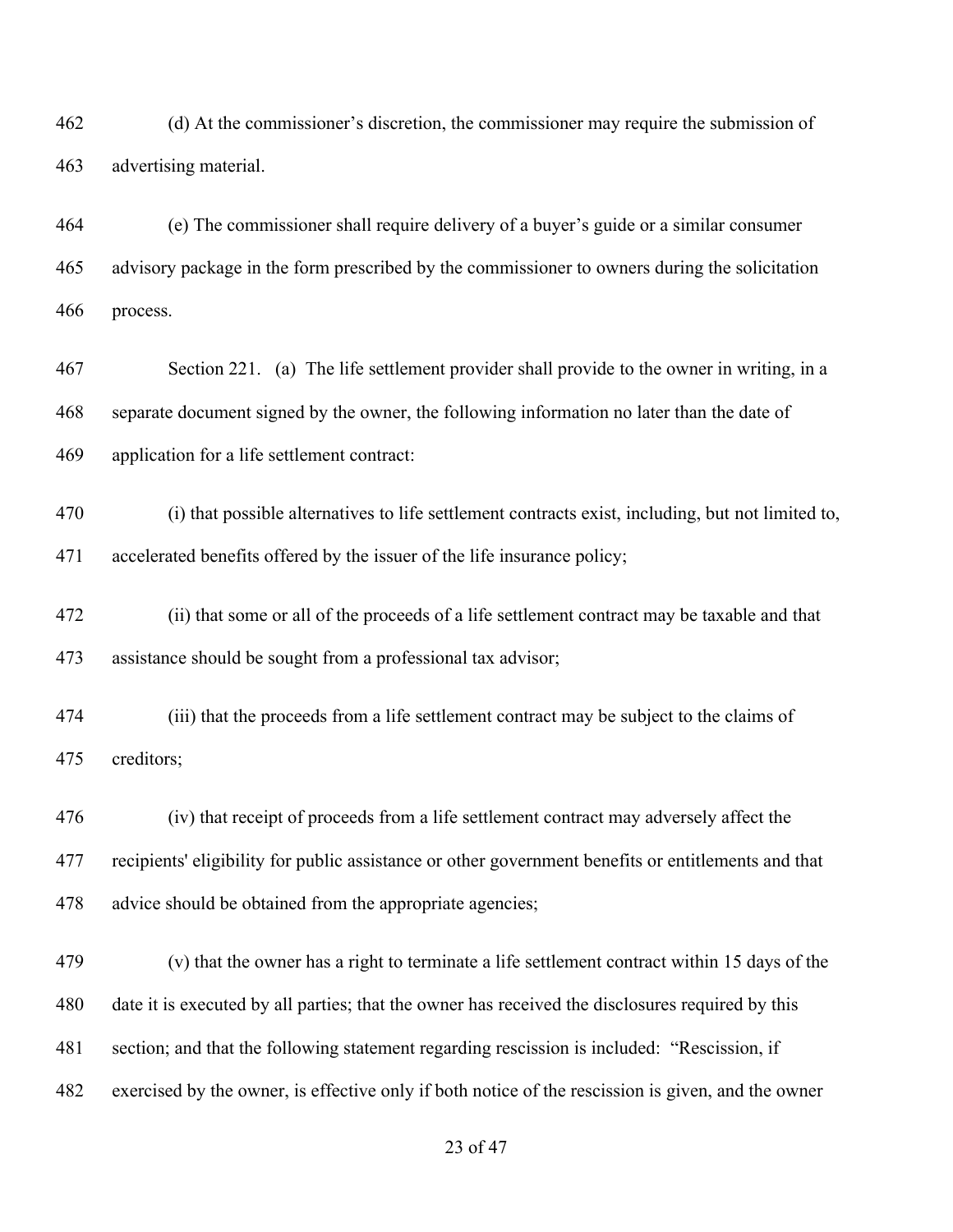repays all proceeds and any premiums, loans, and loan interest paid on account of the life settlement provider within the rescission period. If the insured dies during the rescission period, the life settlement contract shall be deemed to have been rescinded subject to repayment by the owner or the owner's estate of all proceeds and any premiums, loans, and loan interest to the life settlement provider";

 (vi) that proceeds will be sent to the owner within 3 business days after the life settlement provider has received the insurer or group administrator's acknowledgement that ownership of the policy or interest in the certificate has been transferred and the beneficiary has been designated in accordance with the terms of the life settlement contract;

 (vii) that entering into a life settlement contract may cause other rights or benefits, including conversion rights and waiver of premium benefits that may exist under the policy or certificate of a group policy to be forfeited by the owner and that assistance should be sought from a professional financial advisor;

 (viii) the amount and method of calculating the compensation paid, or to be paid, to the life settlement broker or any other person acting for the owner in connection with the transaction;

 (ix) the date by which the funds will be available to the owner and the transmitter of the funds;

 (x) the fact that the commissioner shall require delivery of a buyer's guide or a similar consumer advisory package in the form prescribed by the commissioner to owners during the solicitation process;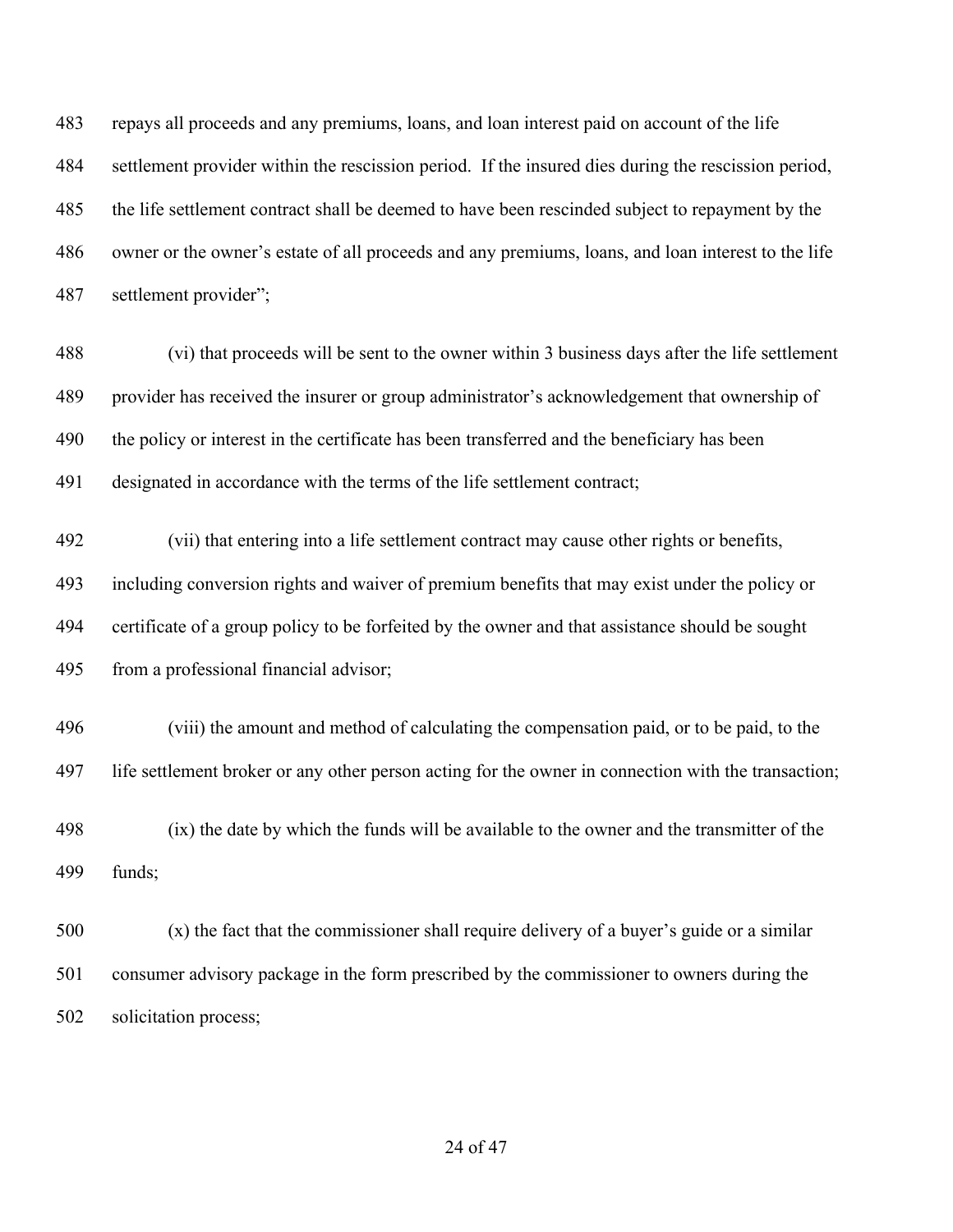(xi) the following statement: "All medical, financial or personal information solicited or obtained by a life settlement provider or life settlement broker about an insured, including the insured's identity or the identity of family members, a spouse or a significant other, may be disclosed as necessary to effect the life settlement contract between the owner and life settlement provider. If you are asked to provide this information, you will be asked to consent to the disclosure. The information may be provided to someone who buys the policy or provides funds for the purchase. You may be asked to renew your permission to share information every 2 years.";

 (xii) the fact that the commissioner shall require life settlement providers and life settlement brokers to print separate signed fraud warnings on their applications and on their life settlement contracts is as follows: "Any person who knowingly presents false information in a life settlement application or contract may be found guilty of a crime and may be subject to fines and confinement in prison."

 (xiii) that the insured may be contacted by either the life settlement provider or life settlement broker or its authorized representative for the purpose of determining the insured's health status or to verify the insured's address; provided, that this contact is limited to once every 3 months if the insured has a life expectancy of more than 1 year and no more than once per month if the insured has a life expectancy of 1 year or less;

 (xiv) the affiliation, if any, between the life settlement provider and the issuer of the insurance policy to be settled;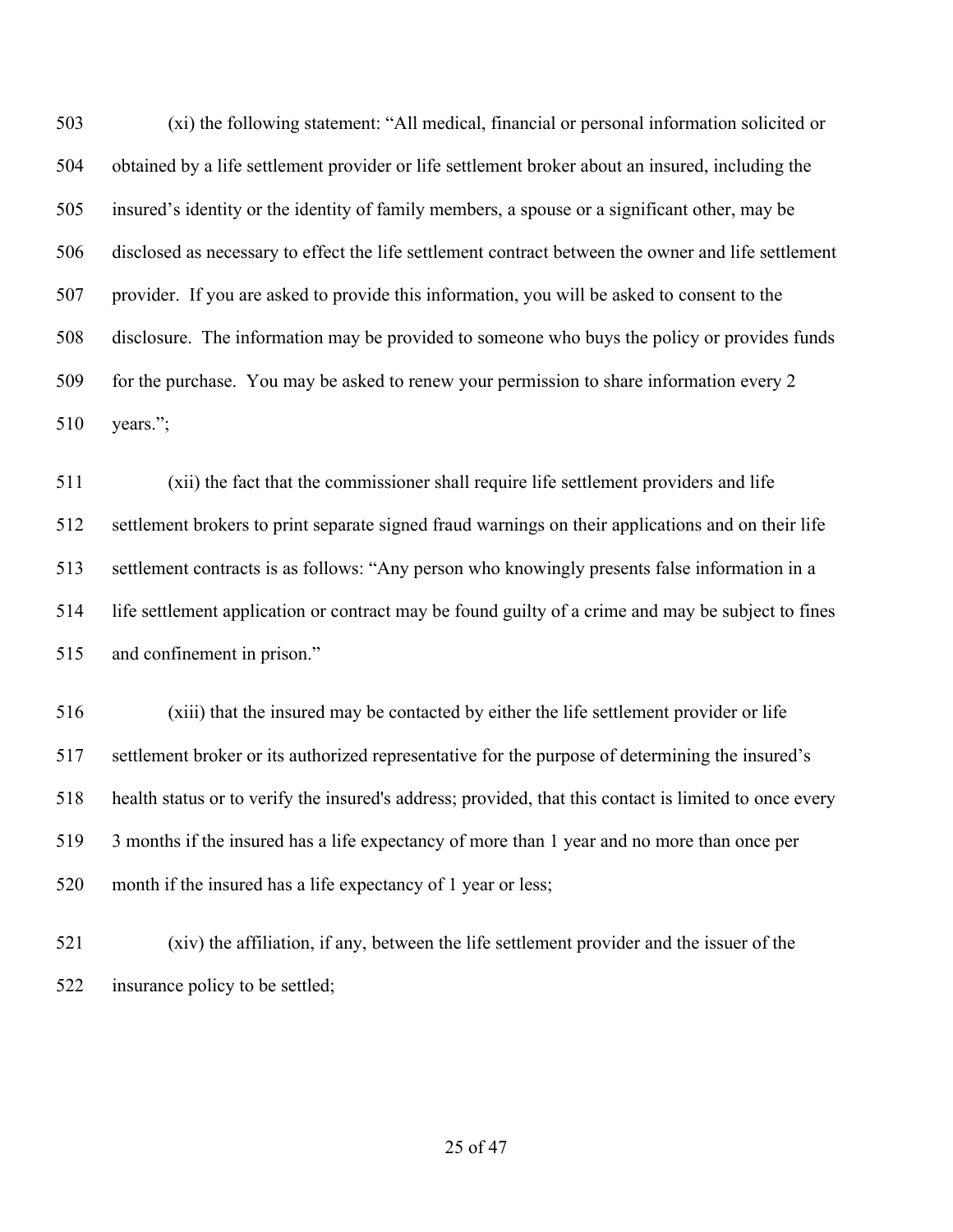| 523 | (xv) that a life settlement broker represents exclusively the owner and not the insurer, the      |
|-----|---------------------------------------------------------------------------------------------------|
| 524 | life settlement provider or any other person, and owes a fiduciary duty to the owner, including a |
| 525 | duty to act according to the owner's instructions and in the best interest of the owner;          |
| 526 | (xvi) the name, address and telephone number of the provider;                                     |
| 527 | (xvii) the name, business address and telephone number of the independent third party             |
| 528 | escrow agent, and the fact that the owner may inspect or receive copies of the relevant escrow or |
| 529 | trust agreements or documents; and                                                                |
| 530 | (xviii) that a change of ownership may, in the future, limit the insured's ability to             |
| 531 | purchase future insurance on the insured's life because there is a limit to how much coverage     |
| 532 | insurers will issue on 1 life;                                                                    |
| 533 | The written disclosures shall be conspicuously displayed in any life settlement contract          |
| 534 | furnished to the owner by a life settlement provider including any affiliations or contractual    |
| 535 | arrangements between the life settlement provider and the life settlement broker.                 |
| 536 | (b) A life settlement broker shall provide the owner and the life settlement provider with        |
| 537 | the following disclosures no later than the date the life settlement contract is signed by all    |
| 538 | parties. The disclosures shall be conspicuously displayed in the life settlement contract or in a |
| 539 | separate document signed by the owner and provide the following information:                      |
| 540 | (i) the name, business address and telephone number of the life settlement broker;                |
| 541 | (ii) a complete and accurate description of all the offers, counter-offers, acceptances and       |
| 542 | rejections relating to the proposed life settlement contract;                                     |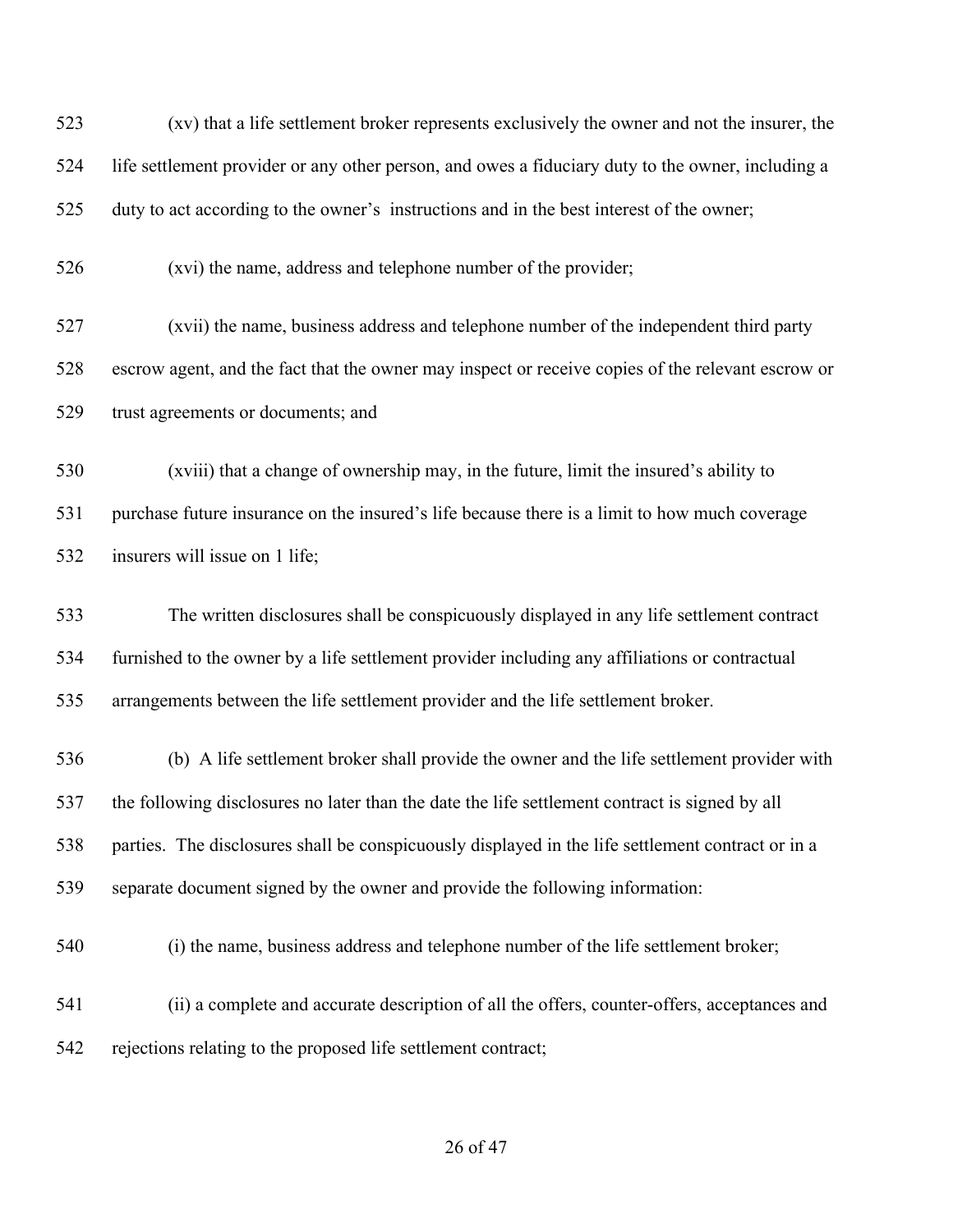(iii) any affiliations or contractual arrangements between the life settlement broker and any person making an offer in connection with the proposed life settlement contracts;

 (iv) the name of each life settlement broker involved in the life settlement agreement who receives compensation and the amount of compensation received by that broker, which compensation includes anything of value paid or given to the life settlement broker in connection with the life settlement contract;

 (v) a complete reconciliation of the gross offer or bid by the life settlement provider to the net amount of proceeds or value to be received by the owner. For the purpose of this section, gross offer or bid shall mean the total amount or value offered by the life settlement provider for the purchase of 1 or more life insurance policies, inclusive of commissions and fees; and

- (vi) that a failure to provide the disclosures or rights described in this section shall be deemed an unfair trade practice pursuant to chapter 176D.
- (c) A life settlement broker shall disclose to the owner anything of value paid or given to a life settlement broker relating to a life settlement contract.

 Section 222. (a) Insurance carriers may inquire in the application for insurance whether the proposed owner intends to pay premiums with the assistance of financing from a lender that will use the policy as collateral to support the financing.

 (b) If the premium financing loan provides funds which can be used for a purpose other than paying for the premiums, costs and expenses associated with obtaining and maintaining the life insurance policy and loan, the application shall be rejected as a violation of this act.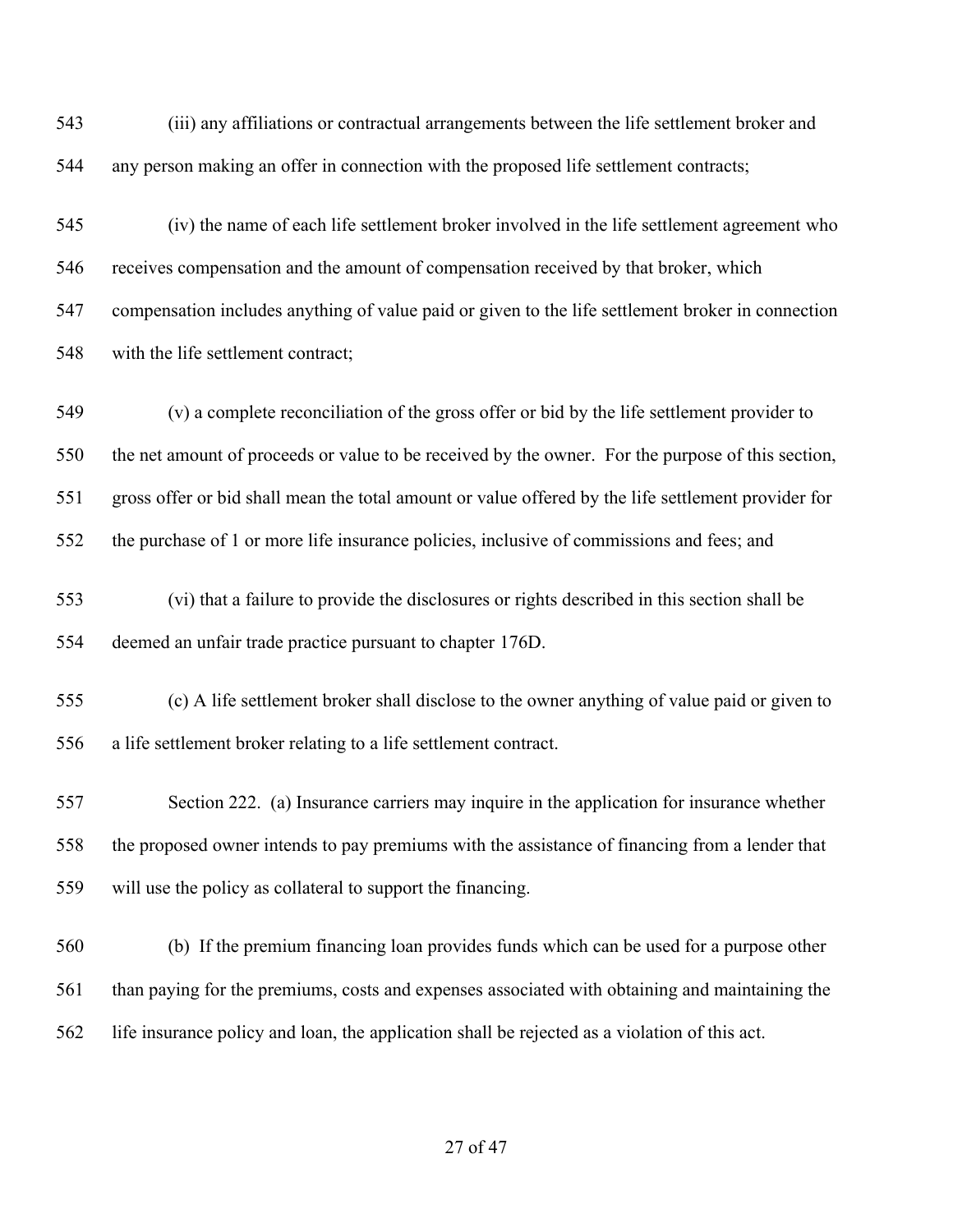(c) The insurance carrier may disclose certain information to the applicant and the insured, either on the application or an amendment to the application to be completed no later than the delivery of the policy, including, but not limited to the following disclosure:

 "If you have entered into a loan arrangement where the policy is used as collateral and the policy changes ownership at some point in the future in satisfaction of the loan, the following may be true:

(1) a change of ownership could lead to a stranger owning an interest in the insured's life;

 (2) a change of ownership could in the future limit your ability to purchase future insurance on the insured's life because there is a limit to how much coverage insurers will issue on one life;

 (3) should there be a change of ownership and you wish to obtain more insurance coverage on the insured's life in the future, the insured's higher issue age, a change in health status, and other factors may reduce the ability to obtain coverage or may result in significantly higher premiums;

 (4) you should consult a professional advisor, since a change in ownership in satisfaction of the loan may result in tax consequences to the owner, depending on the structure of the loan. "

 (d) The insurance carrier may require certifications from the applicant or the insured, including the following certified statement:

 "(1) I have not entered into any agreement or arrangement providing for the future sale of this life insurance policy;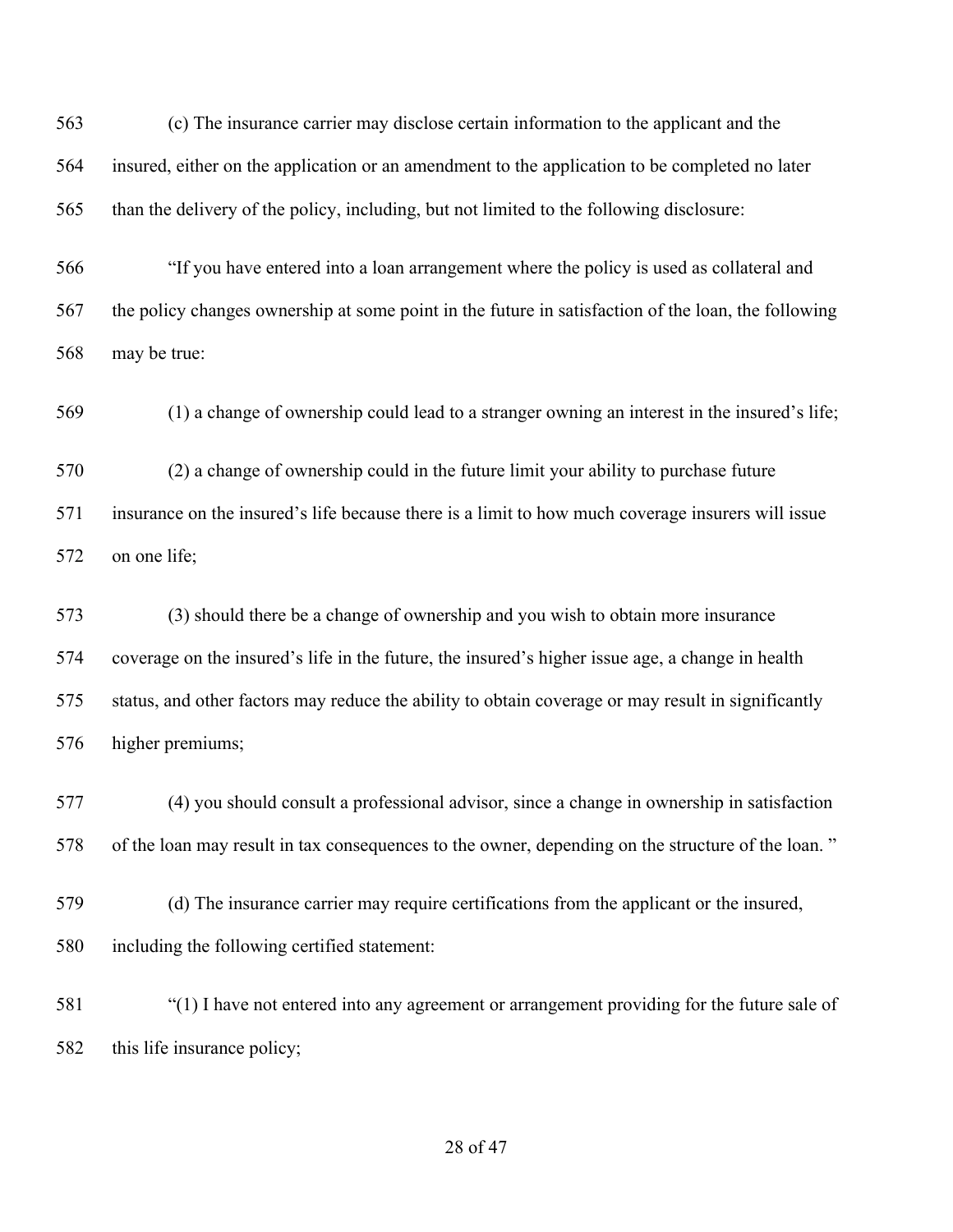(2) my loan arrangement for this policy provides funds sufficient to pay for some or all of the premiums, costs, and expenses associated with obtaining and maintaining my life insurance policy; however, I have not entered into any agreement by which I am to receive consideration in exchange for procuring this policy; and (3) the borrower has an insurable interest in the insured." Section 223. (a) A life settlement provider entering into a life settlement contract with an owner of a policy, where the insured is terminally or chronically ill, shall first obtain: (i) if the owner is the insured, a written statement from a licensed attending physician that the owner is of sound mind; and (ii) a document in which the insured consents to the release of his medical records to a life settlement provider, life settlement broker or insurance producer and, if the policy was issued less than 2 years from the date of application for a life settlement contract, to the insurance company that issued the policy. Within 20 days after an owner executes the life settlement contract, the life settlement provider shall give written notice to the insurer that issued that insurance policy that the policy has become subject to a life settlement contract. The notice shall be accompanied by the

documents required by clauses (i) and (ii).

 (b) The insurer shall respond to a request for verification of coverage submitted by a life settlement provider, life settlement broker or life insurance producer not later than 30 calendar days of the date the request is received. The request for verification of coverage shall be made on a form approved by the commissioner. The insurer shall complete and issue the verification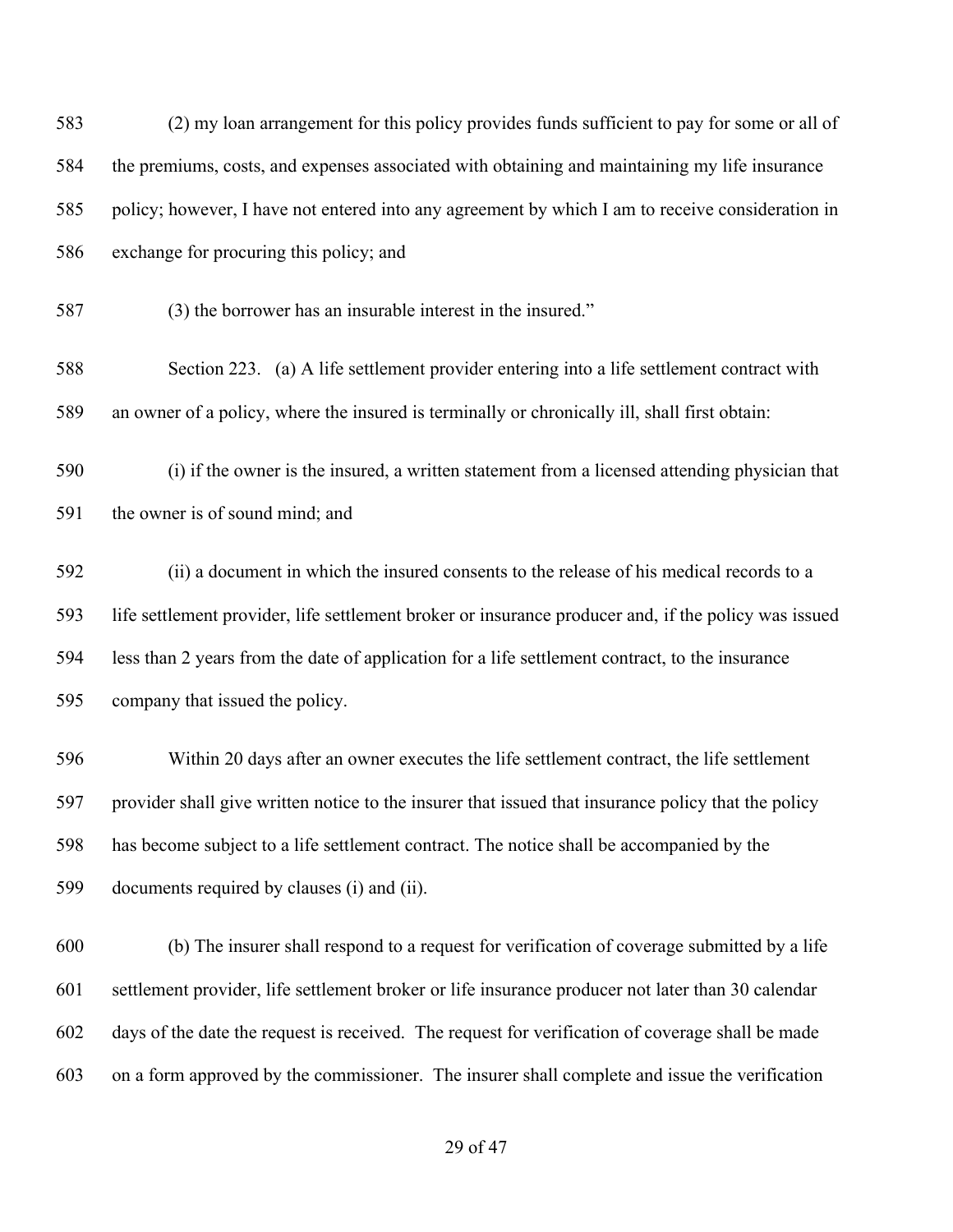of coverage or indicate in which respects it is unable to respond. In its response, the insurer shall indicate whether, based on the medical evidence and documents provided, the insurer intends to pursue an investigation regarding the validity of the insurance contract.

 (c) Prior to or at the time of execution of the life settlement contract, the life settlement provider shall obtain a witnessed document in which the owner: (i) consents to the life settlement contract, (ii) represents that the owner has a full and complete understanding of the life settlement contract, (iii) represents that the owner has a full and complete understanding of the benefits of the policy,(iv) acknowledges that the owner is entering into the life settlement 612 contract freely and voluntarily, and,  $(v)$  for persons with a terminal or chronic illness or condition, acknowledges that the insured has a terminal or chronic illness and that the terminal or chronic illness or condition was diagnosed after the policy was issued.

 (d) The insurer shall not unreasonably delay effecting a change of ownership or beneficiary with a life settlement contract lawfully entered into in this state or with a resident of this state.

 (e) If a life settlement broker or life insurance producer performs any of the activities in subsections (a) or (c), the life settlement provider is deemed to have fulfilled the requirements of this section.

 (f) If a life settlement broker performs those verification of coverage activities required of the life settlement provider, the life settlement provider is deemed to have fulfilled the requirements of this section.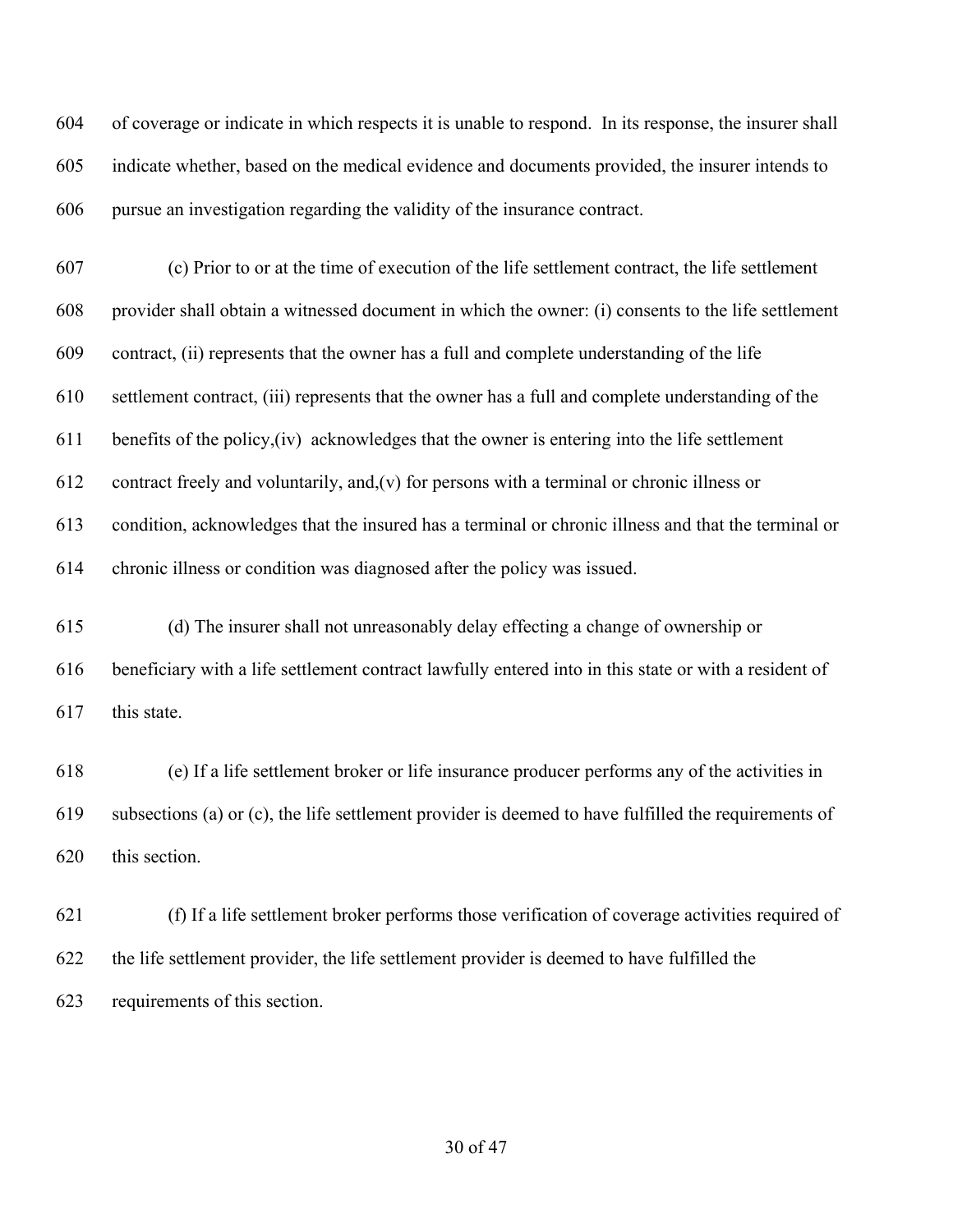(g) All medical information solicited or obtained by a licensee shall be subject to any applicable provisions of this act and state law relating to confidentiality of medical information, if not otherwise provided in this life settlement act.

 (h) All life settlement contracts shall provide that the owner may rescind the life settlement contract on or before 15 days after the date it is executed by all parties. Rescission, if exercised by the owner, shall be effective only if: (i) notice of the rescission is given, and (ii) the owner repays all proceeds and any premiums, loans and loan interest paid on account of the life settlement provider within the rescission period. If the insured dies during the rescission period, the life settlement contract shall be deemed to have been rescinded subject to repayment by the owner or the owner's estate of all proceeds and any premiums, loans and loan interest to the life settlement provider.

 Failure to give written notice of the right of rescission shall toll the right of rescission until 30 days after the written notice of the right of rescission has been given.

 (i) Within 3 business days after receipt from the owner of documents to effect the transfer of the policy pursuant to a life settlement contract, the life settlement provider shall pay the proceeds of the life settlement contract to an escrow or trust account managed by a trustee or escrow agent in a state or federally chartered financial institution pending acknowledgement of the transfer by the issuer of the policy. The trustee or escrow agent shall be required to transfer the proceeds due to the owner within 3 business days of acknowledgement of the transfer from the insurer.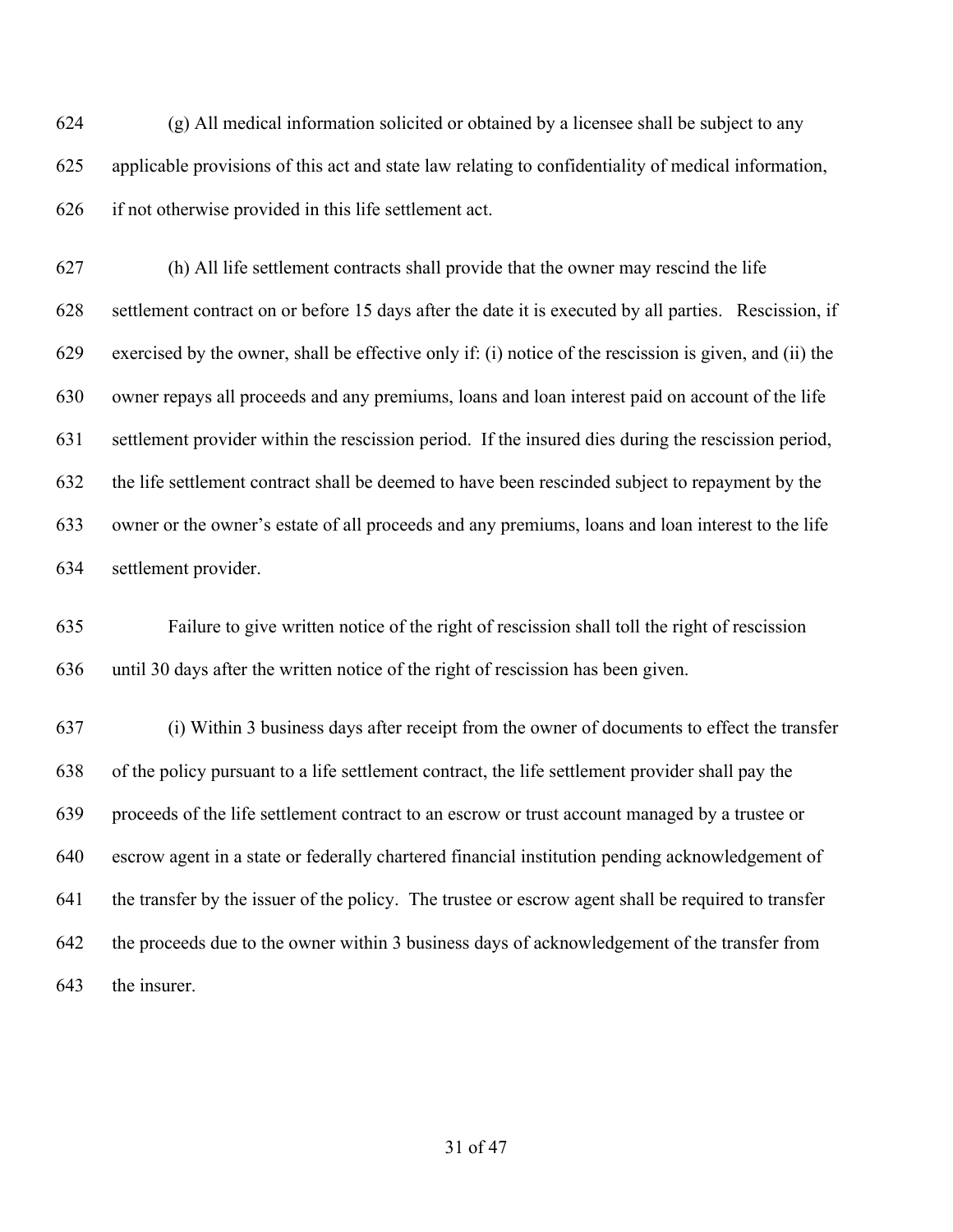(j) Failure to tender the life settlement contract proceeds to the owner by the date disclosed to the owner renders the life settlement contract voidable by the owner for lack of consideration until the time the proceeds are tendered to and accepted by the owner.

 (k) Any fee paid by a life settlement provider, party, individual or from an owner to a life settlement broker in exchange for services provided to the owner pertaining to a life settlement contract shall be computed as a percentage of the offer obtained, not the face value of the policy. Nothing in this section shall be construed as prohibiting a life settlement broker from reducing such life settlement broker's fee below this percentage if the broker so chooses.

 (l) No person at any time prior to, or at the time of the application for, or issuance of a policy, or during a 2 year period commencing with the date of issuance of the policy, shall enter into a life settlement contract regardless of the date the compensation is to be provided and regardless of the date the assignment, transfer, sale, devise, bequest or surrender of the policy is to occur.

(m) This prohibition shall not apply if:

 (i) the owner certifies to the provider that the policy was issued upon the owner's exercise of conversion rights arising out of a group or individual policy; provided that the total of the time covered under the conversion policy plus the time covered under the prior policy is at least 24 months; provided, further that the time covered under a group policy shall be calculated without regard to a change in insurance carriers, if the coverage has been continuous and under the same group sponsorship; or

 (ii) the owner submits independent evidence to the life settlement provider that 1 or more of the following conditions have been met within the 2 year period: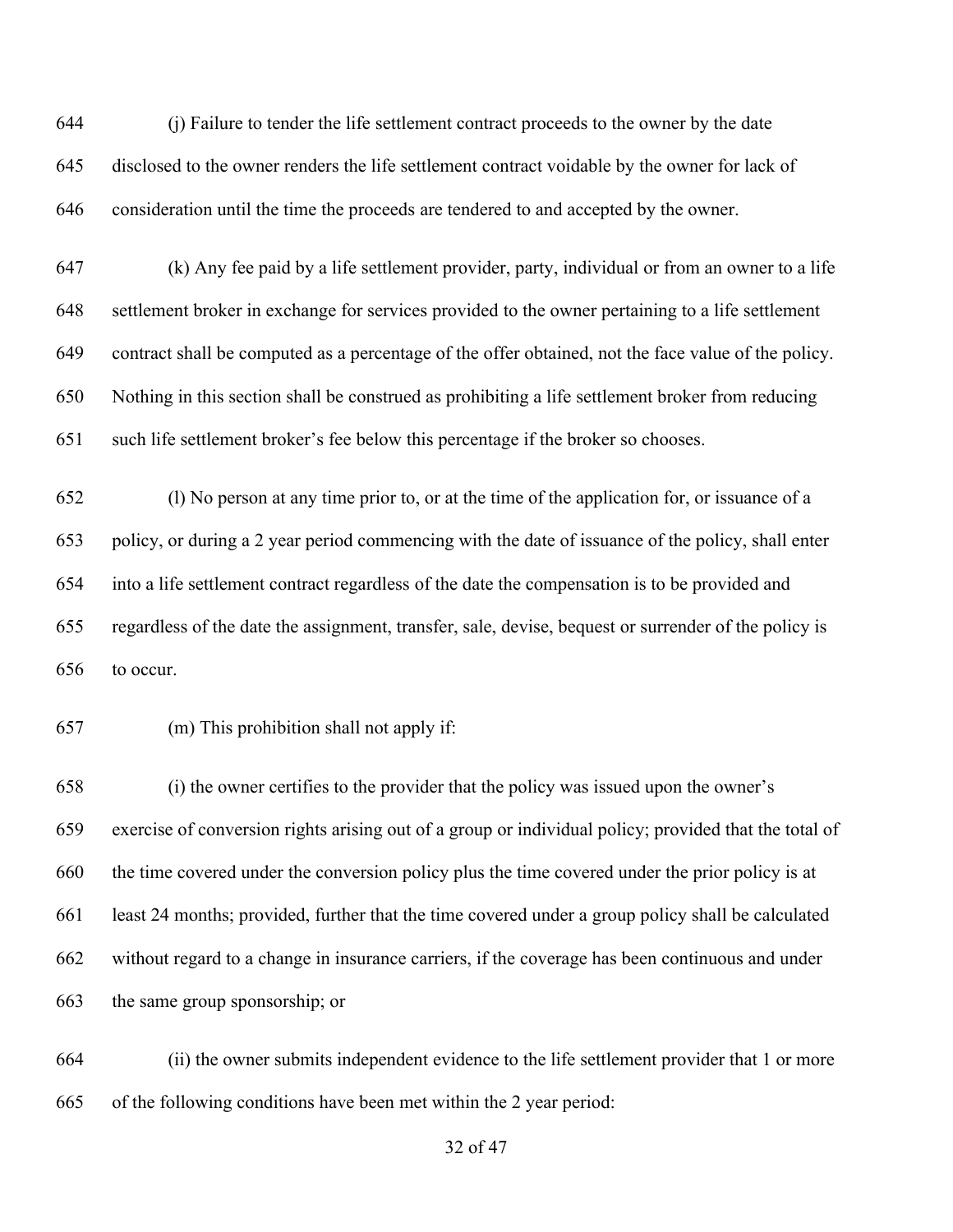| 666 | (A) the owner or insured is terminally or chronically ill;                                          |
|-----|-----------------------------------------------------------------------------------------------------|
| 667 | (B) the owner or insured disposes of his ownership interests in a closely held corporation,         |
| 668 | pursuant to the terms of a buyout or other similar agreement in effect at the time the insurance    |
| 669 | policy was initially issued;                                                                        |
| 670 | (C) the owner's spouse dies;                                                                        |
| 671 | (D) the owner divorces their spouse;                                                                |
| 672 | (E) the owner retires from full-time employment;                                                    |
| 673 | (F) the owner becomes physically or mentally disabled and a physician determines that               |
| 674 | the disability prevents the owner from maintaining full-time employment; or                         |
| 675 | (G) a final order, judgment or decree is entered by a court of competent jurisdiction on            |
| 676 | the application of a creditor of the owner adjudicating the owner bankrupt or insolvent, or         |
| 677 | approving a petition seeking reorganization of the owner or appointing a receiver, trustee or       |
| 678 | liquidator to all or a substantial part of the owner's assets;                                      |
| 679 | (2) Copies of the independent evidence required by clause (ii) shall be submitted to the            |
| 680 | insurer when the life settlement provider submits a request to the insurer for verification of      |
| 681 | coverage. The copies shall be accompanied by a letter of attestation from the life settlement       |
| 682 | provider that the copies are true and correct copies of the documents received by the life          |
| 683 | settlement provider. Nothing in this section shall prohibit an insurer from exercising its right to |
| 684 | contest the validity of any policy.                                                                 |
| 685 | (3) If the life settlement provider submits to the insurer a copy of independent evidence           |

provided for in subclause (A) of clause (ii) when the life settlement provider submits a request to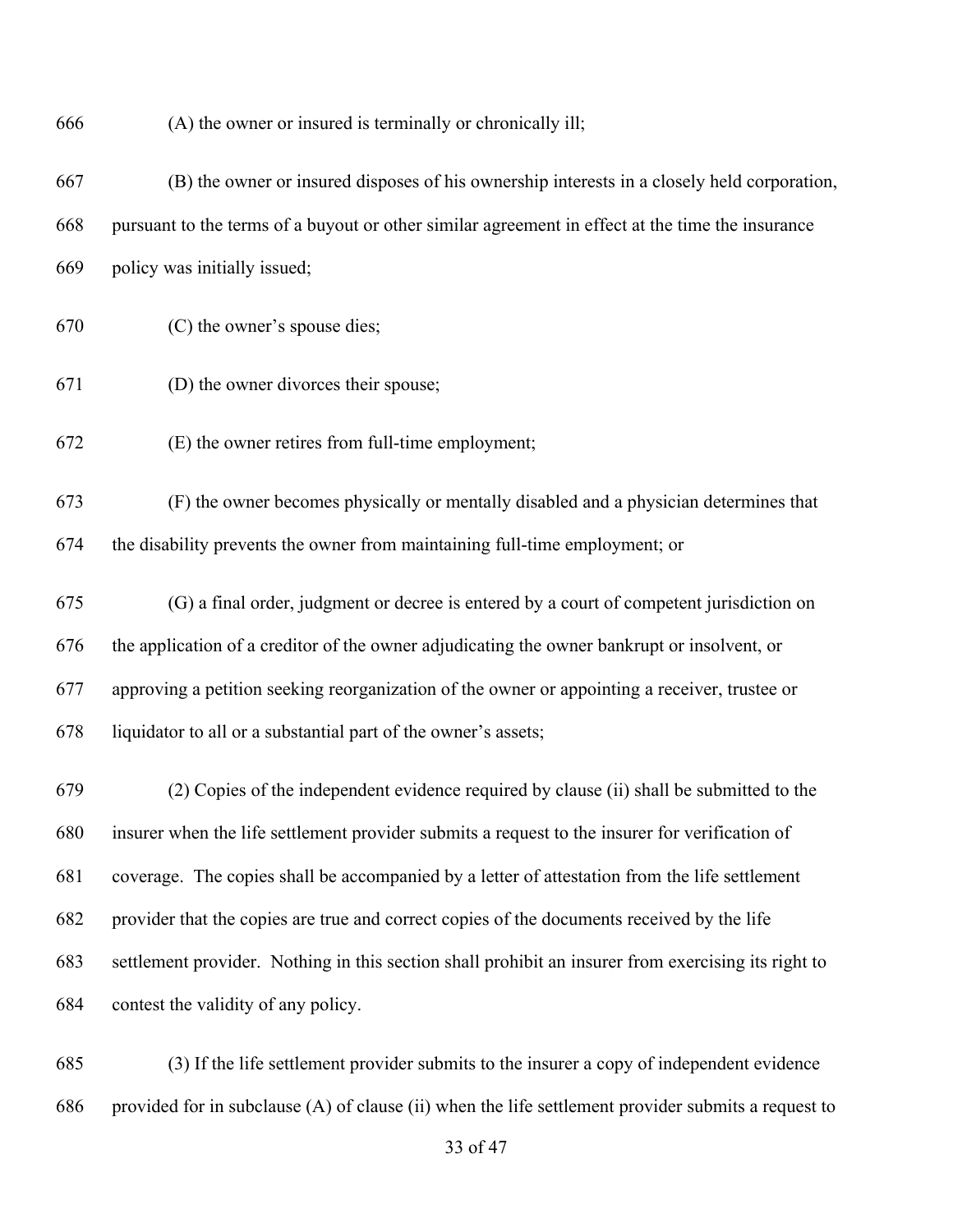the insurer to effect the transfer of the policy to the life settlement provider, the copy is deemed to establish that the life settlement contract satisfies the requirements of this section.

 Section 223A. (a) The commissioner may promulgate regulations implementing this act.

 (b) (i) If there is more than 1 owner on a single policy, and the owners are residents of different states, the life settlement contract shall be governed by the law of the state in which the owner having the largest percentage ownership resides or, if the owners hold equal ownership, the state of residence of 1 owner agreed upon in writing by all of the owners. The law of the state of the insured shall govern in the event that equal owners fail to agree in writing upon a state of residence for jurisdictional purposes.

 (ii) A life settlement provider from the commonwealth who enters into a life settlement contract with an owner who is a resident of another state that has enacted statutes or adopted regulations governing life settlement contracts, shall be governed in the effectuation of that life settlement contract by the statutes and regulations of the owner's state of residence. If the state in which the owner is a resident has not enacted statutes or regulations governing life settlement contracts, the life settlement provider shall give the owner notice that neither state regulates the transaction upon which he is entering. For transactions in those states, however, the life settlement provider is to maintain all records required if the transactions were executed in the owner's state of residence. The forms used in those states need not be approved by the commissioner.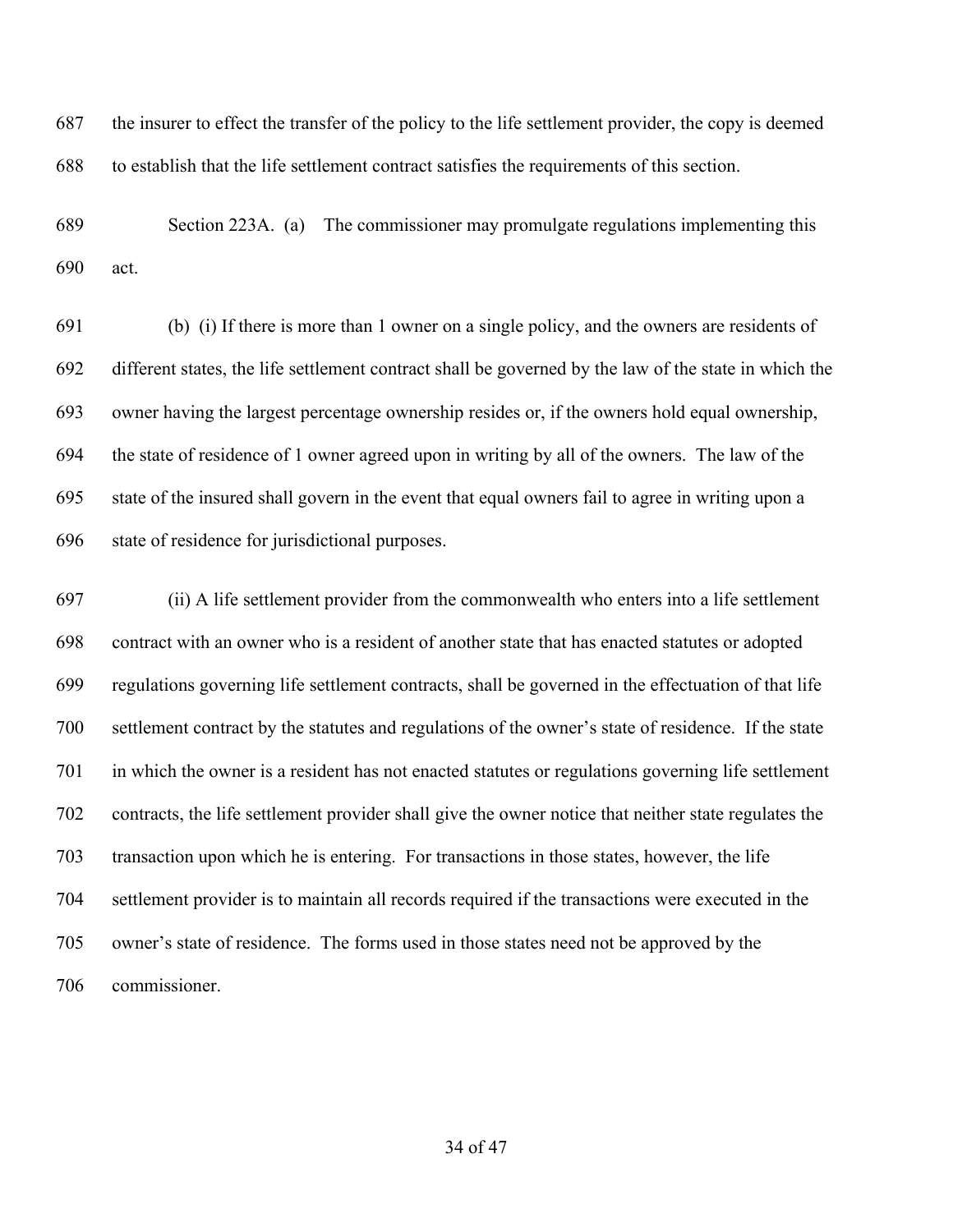| 707 | (iii) If there is a conflict in the laws that apply to an owner and a purchaser in any              |
|-----|-----------------------------------------------------------------------------------------------------|
| 708 | individual transaction, the laws of the state that apply to the owner shall take precedence and the |
| 709 | provider shall comply with those laws.                                                              |
| 710 | Section 223B. A fraudulent life settlement act shall include:                                       |
| 711 | (1) Acts or omissions committed by a person who, in connection with a life settlement               |
| 712 | contract, knowingly and with an intent to defraud, for the purpose of depriving another of          |
| 713 | property or for pecuniary gain, commits or permits its employees or its agents to engage in acts,   |
| 714 | including, but not limited to, the following:                                                       |
| 715 | (i) Presenting, causing to be presented or preparing with knowledge and belief that it will         |
| 716 | be presented to or by a life settlement provider, premium finance lender, life settlement broker,   |
| 717 | insurer, insurance producer or any other person, false material information or concealing material  |
| 718 | information, as part of, in support of or concerning a fact material to 1 or more of the following: |
| 719 | (A) an application for the issuance of a life settlement contract or insurance policy;              |
| 720 | (B) the underwriting of a life settlement contract or insurance policy;                             |
| 721 | (C) a claim for payment or benefit pursuant to a life settlement contract or insurance              |
| 722 | policy;                                                                                             |
| 723 | (D) premiums paid on an insurance policy;                                                           |
| 724 | (E) payments and changes in ownership or beneficiary made in accordance with the terms              |
| 725 | of a life settlement contract or insurance policy;                                                  |
| 726 | (F) the reinstatement or conversion of an insurance policy;                                         |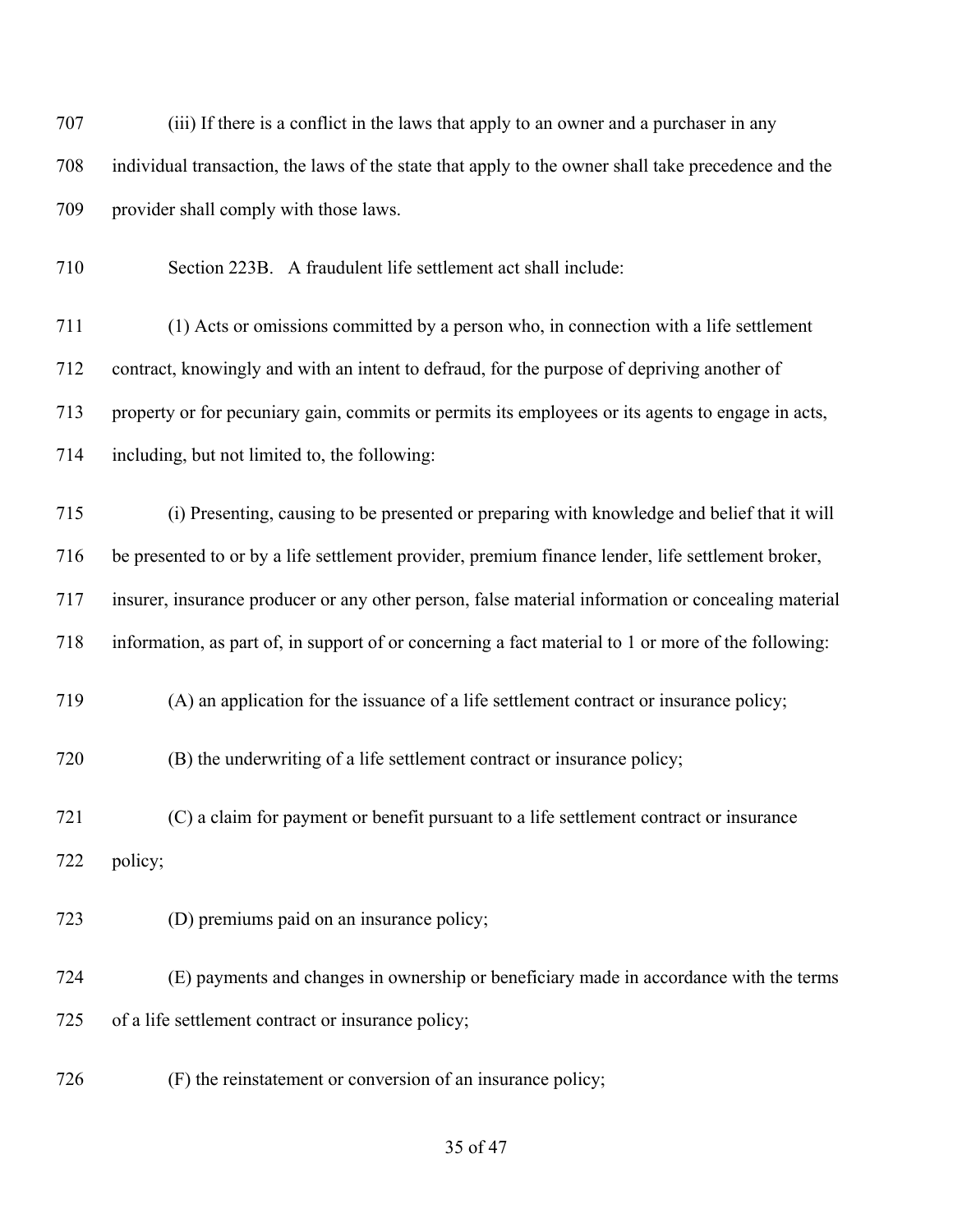| 727 | (G) the solicitation, offer to enter into or effectuation of, a life settlement contract or      |
|-----|--------------------------------------------------------------------------------------------------|
| 728 | insurance policy;                                                                                |
| 729 | (H) the issuance of written evidence of life settlement contracts or insurance;                  |
| 730 | (I) an application for, or the existence of or any payments related to, a loan secured           |
| 731 | directly or indirectly by any interest in a life insurance policy; or                            |
| 732 | (J) engaging in stranger-originated life insurance.                                              |
| 733 | (ii) Failing to disclose to the insurer, where the request for such disclosure has been asked    |
| 734 | for by the insurer, that the prospective insured has undergone a life expectancy evaluation by a |
| 735 | person or entity other than the insurer or its authorized representatives in connection with the |
| 736 | issuance of the policy.                                                                          |
| 737 | (iii) Employing any device, scheme, or artifice to defraud in the business of life               |
| 738 | settlements.                                                                                     |
| 739 | (2) The following acts committed by a person, or that such person permits an employee            |
| 740 | or agent to commit, in the furtherance of a fraud, or to prevent the detection of fraud:         |
| 741 | (i) remove, conceal, alter, destroy or sequester from the commissioner the assets or             |
| 742 | records of a licensee or other person engaged in the business of life settlements;               |
| 743 | (ii) misrepresent or conceal the financial condition of a licensee, financing entity, insurer    |
| 744 | or other person;                                                                                 |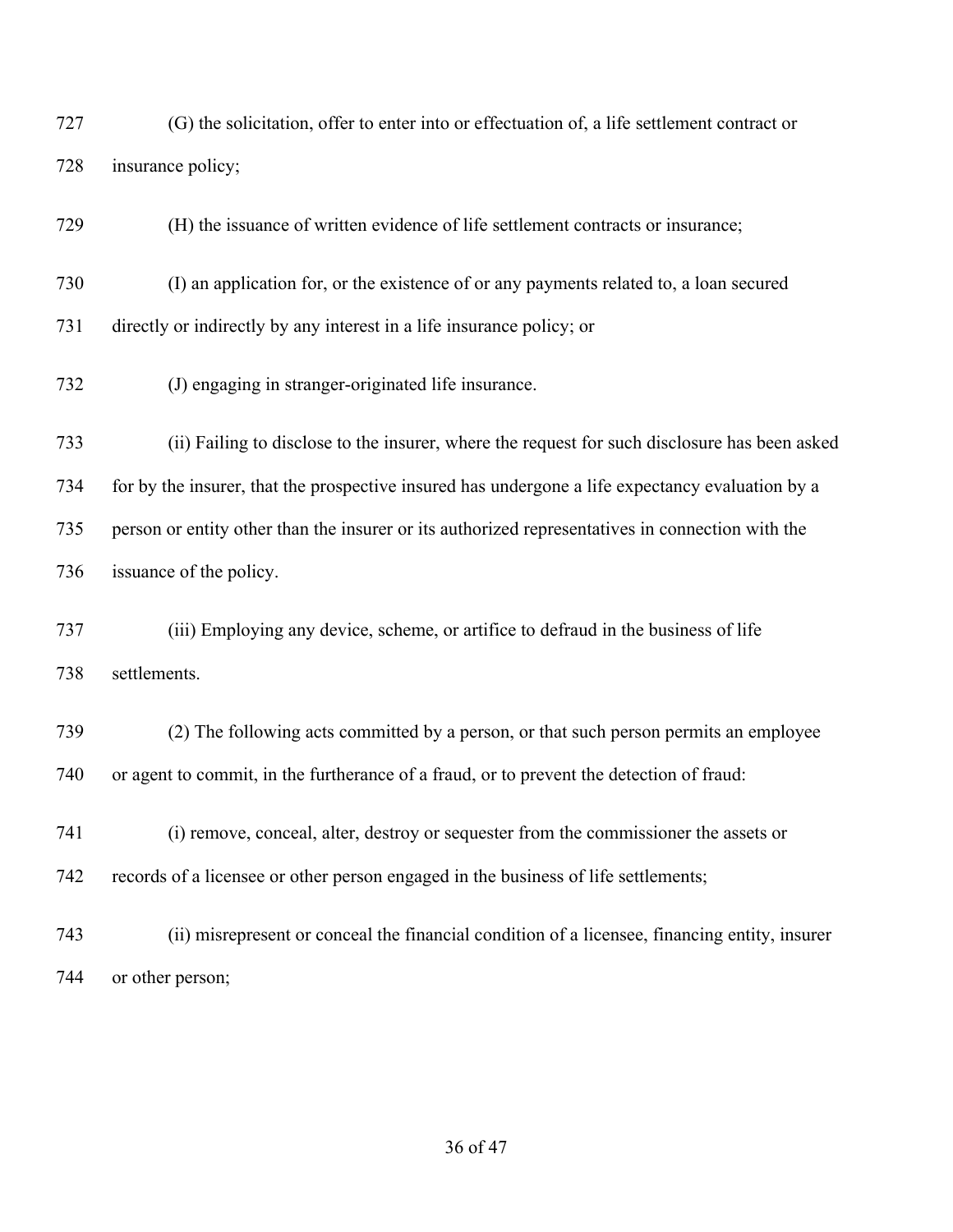(iii) transact the business of life settlements in violation of laws requiring a license, certificate of authority or other legal authority for the transaction of the business of life settlements;

 (iv) file with the commissioner or the chief insurance regulatory official of another jurisdiction a document containing false information or otherwise concealing information about a material fact from the commissioner;

(v) engage in embezzlement, theft, misappropriation or conversion of money, funds,

premiums, credits or other property of a life settlement provider, insurer, insured, owner,

insurance policy owner or other person engaged in the business of life settlements or insurance;

 (vi) knowingly and with an intent to defraud, enter into, broker or otherwise deal in a life settlement contract, the subject of which is a life insurance policy that was obtained by presenting false information concerning any fact material to the policy or by concealing, for the purpose of misleading another, information requested concerning any fact material to the policy, where the owner or the owner's agent intended to defraud the policy's issuer;

 (vii) attempt to commit, assist, aid or abet in the commission of, or conspiracy to commit the acts or omissions specified in this subsection; or

 (viii) misrepresent the state of residence of an owner to be a state or jurisdiction that does not have a law substantially similar to this act for the purpose of evading or avoiding the provisions of this act.

Section 223C. (a) It is unlawful for a person to: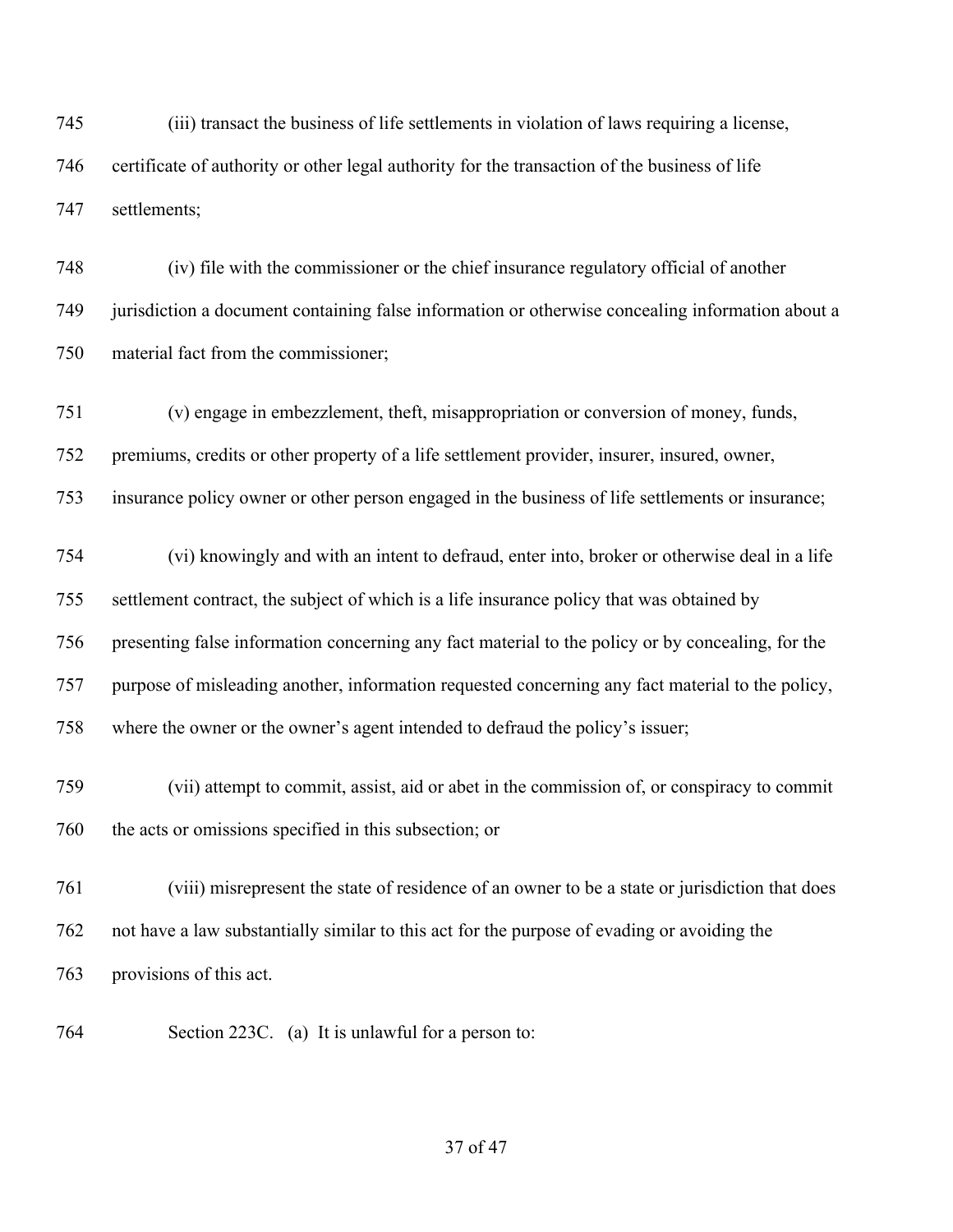(i) enter into a life settlement contract if such person knows or reasonably should have known that the policy was obtained by means of a false, deceptive or misleading application for such policy;

 (ii) engage in a transaction, practice or course of business if such person knows or reasonably should have known that the intent was to avoid the notice requirements of this act;

 (iii) engage in any fraudulent act or practice in connection with any transaction relating to any settlement involving an owner who is a resident of the commonwealth;

 (iv) issue, solicit or market the purchase of a new policy for the purpose of or with a significant emphasis on settling the policy;

 (v) if providing premium financing, receive any proceeds, fees or other consideration from the policy or owner of the policy that are in addition to the amounts required to pay principal, interest and any reasonable costs or expenses incurred by the lender or borrower in connection with the premium finance agreement, except in the event of a default, unless either the default on the loan or transfer of the policy occurs pursuant to an agreement or understanding with another person for the purpose of evading regulation under this act;

 (vi) with respect to any life settlement contract or insurance policy and a life settlement broker, knowingly solicit an offer from, effectuate a life settlement contract with or make a sale to any life settlement provider, financing entity or related provider trust that is controlling, controlled by or under common control with such life settlement broker unless such relationship is disclosed to the owner;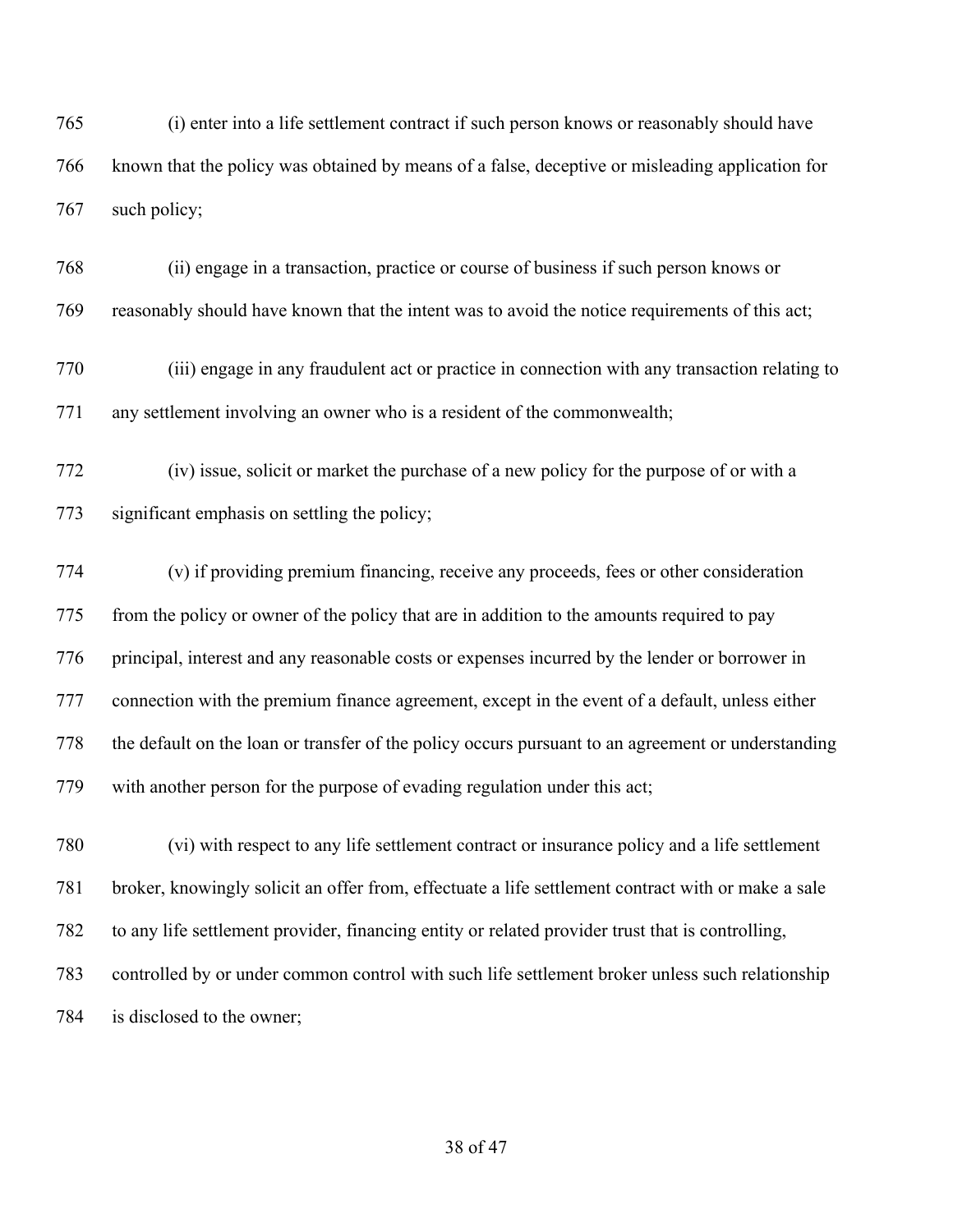(vii) with respect to a life settlement contract or insurance policy and a life settlement provider, knowingly enter into a life settlement contract with an owner if, in connection with the life settlement contract, anything of value will be paid to a life settlement broker that is controlling, controlled by or under common control with the life settlement provider, the financing entity or a related provider trust that is involved in the life settlement contract unless the relationship is disclosed to the owner; (ix) include any reference in an advertisement that would cause an owner to reasonably believe that the insurance is free for any period of time; or

 (x) with respect to any life insurance producer, insurance company, life settlement broker or life settlement provider, make a statement or representation to the applicant or policyholder in connection with the sale or financing of a policy to the effect that the policy is free or without cost to the policyholder for any period of time unless provided in the policy.

(b) A violation of this section shall be deemed a fraudulent life settlement act.

 (c) The commissioner may investigate suspected fraudulent life settlement acts and persons engaged in the business of life settlements.

Section 223D. (a) (1) A person shall not commit a fraudulent life settlement act.

 (2) A person shall not knowingly and intentionally interfere with the enforcement of the provisions of this act or investigations of suspected or actual violations of this act.

 (3) A person in the business of life settlements shall not knowingly or intentionally permit any person convicted of a felony involving dishonesty or breach of trust to participate in the business of life settlements.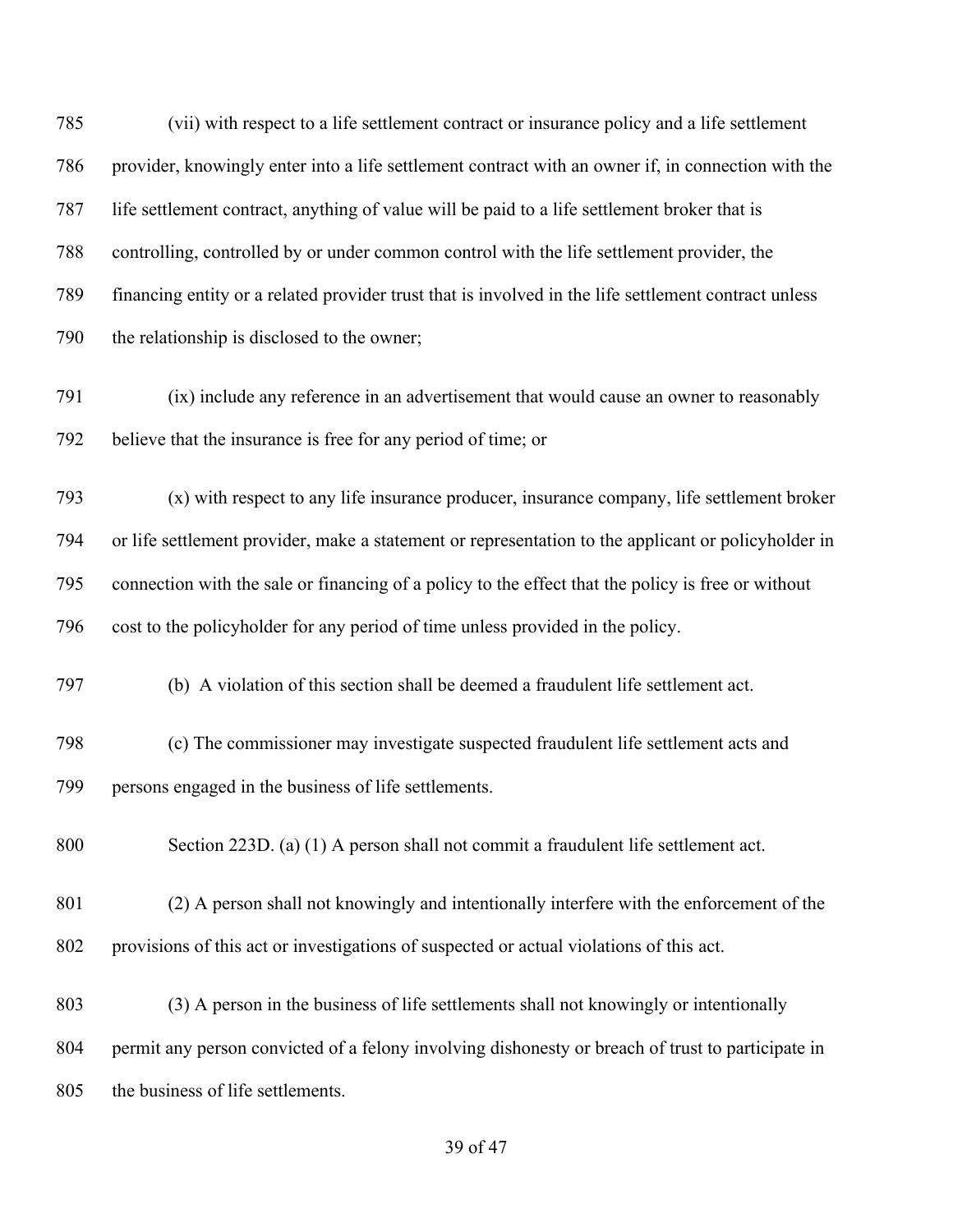(b) (1) Life settlement contracts and applications for life settlement contracts, regardless of the form of transmission, shall contain the following statement or a substantially similar statement:

 "Any person who knowingly presents false information in a life settlement application or contract may be found guilty of a crime and may be subject to fines and confinement in prison."

 (2) The lack of a statement as required in paragraph (1) shall not constitute a defense in a prosecution for a fraudulent life settlement act.

 (c) (1) A person engaged in the business of life settlements having knowledge or a reasonable belief that a fraudulent life settlement act is being, will be or has been committed shall provide to the commissioner the information required by, and in a manner prescribed by, 816 the commissioner.

 (2) A person not engaged in the business of life settlements having knowledge or a reasonable belief that a fraudulent life settlement act is being, will be or has been committed may provide to the commissioner the information required by, and in a manner prescribed by, the commissioner.

 (d) (1) No civil liability shall be imposed on and no cause of action shall arise from a person furnishing information concerning suspected, anticipated or completed fraudulent life settlement acts or suspected or completed fraudulent insurance acts if the information is provided to:

(i) the commissioner or the commissioner's employees, agents or representatives;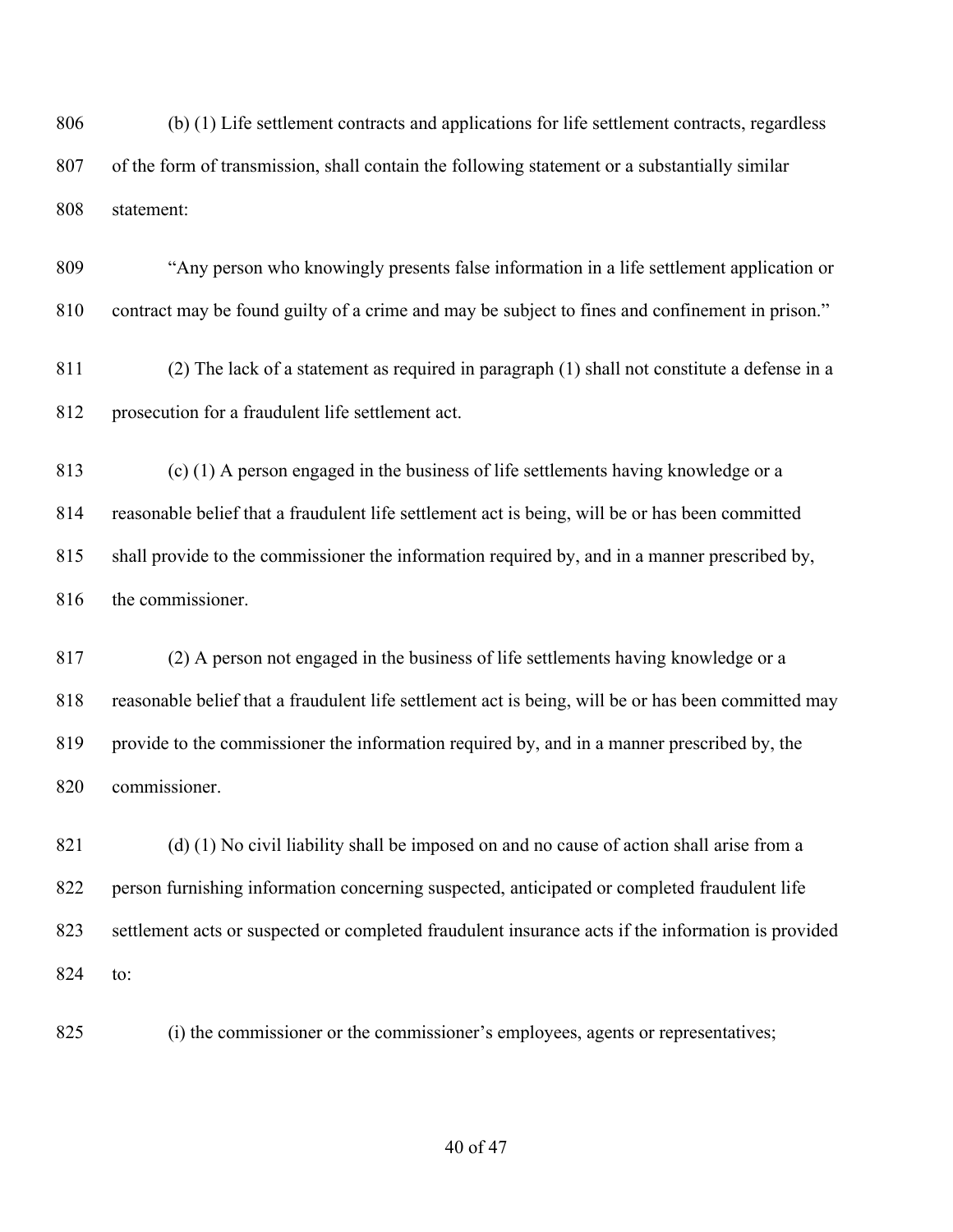- (ii) federal, state or local law enforcement or regulatory officials or their employees, 827 agents or representatives;
- (iii) a person involved in the prevention and detection of fraudulent life settlement acts or 829 that person's agents, employees or representatives;
- (iv) a regulatory body or its employees, agents or representatives, overseeing life insurance, the business of life settlements, securities or investment fraud;
- (v) the insurer that issued the life insurance policy covering the life of the insured; or
- (vi) the licensee and its agents, employees or representatives.

 (2) Paragraph (1) shall not apply to statements made with actual malice. In an action brought against a person for filing a report or furnishing other information concerning a fraudulent life settlement act or insurance that was fraudulently obtained, the party bringing the action shall plead specifically any allegation that paragraph (1) does not apply because the person filing the report or furnishing the information did so with actual malice.

- (3) A person identified in paragraph (1) shall be entitled to an award of attorney's fees and costs if he is the prevailing party in a civil cause of action for libel, slander or any other 841 relevant tort arising out of activities in carrying out the provisions of this life settlement act and 842 the party bringing the action was not substantially justified in doing so. For purposes of this paragraph a proceeding is "substantially justified" if it had a reasonable basis in law or fact at the 844 time that it was initiated.
- (4) This section does not abrogate or modify common law or statutory privileges or immunities enjoyed by a person described in paragraph (1).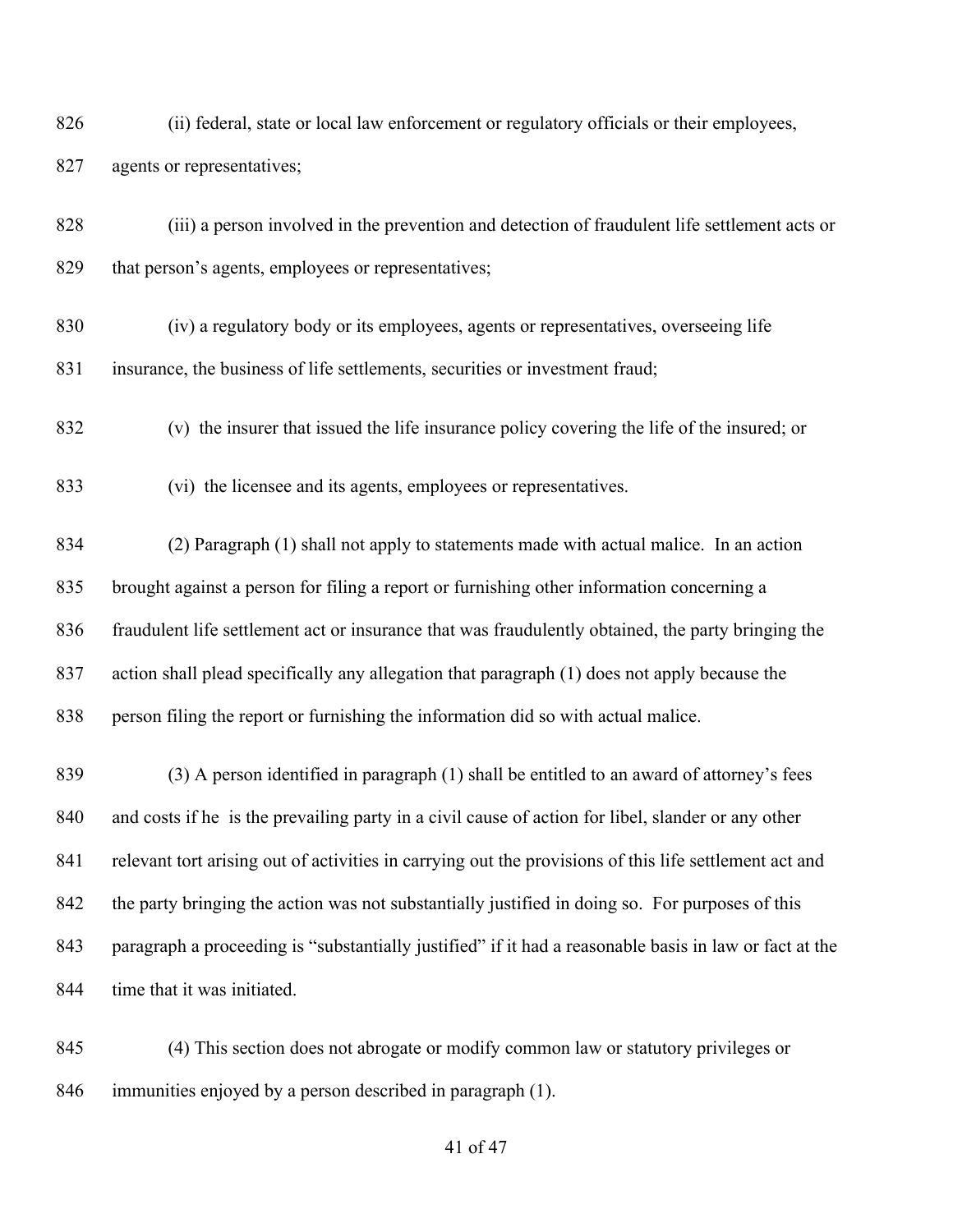(e) (1) The documents and evidence provided pursuant to subsection (d) or obtained by the commissioner in an investigation of suspected or actual fraudulent life settlement acts shall be privileged and confidential, shall not be a public record and shall not be subject to discovery or subpoena in a civil or criminal action. (2) Paragraph (1) does not prohibit release by the commissioner of documents and evidence obtained in an investigation of suspected or actual fraudulent life settlement acts: (i) in administrative or judicial proceedings to enforce laws administered by the commissioner; (ii) to federal, state or local law enforcement or regulatory agencies or to an organization established for the purpose of detecting and preventing fraudulent life settlement acts; or (iii) at the discretion of the commissioner, to a person in the business of life settlements 858 that is aggrieved by a fraudulent life settlement act. (3) Release of documents and evidence under paragraph (2) shall not abrogate or modify the privilege granted in paragraph (1). (f) This act shall not: (i) preempt the authority or relieve the duty of law enforcement or regulatory agencies to investigate, examine and prosecute suspected violations of law; (ii) preempt, supersede or limit state securities law or any rule, order or notice issued thereunder;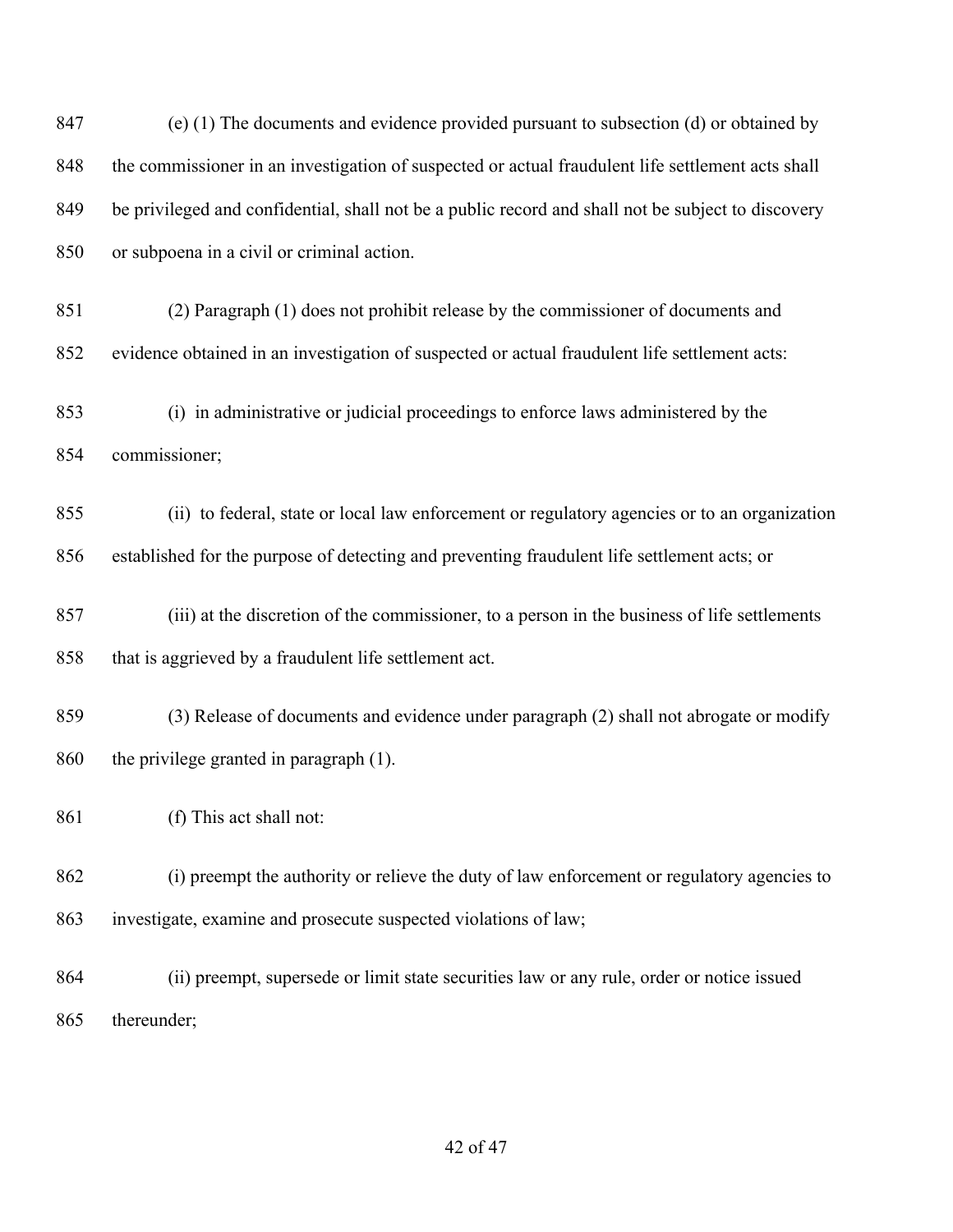(iii) prevent or prohibit a person from disclosing voluntarily information concerning life settlement fraud to a law enforcement or regulatory agency other than the commissioner; or

 (iv) limit the powers granted elsewhere by the laws of this state to the commissioner or an insurance fraud unit to investigate and examine possible violations of law and to take appropriate action against wrongdoers.

 (g) (1) Life settlement providers and life settlement brokers shall have in place antifraud initiatives to detect, prosecute and prevent fraudulent life settlement acts. At the discretion of the commissioner, the commissioner may order, or a licensee may request and the commissioner may grant, such modifications of the following required initiatives as necessary to ensure an effective antifraud program. The modifications may be more or less restrictive than the required initiatives so long as the modifications may reasonably be expected to accomplish the purpose of this section. Antifraud initiatives shall include:

 (i) fraud investigators, who may be life settlement provider or life settlement broker employees or independent contractors; and

 (ii) an antifraud plan, which shall be submitted to the commissioner. The antifraud plan 881 shall include, but not be limited to:

 (A) a description of the procedures for detecting and investigating possible fraudulent life settlement acts and procedures for resolving material inconsistencies between medical records 884 and insurance applications;

 (B) a description of the procedures for reporting possible fraudulent life settlement acts to the Commissioner;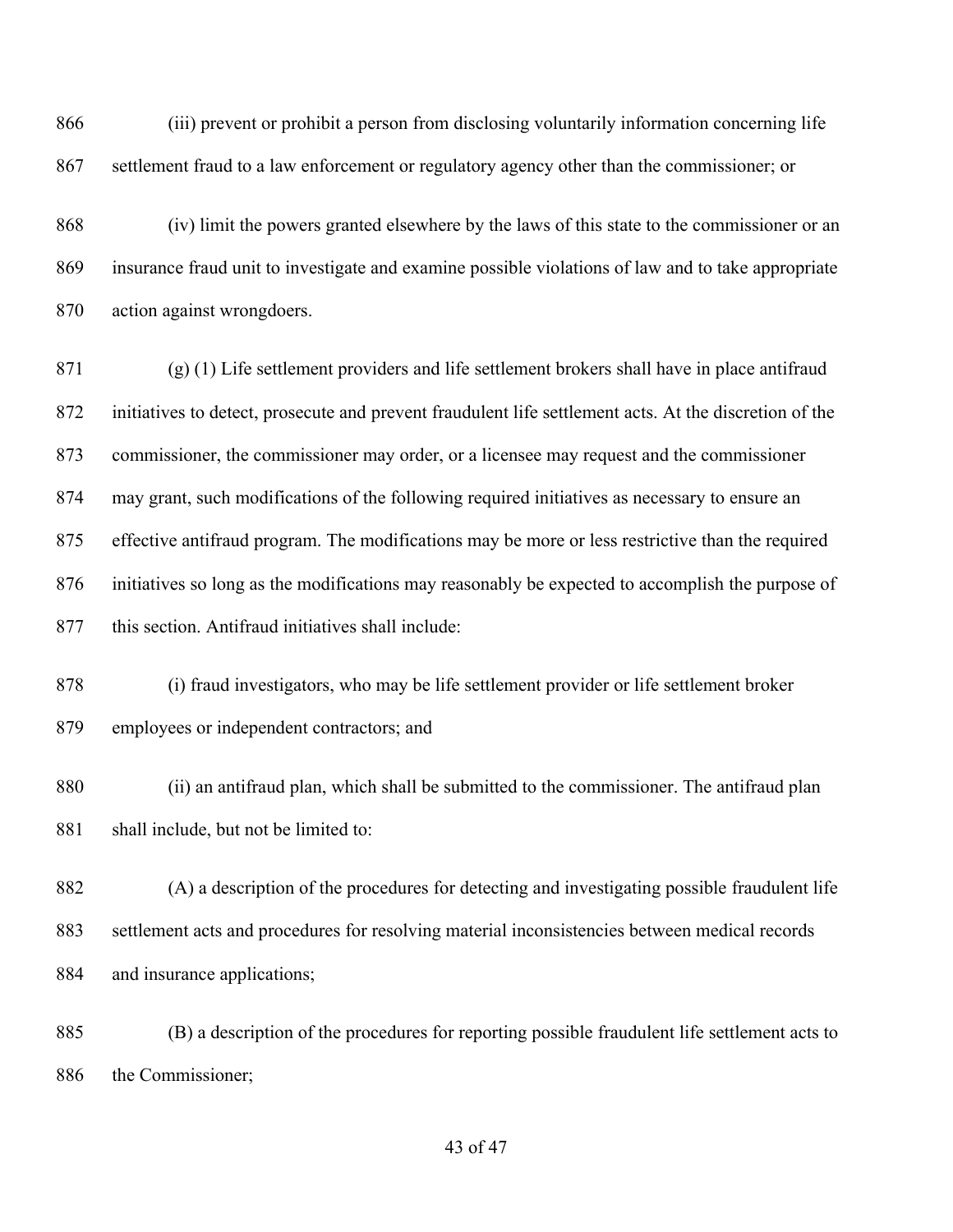(C) a description of the plan for antifraud education and training of underwriters and other personnel; and

 (D) a description or chart outlining the organizational arrangement of the antifraud personnel who are responsible for the investigation and reporting of possible fraudulent life settlement acts and investigating unresolved material inconsistencies between medical records and insurance applications.

 (2) Antifraud plans submitted to the commissioner shall be privileged and confidential, shall not be a public record and shall not be subject to discovery or subpoena in a civil or criminal action.

 Section 223E. (a) If a person violates this act or any rule or regulation implementing this act, the commissioner may seek an injunction in a court of competent jurisdiction in the county where the person resides or has a principal place of business and may apply for temporary and permanent orders that the commissioner determines necessary to restrain the person from further committing the violation.

 (b) A person damaged by the acts of another person in violation of this act or any rule or regulation implementing this act may bring a civil action for damages against the person committing the violation in a court of competent jurisdiction.

 (c) The commissioner may issue a cease and desist order, in accordance with chapter 30A, upon a person who violates any provision of this act, any regulation, rule or order adopted by the commissioner or any written agreement entered into with the commissioner.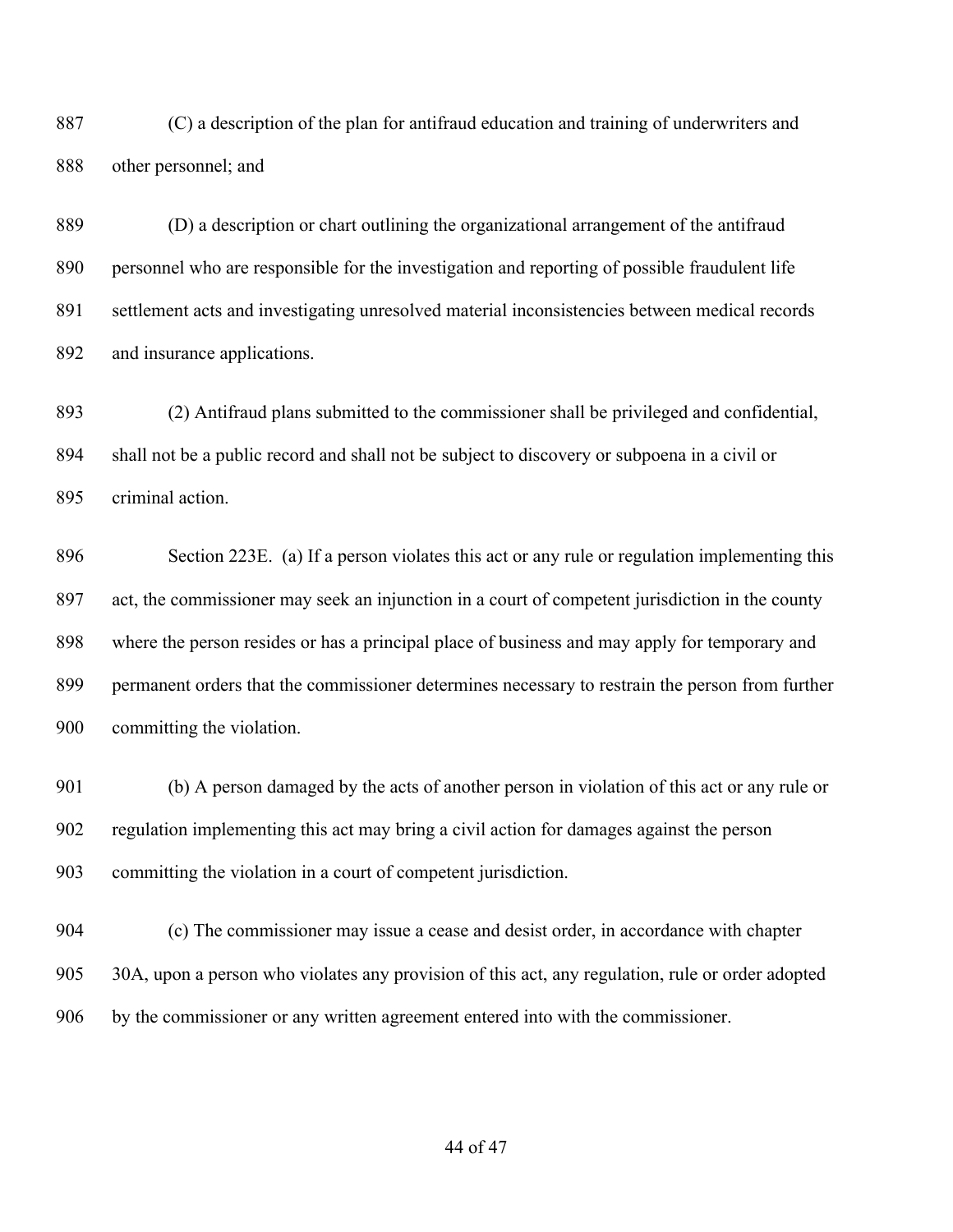(d) When the commissioner finds that an action presents an immediate danger to the public and requires immediate action, he may issue an emergency cease and desist order reciting with particularity the facts underlying such findings. The emergency cease and desist order shall be effective immediately upon service of a copy of the order on the respondent and shall remain effective for 90 days. If the commissioner begins non-emergency cease and desist proceedings under subsection (c), the emergency cease and desist order shall remain effective, absent an order by an appellate court of competent jurisdiction pursuant to chapter 30A. In the event of a willful violation of this act, the trial court may award statutory damages in addition to actual damages in an amount up to 3 times the actual damage award.

 (e) The provisions of this act shall not be waived by agreement. A choice of law provision shall not be utilized to prevent the application of this act to a life settlement contract in which a party to the life settlement contract is a resident of the commonwealth.

 Section 223F. (a) If a person is found guilty of committing a fraudulent life settlement act, that person shall also be found guilty of committing insurance fraud and shall be subject to additional penalties.

 (b) The commissioner may levy a civil penalty, not to exceed \$10,000 for each violation, upon any person, including those persons and their employees licensed pursuant to this act, who is found to have committed a fraudulent life settlement act or violated any other provision of this act.

 (c) The license of a person licensed under this act that has committed a fraudulent life settlement act shall be revoked for a period of at least 1 year.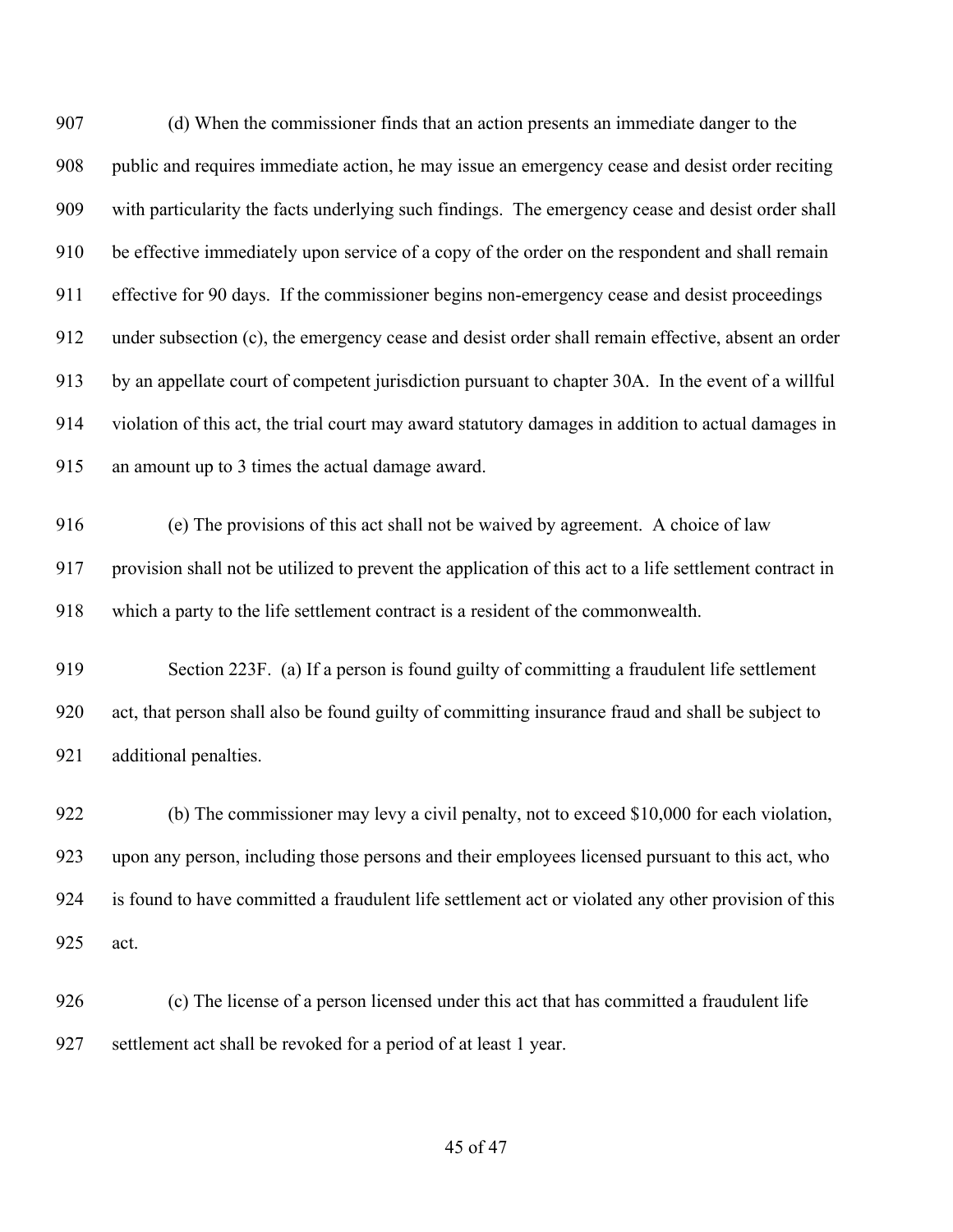Section 223G. A violation of this act shall be considered an unfair trade practice under sections 3 and 4 of chapter 176D, and shall be subject to the penalties set forth in section 7 of said chapter 176D.

 SECTION 2. (a) A person licensed to act as a viatical settlement broker or viatical settlement provider as of the effective date of this act, shall be deemed qualified for licensure as a life settlement broker or life settlement provider, respectively, and shall be subject to all the provisions of this article as if the person were originally licensed as a life settlement broker or life settlement provider.

 (b) A viatical settlement provider lawfully transacting business prior to the effective date of this act may continue to do so pending approval or disapproval of the application for a license as long as the application is filed with the commissioner not later than 30 days after publication by the commissioner of an application form and instructions for licensure of life settlement providers. During the time that an application is pending with the commissioner, the applicant may use any form of life settlement contract that has been filed with the commissioner pending approval thereof; provided that such form is otherwise in compliance with the provisions of this life settlement act. Any person transacting business under this provision shall be obligated to comply with all other requirements of this act.

 (c) A person who has lawfully negotiated life settlement contracts between an owner residing in the commonwealth and 1 or more life settlement providers for at least 1 year immediately prior to the effective date of this act may continue to do so pending approval or disapproval of that person's application for a license as long as the application is filed with the commissioner not later than 30 days after publication by the commissioner of an application